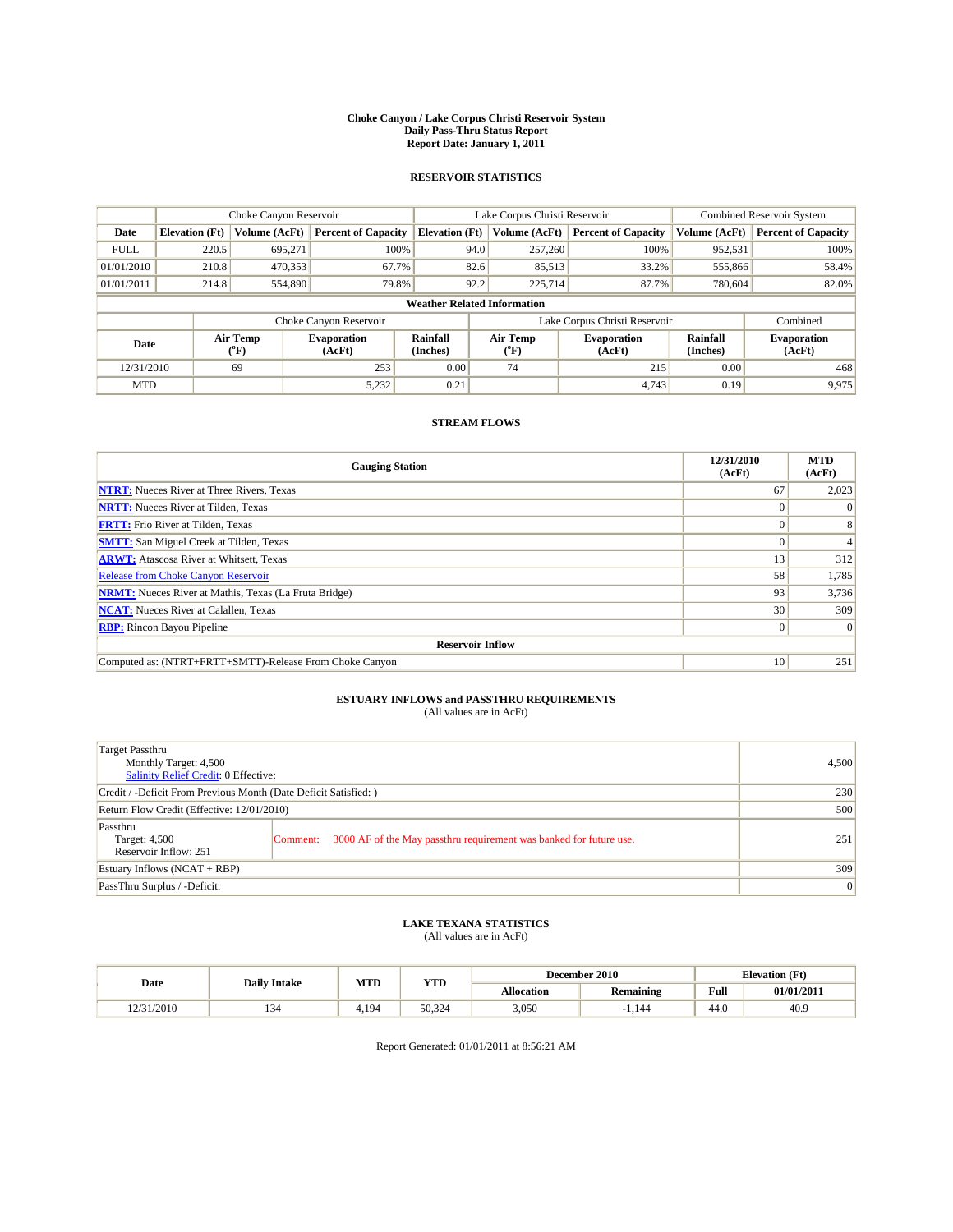#### **Choke Canyon / Lake Corpus Christi Reservoir System Daily Pass-Thru Status Report Report Date: January 2, 2011**

### **RESERVOIR STATISTICS**

|             | Choke Canyon Reservoir             |                  |                              |                             | Lake Corpus Christi Reservoir | Combined Reservoir System     |                      |                              |  |  |
|-------------|------------------------------------|------------------|------------------------------|-----------------------------|-------------------------------|-------------------------------|----------------------|------------------------------|--|--|
| Date        | <b>Elevation</b> (Ft)              | Volume (AcFt)    | <b>Percent of Capacity</b>   | <b>Elevation</b> (Ft)       | Volume (AcFt)                 | <b>Percent of Capacity</b>    | Volume (AcFt)        | <b>Percent of Capacity</b>   |  |  |
| <b>FULL</b> | 220.5                              | 695,271          | 100%                         | 94.0                        | 257,260                       | 100%                          | 952,531              | 100%                         |  |  |
| 01/02/2010  | 210.9                              | 471,786          | 67.9%                        | 82.6                        | 85,830                        | 33.4%                         | 557,616              | 58.5%                        |  |  |
| 01/02/2011  | 214.8                              | 555,579          | 79.9%                        | 92.2                        | 225,011                       | 87.5%                         | 780,590              | 81.9%                        |  |  |
|             | <b>Weather Related Information</b> |                  |                              |                             |                               |                               |                      |                              |  |  |
|             |                                    |                  | Choke Canyon Reservoir       |                             |                               | Lake Corpus Christi Reservoir |                      | Combined                     |  |  |
| Date        |                                    | Air Temp<br>(°F) | <b>Evaporation</b><br>(AcFt) | <b>Rainfall</b><br>(Inches) | Air Temp<br>(°F)              | <b>Evaporation</b><br>(AcFt)  | Rainfall<br>(Inches) | <b>Evaporation</b><br>(AcFt) |  |  |
| 01/01/2011  |                                    | 64               | 333                          | 0.00                        | 64                            | 123                           | 0.00                 | 456                          |  |  |
| <b>MTD</b>  |                                    |                  | 333                          | 0.00                        |                               | 123                           | 0.00                 | 456                          |  |  |

## **STREAM FLOWS**

| <b>Gauging Station</b>                                       | 01/01/2011<br>(AcFt) | <b>MTD</b><br>(AcFt) |
|--------------------------------------------------------------|----------------------|----------------------|
| <b>NTRT:</b> Nueces River at Three Rivers, Texas             | 67                   | 67                   |
| <b>NRTT:</b> Nueces River at Tilden, Texas                   |                      | $\Omega$             |
| <b>FRTT:</b> Frio River at Tilden, Texas                     |                      | $\Omega$             |
| <b>SMTT:</b> San Miguel Creek at Tilden, Texas               |                      | $\Omega$             |
| <b>ARWT:</b> Atascosa River at Whitsett, Texas               | 13                   | 13                   |
| Release from Choke Canyon Reservoir                          | 58                   | 58                   |
| <b>NRMT:</b> Nueces River at Mathis, Texas (La Fruta Bridge) | 93                   | 93                   |
| <b>NCAT:</b> Nueces River at Calallen, Texas                 | 26                   | 26                   |
| <b>RBP:</b> Rincon Bayou Pipeline                            | $\overline{0}$       | $\Omega$             |
| <b>Reservoir Inflow</b>                                      |                      |                      |
| Computed as: (NTRT+FRTT+SMTT)-Release From Choke Canyon      | 10 <sup>1</sup>      | 10                   |

# **ESTUARY INFLOWS and PASSTHRU REQUIREMENTS**<br>(All values are in AcFt)

| Target Passthru<br>Monthly Target: 2,500<br>Salinity Relief Credit: 0 Effective: |                                                                                | 2,500           |
|----------------------------------------------------------------------------------|--------------------------------------------------------------------------------|-----------------|
| Credit / -Deficit From Previous Month (Date Deficit Satisfied: )                 | 309                                                                            |                 |
| Return Flow Credit (Effective: 01/01/2011)                                       | 500                                                                            |                 |
| Passthru<br>Target: 2,500<br>Reservoir Inflow: 10                                | 3000 AF of the May passthru requirement was banked for future use.<br>Comment: | 10              |
| Estuary Inflows (NCAT + RBP)                                                     |                                                                                | 26              |
| PassThru Surplus / -Deficit:                                                     |                                                                                | $\vert 0 \vert$ |

## **LAKE TEXANA STATISTICS** (All values are in AcFt)

| Date       | <b>Daily Intake</b> | MTD           | <b>TIMP</b><br>1 I D | $-2011$<br><b>Elevation</b> (Ft)<br>January |                  |      |            |
|------------|---------------------|---------------|----------------------|---------------------------------------------|------------------|------|------------|
|            |                     |               |                      | Allocation                                  | <b>Remaining</b> | Full | 01/02/2011 |
| 01/01/2011 |                     | $\sim$<br>54ء | $\sim$<br>54 -       | 3,050                                       | 2.916            | 44.0 | 41.G       |

Report Generated: 01/02/2011 at 8:10:25 AM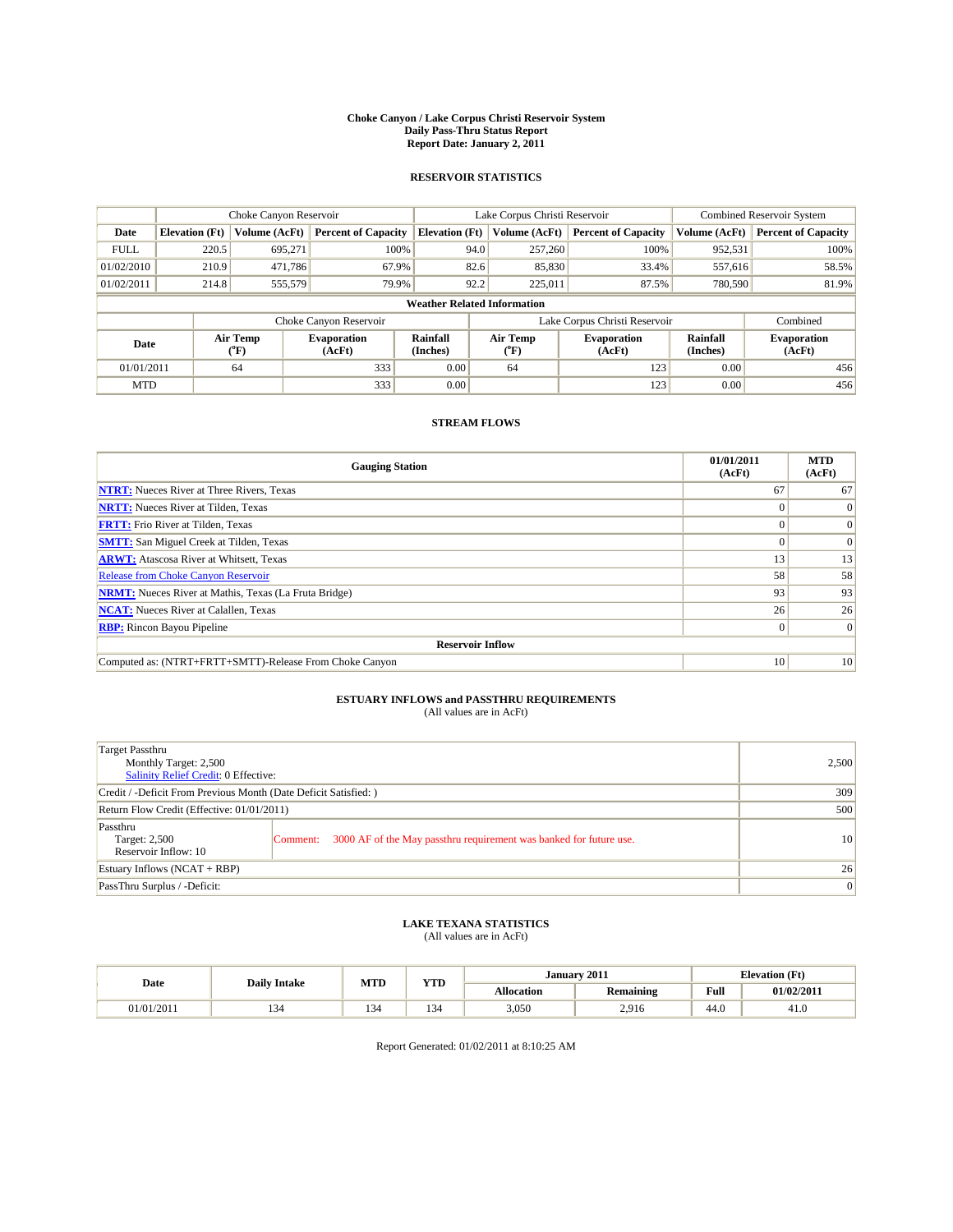#### **Choke Canyon / Lake Corpus Christi Reservoir System Daily Pass-Thru Status Report Report Date: January 3, 2011**

### **RESERVOIR STATISTICS**

|             | Choke Canyon Reservoir             |                                           |                              |                       | Lake Corpus Christi Reservoir | <b>Combined Reservoir System</b> |                      |                              |  |  |
|-------------|------------------------------------|-------------------------------------------|------------------------------|-----------------------|-------------------------------|----------------------------------|----------------------|------------------------------|--|--|
| Date        | <b>Elevation</b> (Ft)              | Volume (AcFt)                             | <b>Percent of Capacity</b>   | <b>Elevation</b> (Ft) | Volume (AcFt)                 | <b>Percent of Capacity</b>       | Volume (AcFt)        | <b>Percent of Capacity</b>   |  |  |
| <b>FULL</b> | 220.5                              | 695.271                                   | 100%                         | 94.0                  | 257,260                       | 100%                             | 952,531              | 100%                         |  |  |
| 01/03/2010  | 210.9                              | 471,375                                   | 67.8%                        | 82.6                  | 85,724                        | 33.3%                            | 557,099              | 58.5%                        |  |  |
| 01/03/2011  | 214.8                              | 555,808                                   | 79.9%                        | 92.1                  | 223,957                       | 87.1%                            | 779,765              | 81.9%                        |  |  |
|             | <b>Weather Related Information</b> |                                           |                              |                       |                               |                                  |                      |                              |  |  |
|             |                                    |                                           | Choke Canyon Reservoir       |                       |                               | Lake Corpus Christi Reservoir    |                      | Combined                     |  |  |
| Date        |                                    | Air Temp<br>$({}^{\mathrm{o}}\mathrm{F})$ | <b>Evaporation</b><br>(AcFt) | Rainfall<br>(Inches)  | Air Temp<br>(°F)              | <b>Evaporation</b><br>(AcFt)     | Rainfall<br>(Inches) | <b>Evaporation</b><br>(AcFt) |  |  |
| 01/02/2011  |                                    | 62                                        | 106                          | 0.00                  | 61                            | 112                              | 0.00                 | 218                          |  |  |
| <b>MTD</b>  |                                    |                                           | 439                          | 0.00                  |                               | 235                              | 0.00                 | 674                          |  |  |

## **STREAM FLOWS**

| <b>Gauging Station</b>                                       | 01/02/2011<br>(AcFt) | <b>MTD</b><br>(AcFt) |
|--------------------------------------------------------------|----------------------|----------------------|
| <b>NTRT:</b> Nueces River at Three Rivers, Texas             | 66                   | 133                  |
| <b>NRTT:</b> Nueces River at Tilden, Texas                   | $\theta$             |                      |
| <b>FRTT:</b> Frio River at Tilden, Texas                     |                      | $\Omega$             |
| <b>SMTT:</b> San Miguel Creek at Tilden, Texas               |                      | $\Omega$             |
| <b>ARWT:</b> Atascosa River at Whitsett, Texas               | 12                   | 25                   |
| <b>Release from Choke Canyon Reservoir</b>                   | 58                   | 115                  |
| <b>NRMT:</b> Nueces River at Mathis, Texas (La Fruta Bridge) | 89                   | 183                  |
| <b>NCAT:</b> Nueces River at Calallen, Texas                 |                      | 27                   |
| <b>RBP:</b> Rincon Bayou Pipeline                            | $\Omega$             | $\Omega$             |
| <b>Reservoir Inflow</b>                                      |                      |                      |
| Computed as: (NTRT+FRTT+SMTT)-Release From Choke Canyon      | 8                    | 18                   |

# **ESTUARY INFLOWS and PASSTHRU REQUIREMENTS**<br>(All values are in AcFt)

| Target Passthru<br>Monthly Target: 2,500<br>Salinity Relief Credit: 0 Effective: |                                                                                | 2,500           |
|----------------------------------------------------------------------------------|--------------------------------------------------------------------------------|-----------------|
| Credit / -Deficit From Previous Month (Date Deficit Satisfied: )                 | 309                                                                            |                 |
| Return Flow Credit (Effective: 01/01/2011)                                       | 500                                                                            |                 |
| Passthru<br>Target: 2,500<br>Reservoir Inflow: 18                                | 3000 AF of the May passthru requirement was banked for future use.<br>Comment: | 18              |
| Estuary Inflows (NCAT + RBP)                                                     |                                                                                | 27              |
| PassThru Surplus / -Deficit:                                                     |                                                                                | $\vert 0 \vert$ |

## **LAKE TEXANA STATISTICS** (All values are in AcFt)

|            |                     | MTD | <b>TIMP</b><br>1 I.D | January 2011<br><b>Elevation (Ft)</b> |                  |                                                |            |
|------------|---------------------|-----|----------------------|---------------------------------------|------------------|------------------------------------------------|------------|
| Date       | <b>Daily Intake</b> |     |                      | Allocation                            | <b>Remaining</b> | <b>Full</b><br>the contract of the contract of | 01/03/2011 |
| 01/02/2011 | 154                 | 269 | 269                  | 3,050                                 | 2,781            | 44.0                                           | 41.0       |

Report Generated: 01/03/2011 at 8:52:01 AM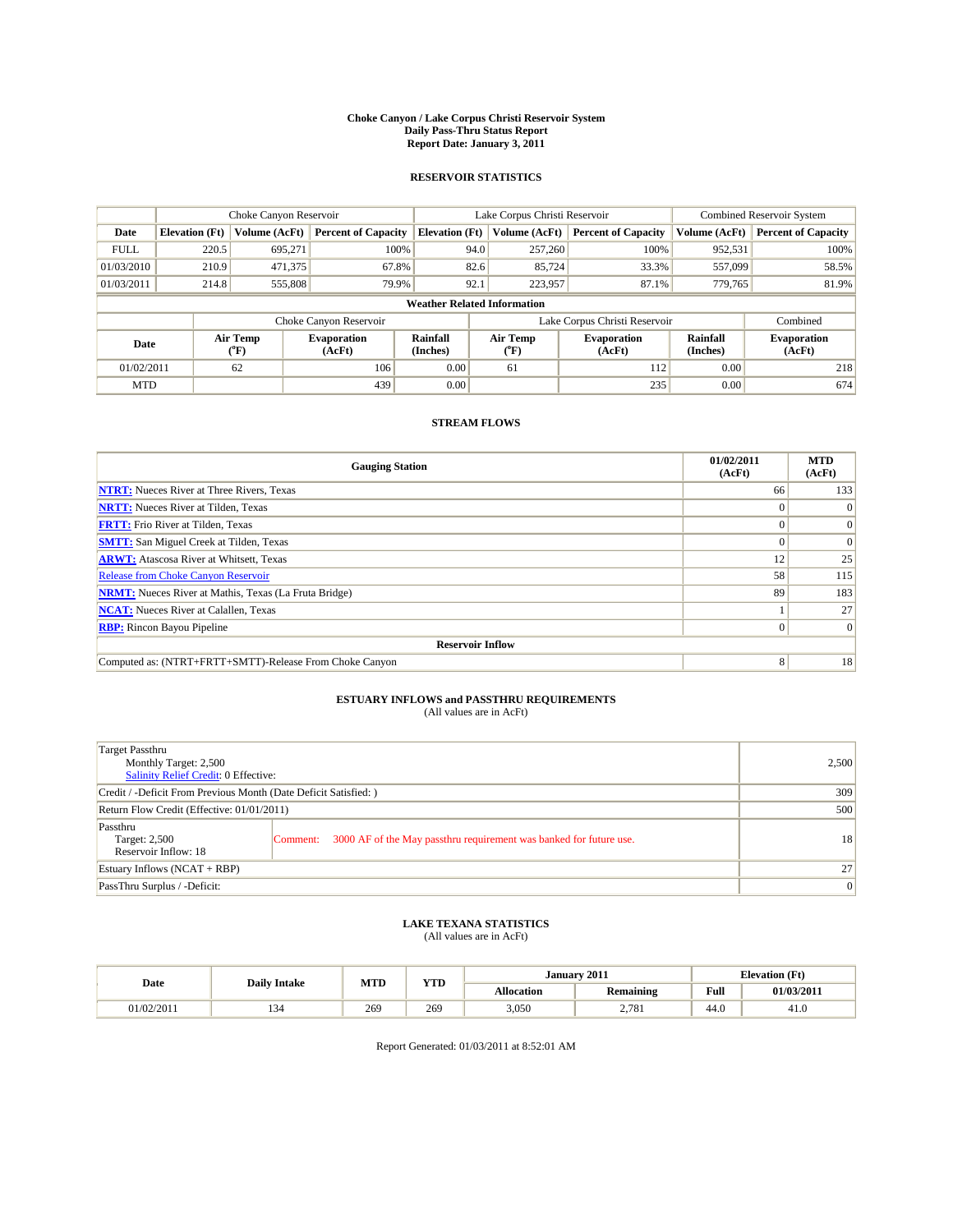#### **Choke Canyon / Lake Corpus Christi Reservoir System Daily Pass-Thru Status Report Report Date: January 4, 2011**

### **RESERVOIR STATISTICS**

|             | Choke Canyon Reservoir             |                  |                              |                             | Lake Corpus Christi Reservoir | <b>Combined Reservoir System</b> |                      |                              |  |  |
|-------------|------------------------------------|------------------|------------------------------|-----------------------------|-------------------------------|----------------------------------|----------------------|------------------------------|--|--|
| Date        | <b>Elevation</b> (Ft)              | Volume (AcFt)    | <b>Percent of Capacity</b>   | <b>Elevation</b> (Ft)       | Volume (AcFt)                 | <b>Percent of Capacity</b>       | Volume (AcFt)        | <b>Percent of Capacity</b>   |  |  |
| <b>FULL</b> | 220.5                              | 695,271          | 100%                         | 94.0                        | 257,260                       | 100%                             | 952,531              | 100%                         |  |  |
| 01/04/2010  | 210.8                              | 470.149          | 67.6%                        | 82.5                        | 84,882                        | 33.0%                            | 555,031              | 58.3%                        |  |  |
| 01/04/2011  | 214.8                              | 556,038          | 80.0%                        | 92.2                        | 224,308                       | 87.2%                            | 780,346              | 81.9%                        |  |  |
|             | <b>Weather Related Information</b> |                  |                              |                             |                               |                                  |                      |                              |  |  |
|             |                                    |                  | Choke Canyon Reservoir       |                             |                               | Lake Corpus Christi Reservoir    |                      | Combined                     |  |  |
| Date        |                                    | Air Temp<br>(°F) | <b>Evaporation</b><br>(AcFt) | <b>Rainfall</b><br>(Inches) | Air Temp<br>(°F)              | <b>Evaporation</b><br>(AcFt)     | Rainfall<br>(Inches) | <b>Evaporation</b><br>(AcFt) |  |  |
| 01/03/2011  |                                    | 63               | 146                          | 0.00                        | 65                            | 123                              | 0.02                 | 269                          |  |  |
| <b>MTD</b>  |                                    |                  | 585                          | 0.00                        |                               | 358                              | 0.02                 | 943                          |  |  |

## **STREAM FLOWS**

| <b>Gauging Station</b>                                       | 01/03/2011<br>(AcFt) | <b>MTD</b><br>(AcFt) |  |  |  |  |  |
|--------------------------------------------------------------|----------------------|----------------------|--|--|--|--|--|
| <b>NTRT:</b> Nueces River at Three Rivers, Texas             | 67                   | 200                  |  |  |  |  |  |
| <b>NRTT:</b> Nueces River at Tilden, Texas                   |                      | $\Omega$             |  |  |  |  |  |
| <b>FRTT:</b> Frio River at Tilden, Texas                     |                      | $\Omega$             |  |  |  |  |  |
| <b>SMTT:</b> San Miguel Creek at Tilden, Texas               |                      |                      |  |  |  |  |  |
| <b>ARWT:</b> Atascosa River at Whitsett, Texas               | 12                   | 37                   |  |  |  |  |  |
| <b>Release from Choke Canyon Reservoir</b>                   | 58                   | 173                  |  |  |  |  |  |
| <b>NRMT:</b> Nueces River at Mathis, Texas (La Fruta Bridge) | 89                   | 272                  |  |  |  |  |  |
| <b>NCAT:</b> Nueces River at Calallen, Texas                 | $\Omega$             | 27                   |  |  |  |  |  |
| <b>RBP:</b> Rincon Bayou Pipeline                            | $\overline{0}$       | $\Omega$             |  |  |  |  |  |
| <b>Reservoir Inflow</b>                                      |                      |                      |  |  |  |  |  |
| Computed as: (NTRT+FRTT+SMTT)-Release From Choke Canyon      | 10                   | 28                   |  |  |  |  |  |

# **ESTUARY INFLOWS and PASSTHRU REQUIREMENTS**<br>(All values are in AcFt)

| Target Passthru<br>Monthly Target: 2,500<br>Salinity Relief Credit: 0 Effective: |                                                                                | 2,500 |
|----------------------------------------------------------------------------------|--------------------------------------------------------------------------------|-------|
| Credit / -Deficit From Previous Month (Date Deficit Satisfied: )                 | 309                                                                            |       |
| Return Flow Credit (Effective: 01/01/2011)                                       | 500                                                                            |       |
| Passthru<br>Target: 2,500<br>Reservoir Inflow: 28                                | 3000 AF of the May passthru requirement was banked for future use.<br>Comment: | 28    |
| Estuary Inflows (NCAT + RBP)                                                     |                                                                                | 27    |
| PassThru Surplus / -Deficit:                                                     | $\vert 0 \vert$                                                                |       |

## **LAKE TEXANA STATISTICS** (All values are in AcFt)

|            | <b>Daily Intake</b> | MTD | T/TD<br>1 I D | January 2011 |                  |                                             | <b>Elevation</b> (Ft) |
|------------|---------------------|-----|---------------|--------------|------------------|---------------------------------------------|-----------------------|
| Date       |                     |     |               | Allocation   | <b>Remaining</b> | Full<br>the contract of the contract of the | 01/04/2011            |
| 01/03/2011 | . .                 | 403 | 403           | 3,050        | 2.647            | 44.0                                        | 41.1                  |

Report Generated: 01/04/2011 at 8:34:26 AM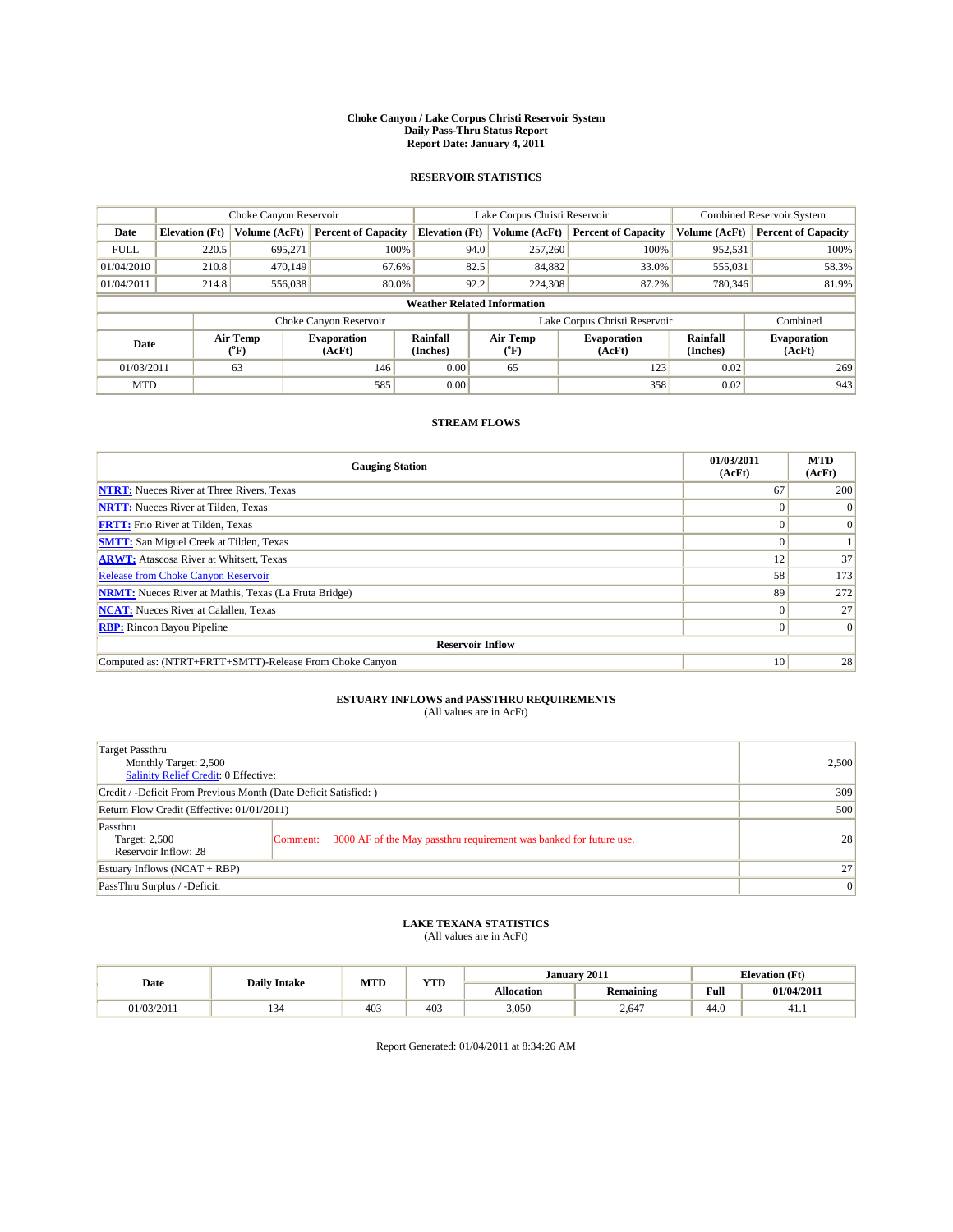#### **Choke Canyon / Lake Corpus Christi Reservoir System Daily Pass-Thru Status Report Report Date: January 5, 2011**

### **RESERVOIR STATISTICS**

|             | Choke Canyon Reservoir             |                  |                              |                       | Lake Corpus Christi Reservoir |                               |                      | <b>Combined Reservoir System</b> |  |
|-------------|------------------------------------|------------------|------------------------------|-----------------------|-------------------------------|-------------------------------|----------------------|----------------------------------|--|
| Date        | <b>Elevation</b> (Ft)              | Volume (AcFt)    | <b>Percent of Capacity</b>   | <b>Elevation</b> (Ft) | Volume (AcFt)                 | <b>Percent of Capacity</b>    | Volume (AcFt)        | <b>Percent of Capacity</b>       |  |
| <b>FULL</b> | 220.5                              | 695,271          | 100%                         | 94.0                  | 257,260                       | 100%                          | 952,531              | 100%                             |  |
| 01/05/2010  | 210.9                              | 470,966          | 67.7%                        | 82.6                  | 85,513                        | 33.2%                         | 556,479              | 58.4%                            |  |
| 01/05/2011  | 214.8                              | 556,492          | 80.0%                        | 92.2                  | 224,659                       | 87.3%                         | 781,151              | 82.0%                            |  |
|             | <b>Weather Related Information</b> |                  |                              |                       |                               |                               |                      |                                  |  |
|             |                                    |                  | Choke Canyon Reservoir       |                       |                               | Lake Corpus Christi Reservoir |                      | Combined                         |  |
| Date        |                                    | Air Temp<br>(°F) | <b>Evaporation</b><br>(AcFt) | Rainfall<br>(Inches)  | Air Temp<br>("F)              | <b>Evaporation</b><br>(AcFt)  | Rainfall<br>(Inches) | <b>Evaporation</b><br>(AcFt)     |  |
| 01/04/2011  |                                    | 67               | 27                           | 0.04                  | 70                            | 51                            | 0.28                 | 78                               |  |
| <b>MTD</b>  |                                    |                  | 612                          | 0.04                  |                               | 409                           | 0.30                 | 1,021                            |  |

## **STREAM FLOWS**

| <b>Gauging Station</b>                                       | 01/04/2011<br>(AcFt) | <b>MTD</b><br>(AcFt) |  |  |  |  |  |
|--------------------------------------------------------------|----------------------|----------------------|--|--|--|--|--|
| <b>NTRT:</b> Nueces River at Three Rivers, Texas             | 67                   | 268                  |  |  |  |  |  |
| <b>NRTT:</b> Nueces River at Tilden, Texas                   |                      | $\Omega$             |  |  |  |  |  |
| <b>FRTT:</b> Frio River at Tilden, Texas                     |                      | $\vert 0 \vert$      |  |  |  |  |  |
| <b>SMTT:</b> San Miguel Creek at Tilden, Texas               |                      |                      |  |  |  |  |  |
| <b>ARWT:</b> Atascosa River at Whitsett, Texas               | 13                   | 49                   |  |  |  |  |  |
| <b>Release from Choke Canyon Reservoir</b>                   | 58                   | 230                  |  |  |  |  |  |
| <b>NRMT:</b> Nueces River at Mathis, Texas (La Fruta Bridge) | 93                   | 365                  |  |  |  |  |  |
| <b>NCAT:</b> Nueces River at Calallen, Texas                 |                      | 27                   |  |  |  |  |  |
| <b>RBP:</b> Rincon Bayou Pipeline                            | 0                    | $\Omega$             |  |  |  |  |  |
| <b>Reservoir Inflow</b>                                      |                      |                      |  |  |  |  |  |
| Computed as: (NTRT+FRTT+SMTT)-Release From Choke Canyon      | 10                   | 38                   |  |  |  |  |  |

# **ESTUARY INFLOWS and PASSTHRU REQUIREMENTS**<br>(All values are in AcFt)

| Target Passthru<br>Monthly Target: 2,500<br><b>Salinity Relief Credit: 0 Effective:</b> |                                                                                | 2,500           |
|-----------------------------------------------------------------------------------------|--------------------------------------------------------------------------------|-----------------|
| Credit / -Deficit From Previous Month (Date Deficit Satisfied: )                        | 309                                                                            |                 |
| Return Flow Credit (Effective: 01/01/2011)                                              | 500                                                                            |                 |
| Passthru<br>Target: 2,500<br>Reservoir Inflow: 38                                       | 3000 AF of the May passthru requirement was banked for future use.<br>Comment: | 38              |
| Estuary Inflows $(NCAT + RBP)$                                                          |                                                                                | 27              |
| PassThru Surplus / -Deficit:                                                            |                                                                                | $\vert 0 \vert$ |

## **LAKE TEXANA STATISTICS** (All values are in AcFt)

|            | <b>Daily Intake</b> | MTD                         | T/TD<br>1 I D       | January 2011 |                   |                                         | <b>Elevation</b> (Ft) |  |
|------------|---------------------|-----------------------------|---------------------|--------------|-------------------|-----------------------------------------|-----------------------|--|
| Date       |                     |                             |                     | Allocation   | Remaining         | Full<br>the contract of the contract of | 01/05/2011            |  |
| 01/04/2011 | . .                 | $\sim$ $\sim$ $\sim$<br>JJ. | $\sim$ $\sim$<br>JJ | 3,050        | 2512<br>ن 1 آب دے | 44.0                                    | 40.9                  |  |

Report Generated: 01/05/2011 at 9:40:08 AM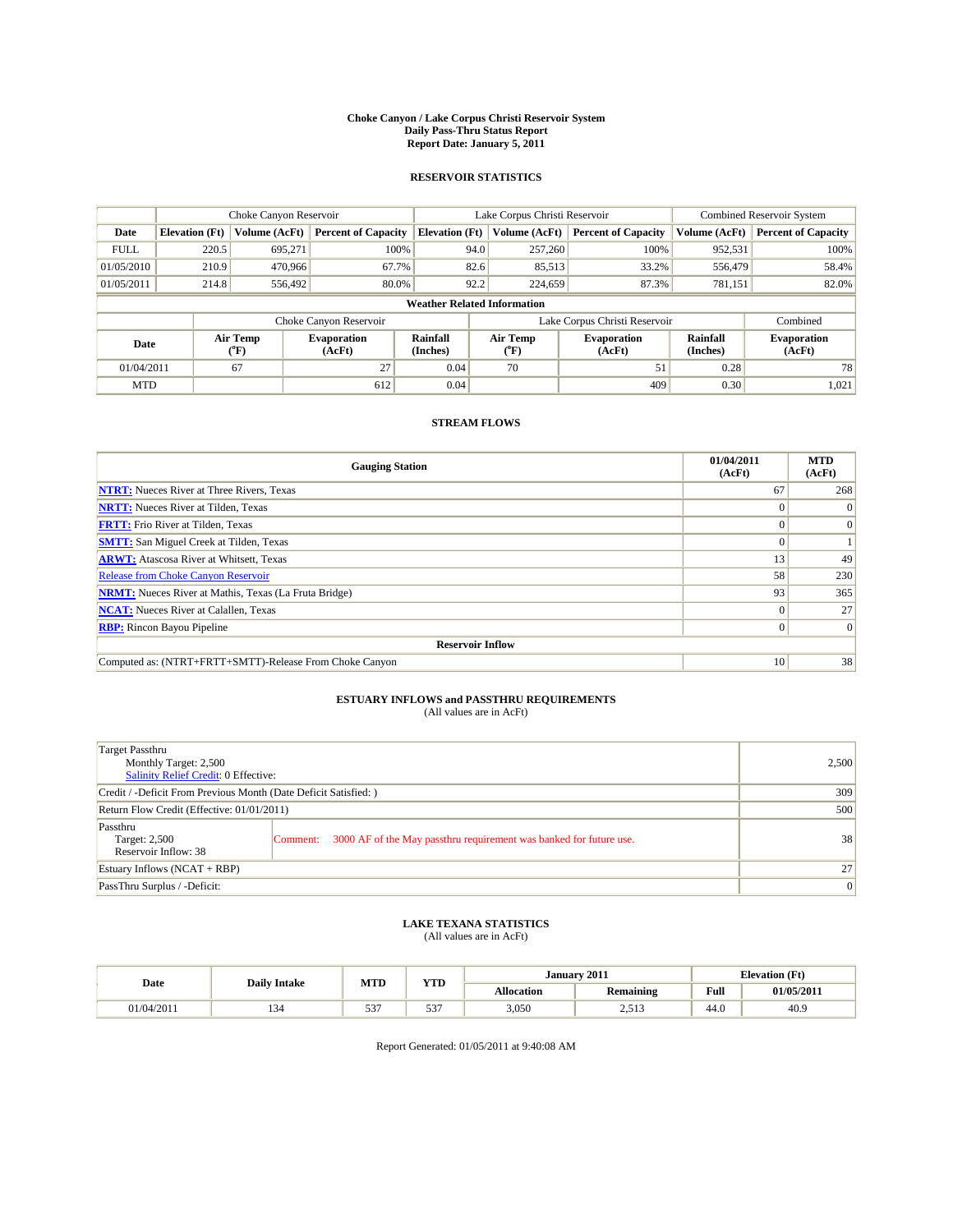#### **Choke Canyon / Lake Corpus Christi Reservoir System Daily Pass-Thru Status Report Report Date: January 6, 2011**

### **RESERVOIR STATISTICS**

|             | Choke Canyon Reservoir             |                                           |                              |                       | Lake Corpus Christi Reservoir | <b>Combined Reservoir System</b> |                      |                              |  |  |
|-------------|------------------------------------|-------------------------------------------|------------------------------|-----------------------|-------------------------------|----------------------------------|----------------------|------------------------------|--|--|
| Date        | <b>Elevation</b> (Ft)              | Volume (AcFt)                             | <b>Percent of Capacity</b>   | <b>Elevation</b> (Ft) | Volume (AcFt)                 | <b>Percent of Capacity</b>       | Volume (AcFt)        | <b>Percent of Capacity</b>   |  |  |
| <b>FULL</b> | 220.5                              | 695.271                                   | 100%                         | 94.0                  | 257,260                       | 100%                             | 952,531              | 100%                         |  |  |
| 01/06/2010  | 210.9                              | 470,558                                   | 67.7%                        | 82.6                  | 85,302                        | 33.2%                            | 555,860              | 58.4%                        |  |  |
| 01/06/2011  | 214.8                              | 555,579                                   | 79.9%                        | 92.2                  | 224,484                       | 87.3%                            | 780,063              | 81.9%                        |  |  |
|             | <b>Weather Related Information</b> |                                           |                              |                       |                               |                                  |                      |                              |  |  |
|             |                                    |                                           | Choke Canyon Reservoir       |                       |                               | Lake Corpus Christi Reservoir    |                      | Combined                     |  |  |
| Date        |                                    | Air Temp<br>$({}^{\mathrm{o}}\mathrm{F})$ | <b>Evaporation</b><br>(AcFt) | Rainfall<br>(Inches)  | Air Temp<br>(°F)              | <b>Evaporation</b><br>(AcFt)     | Rainfall<br>(Inches) | <b>Evaporation</b><br>(AcFt) |  |  |
| 01/05/2011  |                                    | 70                                        | 173                          | 0.00                  | 74                            | 153                              | 0.00                 | 326                          |  |  |
| <b>MTD</b>  |                                    |                                           | 785                          | 0.04                  |                               | 562                              | 0.30                 | 1,347                        |  |  |

## **STREAM FLOWS**

| <b>Gauging Station</b>                                       | 01/05/2011<br>(AcFt) | <b>MTD</b><br>(AcFt) |
|--------------------------------------------------------------|----------------------|----------------------|
| <b>NTRT:</b> Nueces River at Three Rivers, Texas             | 69                   | 337                  |
| <b>NRTT:</b> Nueces River at Tilden, Texas                   | $\Omega$             | $\theta$             |
| <b>FRTT:</b> Frio River at Tilden, Texas                     |                      | $\Omega$             |
| <b>SMTT:</b> San Miguel Creek at Tilden, Texas               |                      |                      |
| <b>ARWT:</b> Atascosa River at Whitsett, Texas               | 13                   | 62                   |
| Release from Choke Canyon Reservoir                          | 58                   | 288                  |
| <b>NRMT:</b> Nueces River at Mathis, Texas (La Fruta Bridge) | 109                  | 474                  |
| <b>NCAT:</b> Nueces River at Calallen, Texas                 | 0                    | 27                   |
| <b>RBP:</b> Rincon Bayou Pipeline                            | $\Omega$             | $\Omega$             |
| <b>Reservoir Inflow</b>                                      |                      |                      |
| Computed as: (NTRT+FRTT+SMTT)-Release From Choke Canyon      | 12                   | 51                   |

# **ESTUARY INFLOWS and PASSTHRU REQUIREMENTS**<br>(All values are in AcFt)

| Target Passthru<br>Monthly Target: 2,500<br>Salinity Relief Credit: 0 Effective: |                                                                                | 2,500 |
|----------------------------------------------------------------------------------|--------------------------------------------------------------------------------|-------|
| Credit / -Deficit From Previous Month (Date Deficit Satisfied: )                 | 309                                                                            |       |
| Return Flow Credit (Effective: 01/01/2011)                                       | 500                                                                            |       |
| Passthru<br>Target: 2,500<br>Reservoir Inflow: 51                                | 3000 AF of the May passthru requirement was banked for future use.<br>Comment: | 51    |
| Estuary Inflows (NCAT + RBP)                                                     | 27                                                                             |       |
| PassThru Surplus / -Deficit:                                                     | $\vert 0 \vert$                                                                |       |

## **LAKE TEXANA STATISTICS** (All values are in AcFt)

|            | <b>Daily Intake</b> | MTD | <b>TIMP</b><br>1 I.D | 2011<br><b>Elevation</b> (Ft)<br><b>January</b> |                  |      |            |
|------------|---------------------|-----|----------------------|-------------------------------------------------|------------------|------|------------|
| Date       |                     |     |                      | Allocation                                      | <b>Remaining</b> | Full | 01/06/2011 |
| 01/05/2011 |                     | 0/1 | 0/1                  | 3,050                                           | 2.379<br>ن الي ک | 44.0 | 40.9       |

Report Generated: 01/06/2011 at 8:30:43 AM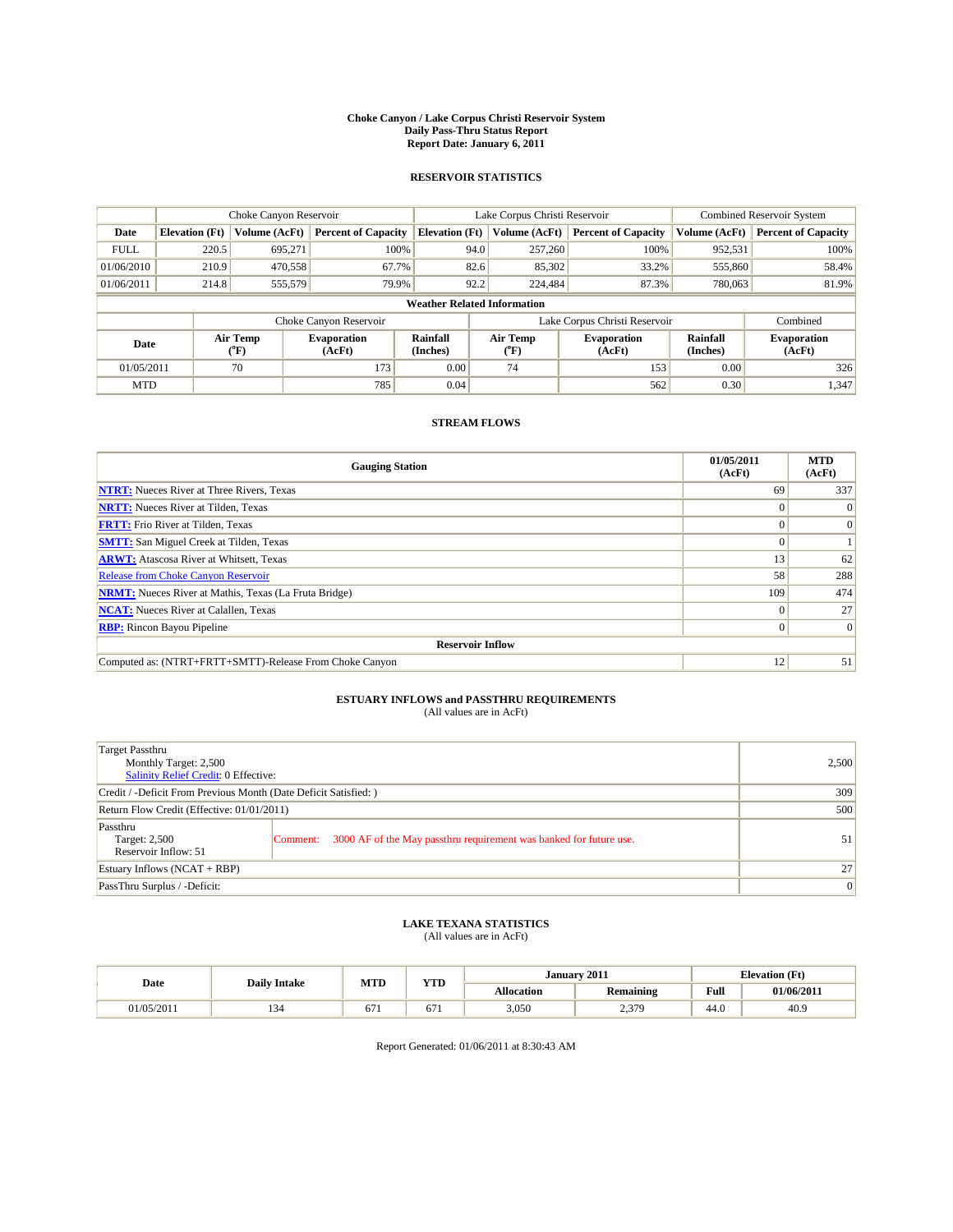#### **Choke Canyon / Lake Corpus Christi Reservoir System Daily Pass-Thru Status Report Report Date: January 7, 2011**

### **RESERVOIR STATISTICS**

|             | Choke Canyon Reservoir             |                                           |                              |                       | Lake Corpus Christi Reservoir | <b>Combined Reservoir System</b> |                      |                              |  |  |
|-------------|------------------------------------|-------------------------------------------|------------------------------|-----------------------|-------------------------------|----------------------------------|----------------------|------------------------------|--|--|
| Date        | <b>Elevation</b> (Ft)              | Volume (AcFt)                             | <b>Percent of Capacity</b>   | <b>Elevation</b> (Ft) | Volume (AcFt)                 | <b>Percent of Capacity</b>       | Volume (AcFt)        | <b>Percent of Capacity</b>   |  |  |
| <b>FULL</b> | 220.5                              | 695.271                                   | 100%                         | 94.0                  | 257,260                       | 100%                             | 952,531              | 100%                         |  |  |
| 01/07/2010  | 210.7                              | 468,090                                   | 67.3%                        | 82.6                  | 85,302                        | 33.2%                            | 553,392              | 58.1%                        |  |  |
| 01/07/2011  | 214.8                              | 556,038                                   | 80.0%                        | 92.2                  | 224,132                       | 87.1%                            | 780,170              | 81.9%                        |  |  |
|             | <b>Weather Related Information</b> |                                           |                              |                       |                               |                                  |                      |                              |  |  |
|             |                                    |                                           | Choke Canyon Reservoir       |                       |                               | Lake Corpus Christi Reservoir    |                      | Combined                     |  |  |
| Date        |                                    | Air Temp<br>$({}^{\mathrm{o}}\mathrm{F})$ | <b>Evaporation</b><br>(AcFt) | Rainfall<br>(Inches)  | Air Temp<br>(°F)              | <b>Evaporation</b><br>(AcFt)     | Rainfall<br>(Inches) | <b>Evaporation</b><br>(AcFt) |  |  |
| 01/06/2011  |                                    | 68                                        | 146                          | 0.00                  | 70                            | 143                              | 0.00                 | 289                          |  |  |
| <b>MTD</b>  |                                    |                                           | 931                          | 0.04                  |                               | 705                              | 0.30                 | 1,636                        |  |  |

## **STREAM FLOWS**

| <b>Gauging Station</b>                                       | 01/06/2011<br>(AcFt) | <b>MTD</b><br>(AcFt) |
|--------------------------------------------------------------|----------------------|----------------------|
| <b>NTRT:</b> Nueces River at Three Rivers, Texas             | 67                   | 405                  |
| <b>NRTT:</b> Nueces River at Tilden, Texas                   | $\theta$             |                      |
| <b>FRTT:</b> Frio River at Tilden, Texas                     |                      |                      |
| <b>SMTT:</b> San Miguel Creek at Tilden, Texas               |                      |                      |
| <b>ARWT:</b> Atascosa River at Whitsett, Texas               | 13                   | 75                   |
| <b>Release from Choke Canyon Reservoir</b>                   | 58                   | 345                  |
| <b>NRMT:</b> Nueces River at Mathis, Texas (La Fruta Bridge) | 115                  | 590                  |
| <b>NCAT:</b> Nueces River at Calallen, Texas                 | $\Omega$             | 27                   |
| <b>RBP:</b> Rincon Bayou Pipeline                            | $\Omega$             | $\Omega$             |
| <b>Reservoir Inflow</b>                                      |                      |                      |
| Computed as: (NTRT+FRTT+SMTT)-Release From Choke Canyon      | 11                   | 61                   |

# **ESTUARY INFLOWS and PASSTHRU REQUIREMENTS**<br>(All values are in AcFt)

| Target Passthru<br>Monthly Target: 2,500<br>Salinity Relief Credit: 0 Effective: |                                                                                | 2,500           |
|----------------------------------------------------------------------------------|--------------------------------------------------------------------------------|-----------------|
| Credit / -Deficit From Previous Month (Date Deficit Satisfied: )                 | 309                                                                            |                 |
| Return Flow Credit (Effective: 01/01/2011)                                       | 500                                                                            |                 |
| Passthru<br>Target: 2,500<br>Reservoir Inflow: 61                                | 3000 AF of the May passthru requirement was banked for future use.<br>Comment: | 61              |
| Estuary Inflows (NCAT + RBP)                                                     |                                                                                | 27              |
| PassThru Surplus / -Deficit:                                                     |                                                                                | $\vert 0 \vert$ |

## **LAKE TEXANA STATISTICS** (All values are in AcFt)

|            |                     | MTD | <b>TIMP</b><br>1 I.D | January 2011 |                  |                                         | <b>Elevation</b> (Ft) |
|------------|---------------------|-----|----------------------|--------------|------------------|-----------------------------------------|-----------------------|
| Date       | <b>Daily Intake</b> |     |                      | Allocation   | <b>Remaining</b> | Full<br>the contract of the contract of | 01/07/2011            |
| 01/06/2011 | 154                 | 805 | 805                  | 3,050        | 2.245            | 44.0                                    | 40.9                  |

Report Generated: 01/07/2011 at 9:08:44 AM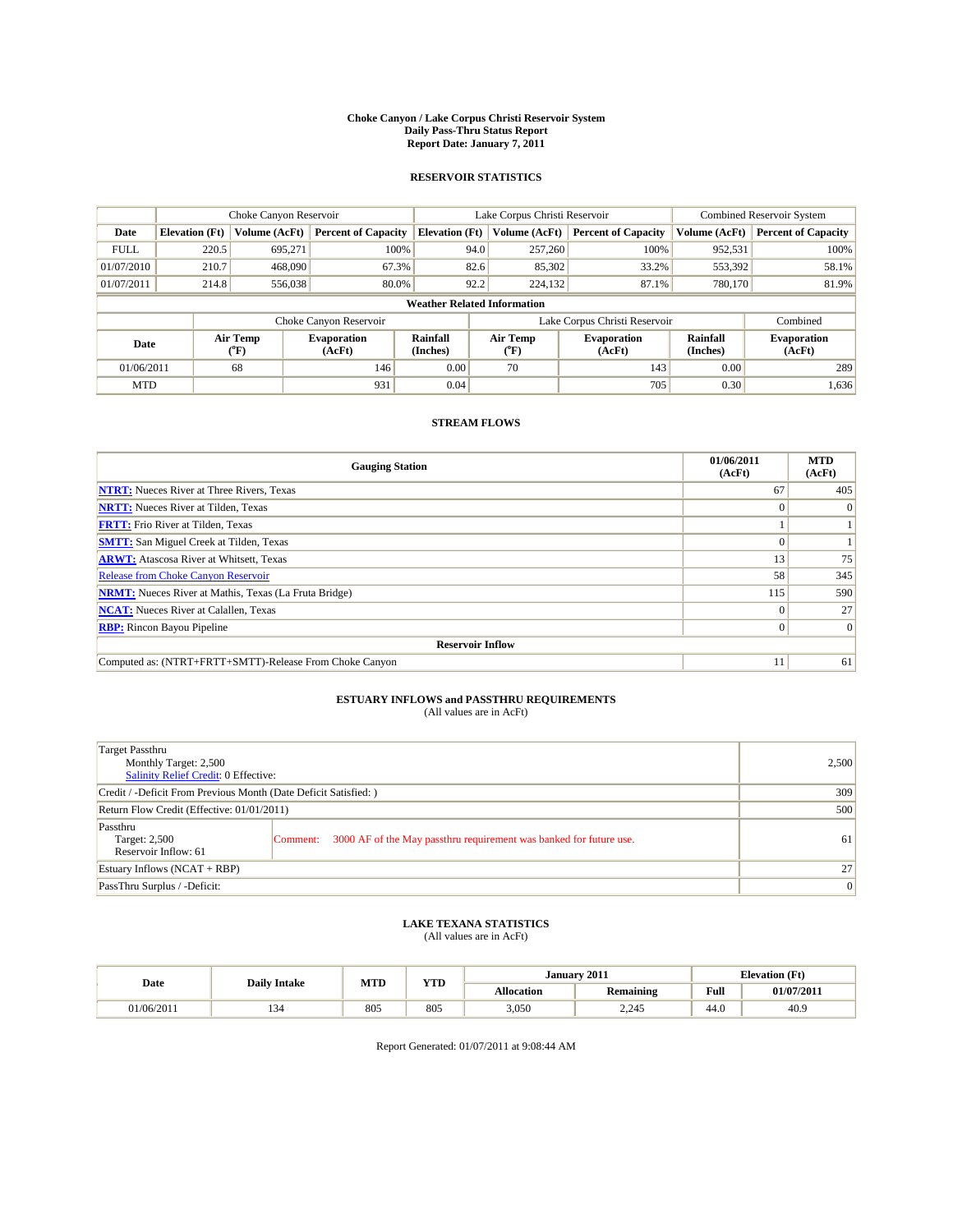#### **Choke Canyon / Lake Corpus Christi Reservoir System Daily Pass-Thru Status Report Report Date: January 8, 2011**

### **RESERVOIR STATISTICS**

|             | Choke Canyon Reservoir             |                  |                              |                             | Lake Corpus Christi Reservoir | <b>Combined Reservoir System</b> |                      |                              |  |
|-------------|------------------------------------|------------------|------------------------------|-----------------------------|-------------------------------|----------------------------------|----------------------|------------------------------|--|
| Date        | <b>Elevation</b> (Ft)              | Volume (AcFt)    | <b>Percent of Capacity</b>   | <b>Elevation</b> (Ft)       | Volume (AcFt)                 | <b>Percent of Capacity</b>       | Volume (AcFt)        | <b>Percent of Capacity</b>   |  |
| <b>FULL</b> | 220.5                              | 695,271          | 100%                         | 94.0                        | 257,260                       | 100%                             | 952,531              | 100%                         |  |
| 01/08/2010  | 210.8                              | 468,710          | 67.4%                        | 82.5                        | 84,882                        | 33.0%                            | 553,592              | 58.1%                        |  |
| 01/08/2011  | 214.7                              | 554,431          | 79.7%                        | 92.1                        | 223.781                       | 87.0%                            | 778,212              | 81.7%                        |  |
|             | <b>Weather Related Information</b> |                  |                              |                             |                               |                                  |                      |                              |  |
|             |                                    |                  | Choke Canyon Reservoir       |                             |                               | Lake Corpus Christi Reservoir    |                      | Combined                     |  |
| Date        |                                    | Air Temp<br>(°F) | <b>Evaporation</b><br>(AcFt) | <b>Rainfall</b><br>(Inches) | Air Temp<br>(°F)              | <b>Evaporation</b><br>(AcFt)     | Rainfall<br>(Inches) | <b>Evaporation</b><br>(AcFt) |  |
| 01/07/2011  |                                    | 76               | 159                          | 0.00                        | 81                            | 164                              | 0.00                 | 323                          |  |
| <b>MTD</b>  |                                    |                  | 1.090                        | 0.04                        |                               | 869                              | 0.30                 | 1.959                        |  |

## **STREAM FLOWS**

| <b>Gauging Station</b>                                       | 01/07/2011<br>(AcFt) | <b>MTD</b><br>(AcFt) |
|--------------------------------------------------------------|----------------------|----------------------|
| <b>NTRT:</b> Nueces River at Three Rivers, Texas             | 67                   | 472                  |
| <b>NRTT:</b> Nueces River at Tilden, Texas                   |                      | $\Omega$             |
| <b>FRTT:</b> Frio River at Tilden, Texas                     |                      |                      |
| <b>SMTT:</b> San Miguel Creek at Tilden, Texas               |                      |                      |
| <b>ARWT:</b> Atascosa River at Whitsett, Texas               | 12                   | 88                   |
| <b>Release from Choke Canyon Reservoir</b>                   | 58                   | 403                  |
| <b>NRMT:</b> Nueces River at Mathis, Texas (La Fruta Bridge) | 129                  | 719                  |
| <b>NCAT:</b> Nueces River at Calallen, Texas                 |                      | 27                   |
| <b>RBP:</b> Rincon Bayou Pipeline                            | 0                    | $\vert 0 \vert$      |
| <b>Reservoir Inflow</b>                                      |                      |                      |
| Computed as: (NTRT+FRTT+SMTT)-Release From Choke Canyon      |                      | 72                   |

# **ESTUARY INFLOWS and PASSTHRU REQUIREMENTS**<br>(All values are in AcFt)

| Target Passthru<br>Monthly Target: 2,500<br>Salinity Relief Credit: 0 Effective: |                                                                                | 2,500           |
|----------------------------------------------------------------------------------|--------------------------------------------------------------------------------|-----------------|
| Credit / -Deficit From Previous Month (Date Deficit Satisfied: )                 | 309                                                                            |                 |
| Return Flow Credit (Effective: 01/01/2011)                                       | 500                                                                            |                 |
| Passthru<br>Target: 2,500<br>Reservoir Inflow: 72                                | 3000 AF of the May passthru requirement was banked for future use.<br>Comment: | 72              |
| Estuary Inflows (NCAT + RBP)                                                     |                                                                                | 27              |
| PassThru Surplus / -Deficit:                                                     |                                                                                | $\vert 0 \vert$ |

# **LAKE TEXANA STATISTICS** (All values are in AcFt)

|            | <b>Daily Intake</b> | MTD | T/TD<br>1 I D | January 2011 |                  |                                         | <b>Elevation</b> (Ft) |
|------------|---------------------|-----|---------------|--------------|------------------|-----------------------------------------|-----------------------|
| Date       |                     |     |               | Allocation   | <b>Remaining</b> | Full<br>the contract of the contract of | 01/08/2011            |
| 01/07/2011 | . .                 | 939 | 939           | 3,050        | $-111$           | 44.0                                    | 40.9                  |

Report Generated: 01/08/2011 at 8:04:58 AM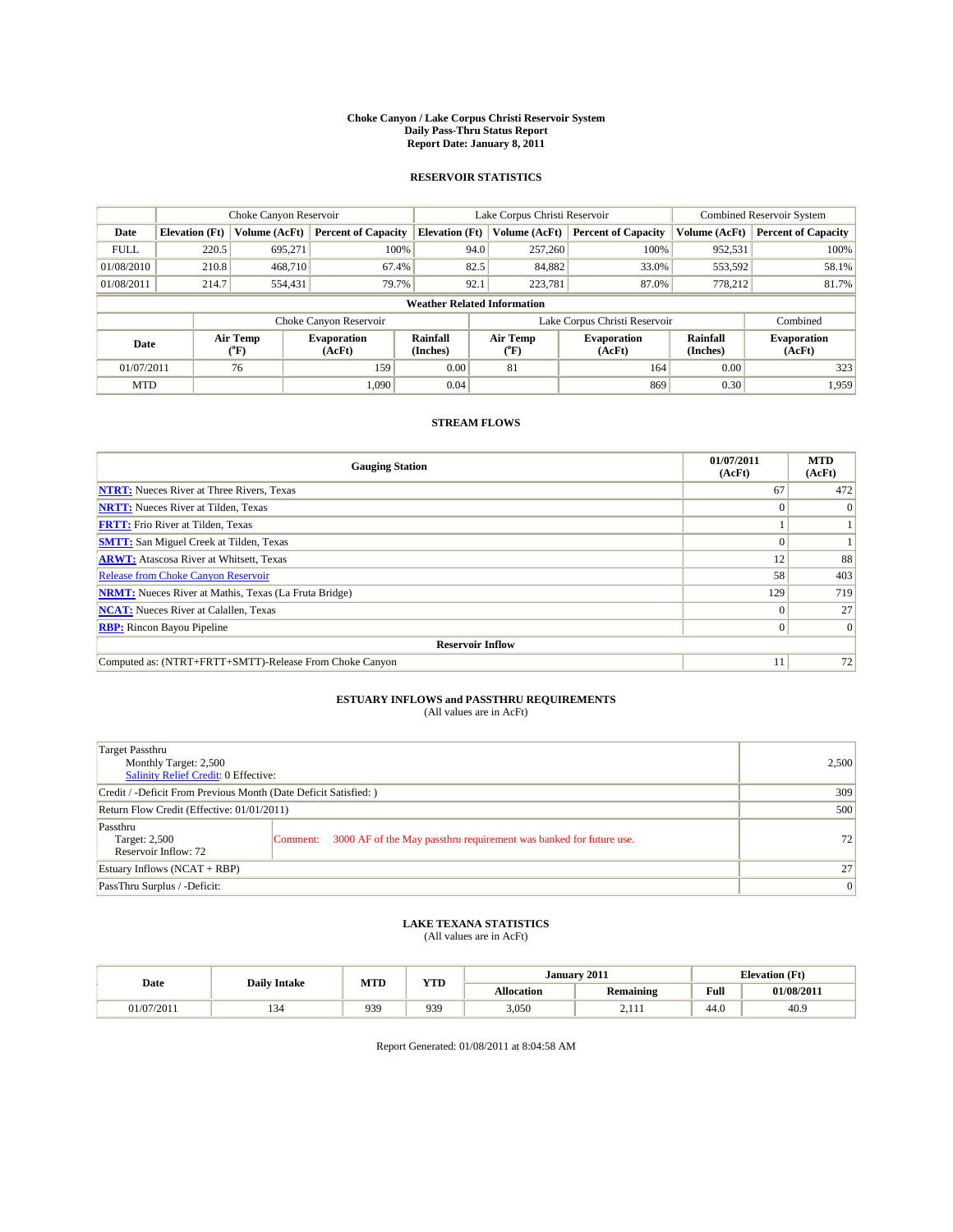#### **Choke Canyon / Lake Corpus Christi Reservoir System Daily Pass-Thru Status Report Report Date: January 9, 2011**

### **RESERVOIR STATISTICS**

|             | Choke Canyon Reservoir             |                  |                              |                       | Lake Corpus Christi Reservoir | <b>Combined Reservoir System</b> |                      |                              |  |  |
|-------------|------------------------------------|------------------|------------------------------|-----------------------|-------------------------------|----------------------------------|----------------------|------------------------------|--|--|
| Date        | <b>Elevation</b> (Ft)              | Volume (AcFt)    | <b>Percent of Capacity</b>   | <b>Elevation</b> (Ft) | Volume (AcFt)                 | <b>Percent of Capacity</b>       | Volume (AcFt)        | <b>Percent of Capacity</b>   |  |  |
| <b>FULL</b> | 220.5                              | 695,271          | 100%                         | 94.0                  | 257,260                       | 100%                             | 952,531              | 100%                         |  |  |
| 01/09/2010  | 210.8                              | 470,353          | 67.7%                        | 82.5                  | 84,462                        | 32.8%                            | 554,815              | 58.2%                        |  |  |
| 01/09/2011  | 214.8                              | 555,808          | 79.9%                        | 92.4                  | 227,828                       | 88.6%                            | 783,636              | 82.3%                        |  |  |
|             | <b>Weather Related Information</b> |                  |                              |                       |                               |                                  |                      |                              |  |  |
|             |                                    |                  | Choke Canyon Reservoir       |                       |                               | Lake Corpus Christi Reservoir    |                      | Combined                     |  |  |
| Date        |                                    | Air Temp<br>(°F) | <b>Evaporation</b><br>(AcFt) | Rainfall<br>(Inches)  | Air Temp<br>("F)              | <b>Evaporation</b><br>(AcFt)     | Rainfall<br>(Inches) | <b>Evaporation</b><br>(AcFt) |  |  |
| 01/08/2011  |                                    | 64               | 133                          | 1.34                  | 65                            | Pan overflow                     | 1.48                 | 133                          |  |  |
| <b>MTD</b>  |                                    |                  | 1,223                        | 1.38                  |                               | 869                              | 1.78                 | 2.092                        |  |  |

## **STREAM FLOWS**

| <b>Gauging Station</b>                                       | 01/08/2011<br>(AcFt) | <b>MTD</b><br>(AcFt) |
|--------------------------------------------------------------|----------------------|----------------------|
| <b>NTRT:</b> Nueces River at Three Rivers, Texas             | 67                   | 540                  |
| <b>NRTT:</b> Nueces River at Tilden, Texas                   | $\Omega$             | $\Omega$             |
| <b>FRTT:</b> Frio River at Tilden, Texas                     |                      |                      |
| <b>SMTT:</b> San Miguel Creek at Tilden, Texas               |                      |                      |
| <b>ARWT:</b> Atascosa River at Whitsett, Texas               | 12                   | 100                  |
| <b>Release from Choke Canyon Reservoir</b>                   | 58                   | 461                  |
| <b>NRMT:</b> Nueces River at Mathis, Texas (La Fruta Bridge) | 165                  | 883                  |
| <b>NCAT:</b> Nueces River at Calallen, Texas                 | $\Omega$             | 27                   |
| <b>RBP:</b> Rincon Bayou Pipeline                            | $\overline{0}$       | $\Omega$             |
| <b>Reservoir Inflow</b>                                      |                      |                      |
| Computed as: (NTRT+FRTT+SMTT)-Release From Choke Canyon      | 11                   | 83                   |

# **ESTUARY INFLOWS and PASSTHRU REQUIREMENTS**<br>(All values are in AcFt)

| Target Passthru<br>Monthly Target: 2,500<br>Salinity Relief Credit: 0 Effective: |                                                                                | 2,500 |
|----------------------------------------------------------------------------------|--------------------------------------------------------------------------------|-------|
| Credit / -Deficit From Previous Month (Date Deficit Satisfied: )                 | 309                                                                            |       |
| Return Flow Credit (Effective: 01/01/2011)                                       | 500                                                                            |       |
| Passthru<br>Target: 2,500<br>Reservoir Inflow: 83                                | 3000 AF of the May passthru requirement was banked for future use.<br>Comment: | 83    |
| Estuary Inflows (NCAT + RBP)                                                     |                                                                                | 27    |
| PassThru Surplus / -Deficit:                                                     | $\vert 0 \vert$                                                                |       |

## **LAKE TEXANA STATISTICS** (All values are in AcFt)

|            | <b>Daily Intake</b> | MTD   | <b>XZOD</b><br>1 I.D | January 2011<br><b>Elevation</b> (Ft) |                  |                                         |            |
|------------|---------------------|-------|----------------------|---------------------------------------|------------------|-----------------------------------------|------------|
| Date       |                     |       |                      | <b>Allocation</b>                     | <b>Remaining</b> | Full<br>the contract of the contract of | 01/09/2011 |
| 01/08/2011 |                     | 1.072 | .072                 | 3,050                                 | 1.978            | 44.C                                    | 40.9       |

Report Generated: 01/10/2011 at 9:03:22 AM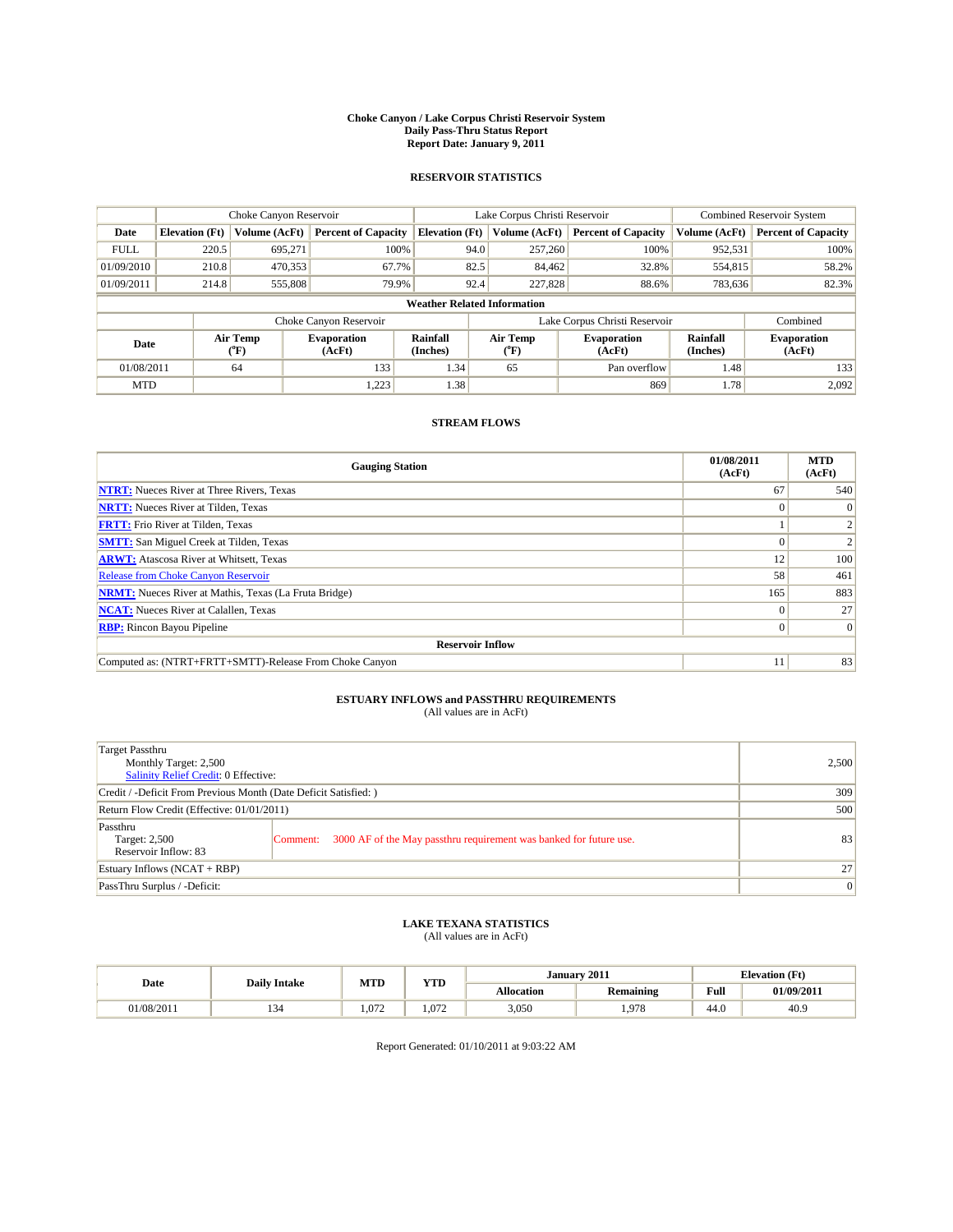#### **Choke Canyon / Lake Corpus Christi Reservoir System Daily Pass-Thru Status Report Report Date: January 10, 2011**

### **RESERVOIR STATISTICS**

|             | Choke Canyon Reservoir             |                                           |                              |                       | Lake Corpus Christi Reservoir  | <b>Combined Reservoir System</b> |                      |                              |  |  |
|-------------|------------------------------------|-------------------------------------------|------------------------------|-----------------------|--------------------------------|----------------------------------|----------------------|------------------------------|--|--|
| Date        | <b>Elevation</b> (Ft)              | Volume (AcFt)                             | <b>Percent of Capacity</b>   | <b>Elevation</b> (Ft) | Volume (AcFt)                  | <b>Percent of Capacity</b>       | Volume (AcFt)        | <b>Percent of Capacity</b>   |  |  |
| <b>FULL</b> | 220.5                              | 695.271                                   | 100%                         | 94.0                  | 257,260                        | 100%                             | 952,531              | 100%                         |  |  |
| 01/10/2010  | 210.8                              | 469,536                                   | 67.5%                        | 82.5                  | 84,462                         | 32.8%                            | 553,998              | 58.2%                        |  |  |
| 01/10/2011  | 214.8                              | 556,265                                   | 80.0%                        | 92.3                  | 225,890                        | 87.8%                            | 782,155              | 82.1%                        |  |  |
|             | <b>Weather Related Information</b> |                                           |                              |                       |                                |                                  |                      |                              |  |  |
|             |                                    |                                           | Choke Canyon Reservoir       |                       | Lake Corpus Christi Reservoir  |                                  |                      | Combined                     |  |  |
| Date        |                                    | Air Temp<br>$({}^{\mathrm{o}}\mathrm{F})$ | <b>Evaporation</b><br>(AcFt) | Rainfall<br>(Inches)  | Air Temp<br>$({}^o\mathrm{F})$ | <b>Evaporation</b><br>(AcFt)     | Rainfall<br>(Inches) | <b>Evaporation</b><br>(AcFt) |  |  |
| 01/09/2011  |                                    | 55                                        | 67                           | 0.00                  | 61                             | 51                               | 0.01                 | 118                          |  |  |
| <b>MTD</b>  |                                    |                                           | 1.290                        | 1.38                  |                                | 920                              | 1.79                 | 2.210                        |  |  |

## **STREAM FLOWS**

| <b>Gauging Station</b>                                       | 01/09/2011<br>(AcFt) | <b>MTD</b><br>(AcFt) |
|--------------------------------------------------------------|----------------------|----------------------|
| <b>NTRT:</b> Nueces River at Three Rivers, Texas             | 81                   | 621                  |
| <b>NRTT:</b> Nueces River at Tilden, Texas                   | $\theta$             |                      |
| <b>FRTT:</b> Frio River at Tilden, Texas                     | $\sim$               |                      |
| <b>SMTT:</b> San Miguel Creek at Tilden, Texas               |                      |                      |
| <b>ARWT:</b> Atascosa River at Whitsett, Texas               | 28                   | 127                  |
| <b>Release from Choke Canyon Reservoir</b>                   | 58                   | 518                  |
| <b>NRMT:</b> Nueces River at Mathis, Texas (La Fruta Bridge) | 175                  | 1,058                |
| <b>NCAT:</b> Nueces River at Calallen, Texas                 | $\Omega$             | 27                   |
| <b>RBP:</b> Rincon Bayou Pipeline                            | $\overline{0}$       | $\Omega$             |
| <b>Reservoir Inflow</b>                                      |                      |                      |
| Computed as: (NTRT+FRTT+SMTT)-Release From Choke Canyon      | 27                   | 109                  |

# **ESTUARY INFLOWS and PASSTHRU REQUIREMENTS**<br>(All values are in AcFt)

| Target Passthru<br>Monthly Target: 2,500<br>Salinity Relief Credit: 0 Effective: |                                                                                | 2,500 |
|----------------------------------------------------------------------------------|--------------------------------------------------------------------------------|-------|
| Credit / -Deficit From Previous Month (Date Deficit Satisfied: )                 | 309                                                                            |       |
| Return Flow Credit (Effective: 01/01/2011)                                       | 500                                                                            |       |
| Passthru<br>Target: 2,500<br>Reservoir Inflow: 109                               | 3000 AF of the May passthru requirement was banked for future use.<br>Comment: | 109   |
| Estuary Inflows (NCAT + RBP)                                                     |                                                                                | 27    |
| PassThru Surplus / -Deficit:                                                     | $\vert 0 \vert$                                                                |       |

## **LAKE TEXANA STATISTICS** (All values are in AcFt)

|            | <b>Daily Intake</b> | <b>MTD</b> | <b>YTD</b> |                   | January 2011     | <b>Elevation</b> (Ft) |                          |
|------------|---------------------|------------|------------|-------------------|------------------|-----------------------|--------------------------|
| Date       |                     |            |            | <b>Allocation</b> | <b>Remaining</b> | Full                  | $01/10/201$ <sup>*</sup> |
| 01/09/2011 | 1/1                 | 1.194      | 19/        | 3,050             | 1.856            | 44.0                  | 40.9                     |

Report Generated: 01/10/2011 at 9:04:52 AM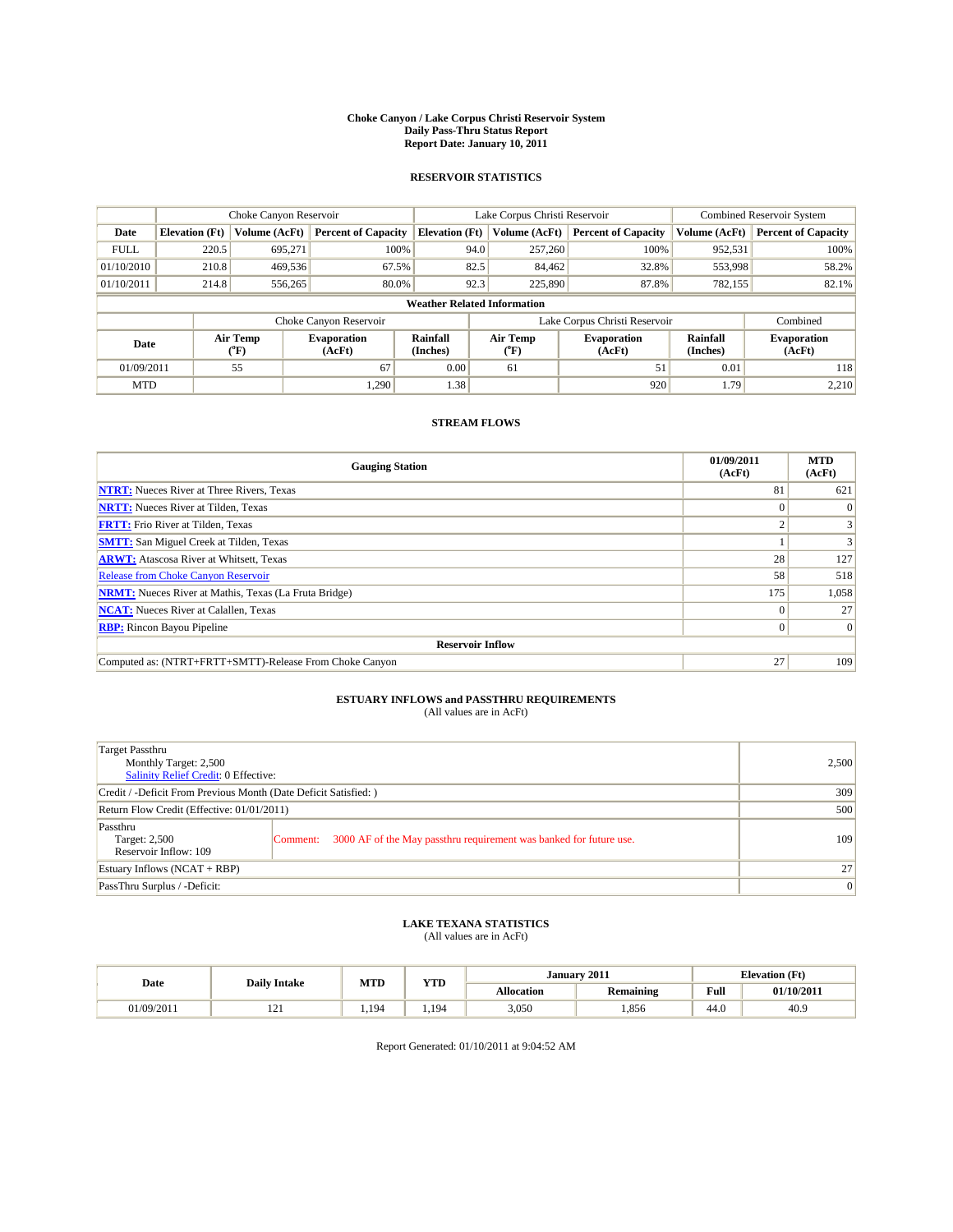#### **Choke Canyon / Lake Corpus Christi Reservoir System Daily Pass-Thru Status Report Report Date: January 11, 2011**

### **RESERVOIR STATISTICS**

|             | Choke Canyon Reservoir             |                  |                              |                             | Lake Corpus Christi Reservoir | <b>Combined Reservoir System</b> |                      |                              |  |  |
|-------------|------------------------------------|------------------|------------------------------|-----------------------------|-------------------------------|----------------------------------|----------------------|------------------------------|--|--|
| Date        | <b>Elevation</b> (Ft)              | Volume (AcFt)    | <b>Percent of Capacity</b>   | <b>Elevation</b> (Ft)       | Volume (AcFt)                 | <b>Percent of Capacity</b>       | Volume (AcFt)        | <b>Percent of Capacity</b>   |  |  |
| <b>FULL</b> | 220.5                              | 695,271          | 100%                         | 94.0                        | 257,260                       | 100%                             | 952,531              | 100%                         |  |  |
| 01/11/2010  | 210.8                              | 469,329          | 67.5%                        | 82.4                        | 83,940                        | 32.6%                            | 553,269              | 58.1%                        |  |  |
| 01/11/2011  | 214.8                              | 554,890          | 79.8%                        | 92.3                        | 227,122                       | 88.3%                            | 782,012              | 82.1%                        |  |  |
|             | <b>Weather Related Information</b> |                  |                              |                             |                               |                                  |                      |                              |  |  |
|             |                                    |                  | Choke Canyon Reservoir       |                             | Lake Corpus Christi Reservoir |                                  |                      | Combined                     |  |  |
| Date        |                                    | Air Temp<br>(°F) | <b>Evaporation</b><br>(AcFt) | <b>Rainfall</b><br>(Inches) | Air Temp<br>(°F)              | <b>Evaporation</b><br>(AcFt)     | Rainfall<br>(Inches) | <b>Evaporation</b><br>(AcFt) |  |  |
| 01/10/2011  |                                    | 48               | 80                           | 0.00                        | 55                            | 92                               | 0.00                 | 172                          |  |  |
| <b>MTD</b>  |                                    |                  | 1,370                        | 1.38                        |                               | 1,012                            | 1.79                 | 2,382                        |  |  |

## **STREAM FLOWS**

| <b>Gauging Station</b>                                       | 01/10/2011<br>(AcFt) | <b>MTD</b><br>(AcFt) |
|--------------------------------------------------------------|----------------------|----------------------|
| <b>NTRT:</b> Nueces River at Three Rivers, Texas             | 83                   | 705                  |
| <b>NRTT:</b> Nueces River at Tilden, Texas                   | $\Omega$             |                      |
| <b>FRTT:</b> Frio River at Tilden, Texas                     |                      |                      |
| <b>SMTT:</b> San Miguel Creek at Tilden, Texas               |                      |                      |
| <b>ARWT:</b> Atascosa River at Whitsett, Texas               | 56                   | 183                  |
| <b>Release from Choke Canyon Reservoir</b>                   | 58                   | 576                  |
| <b>NRMT:</b> Nueces River at Mathis, Texas (La Fruta Bridge) | 165                  | 1,223                |
| <b>NCAT:</b> Nueces River at Calallen, Texas                 | 56                   | 83                   |
| <b>RBP:</b> Rincon Bayou Pipeline                            | $\overline{0}$       | $\Omega$             |
| <b>Reservoir Inflow</b>                                      |                      |                      |
| Computed as: (NTRT+FRTT+SMTT)-Release From Choke Canyon      | 27                   | 136                  |

# **ESTUARY INFLOWS and PASSTHRU REQUIREMENTS**<br>(All values are in AcFt)

| Target Passthru<br>Monthly Target: 2,500<br>Salinity Relief Credit: 0 Effective: |                                                                                | 2,500 |
|----------------------------------------------------------------------------------|--------------------------------------------------------------------------------|-------|
| Credit / -Deficit From Previous Month (Date Deficit Satisfied: )                 | 309                                                                            |       |
| Return Flow Credit (Effective: 01/01/2011)                                       | 500                                                                            |       |
| Passthru<br>Target: 2,500<br>Reservoir Inflow: 136                               | 3000 AF of the May passthru requirement was banked for future use.<br>Comment: | 136   |
| Estuary Inflows (NCAT + RBP)                                                     |                                                                                | 83    |
| PassThru Surplus / -Deficit:                                                     | 0                                                                              |       |

## **LAKE TEXANA STATISTICS** (All values are in AcFt)

|            | <b>Daily Intake</b> | MTD             | <b>XZOD</b><br>1 I.D | January 2011<br><b>Elevation</b> (Ft) |                  |                                         |            |
|------------|---------------------|-----------------|----------------------|---------------------------------------|------------------|-----------------------------------------|------------|
| Date       |                     |                 |                      | <b>Allocation</b>                     | <b>Remaining</b> | Full<br>the contract of the contract of | 01/11/2011 |
| 01/10/2011 | $\sim$<br>.         | $\sim$<br>ے د.ء | .327                 | 3,050                                 | 722<br>ر ب       | 44.0                                    | 40.9       |

Report Generated: 01/11/2011 at 8:50:37 AM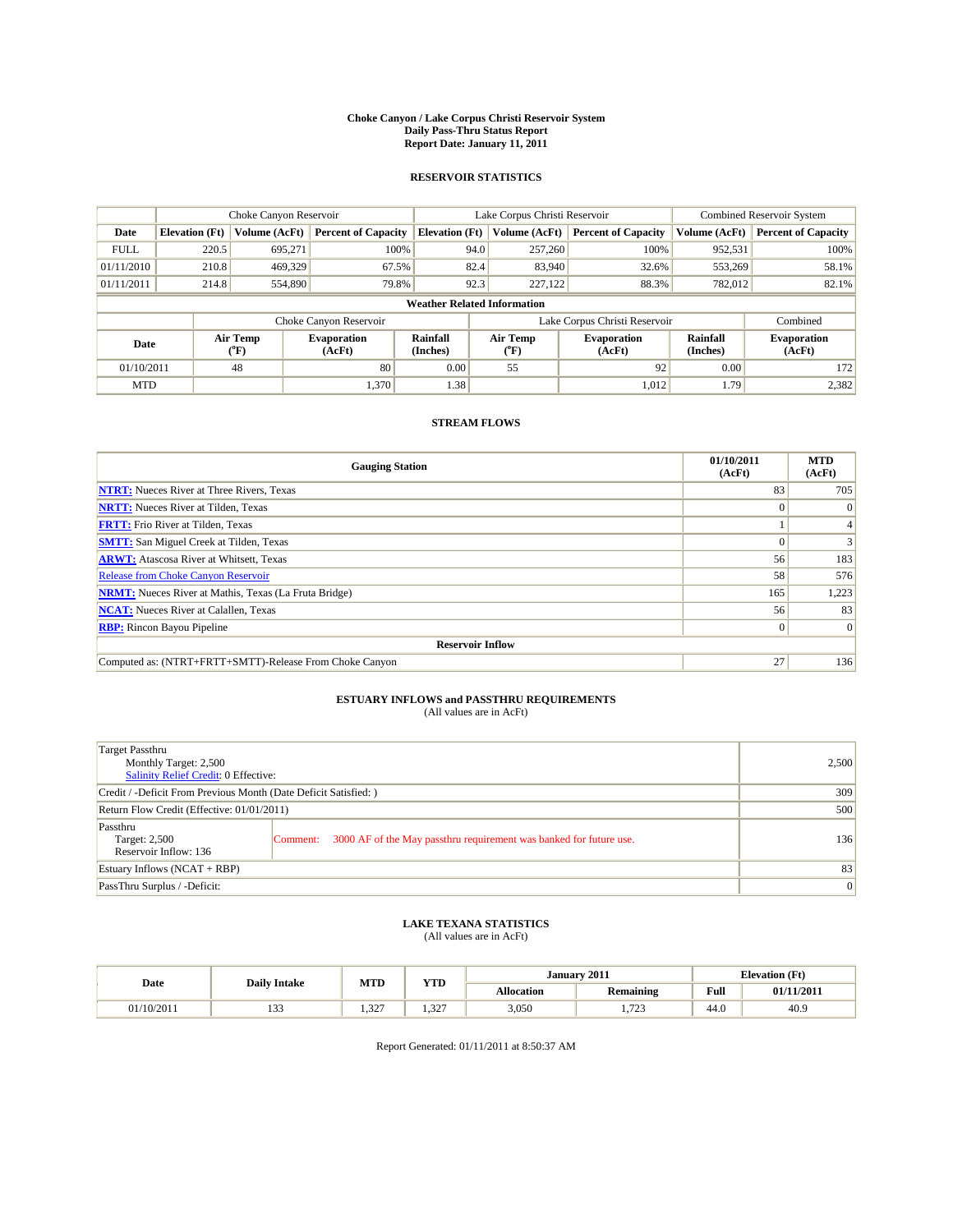#### **Choke Canyon / Lake Corpus Christi Reservoir System Daily Pass-Thru Status Report Report Date: January 12, 2011**

### **RESERVOIR STATISTICS**

|             | Choke Canyon Reservoir             |                  |                              |                             | Lake Corpus Christi Reservoir | <b>Combined Reservoir System</b> |                      |                              |  |  |
|-------------|------------------------------------|------------------|------------------------------|-----------------------------|-------------------------------|----------------------------------|----------------------|------------------------------|--|--|
| Date        | <b>Elevation</b> (Ft)              | Volume (AcFt)    | <b>Percent of Capacity</b>   | <b>Elevation</b> (Ft)       | Volume (AcFt)                 | <b>Percent of Capacity</b>       | Volume (AcFt)        | <b>Percent of Capacity</b>   |  |  |
| <b>FULL</b> | 220.5                              | 695,271          | 100%                         | 94.0                        | 257,260                       | 100%                             | 952,531              | 100%                         |  |  |
| 01/12/2010  | 210.8                              | 468,916          | 67.4%                        | 82.4                        | 83,732                        | 32.5%                            | 552,648              | 58.0%                        |  |  |
| 01/12/2011  | 214.7                              | 553,515          | 79.6%                        | 92.2                        | 225,538                       | 87.7%                            | 779,053              | 81.8%                        |  |  |
|             | <b>Weather Related Information</b> |                  |                              |                             |                               |                                  |                      |                              |  |  |
|             |                                    |                  | Choke Canyon Reservoir       |                             | Lake Corpus Christi Reservoir |                                  |                      | Combined                     |  |  |
| Date        |                                    | Air Temp<br>(°F) | <b>Evaporation</b><br>(AcFt) | <b>Rainfall</b><br>(Inches) | Air Temp<br>(°F)              | <b>Evaporation</b><br>(AcFt)     | Rainfall<br>(Inches) | <b>Evaporation</b><br>(AcFt) |  |  |
| 01/11/2011  |                                    | 43               | 159                          | 0.00                        | 44                            | 92                               | 0.00                 | 251                          |  |  |
| <b>MTD</b>  |                                    |                  | 1,529                        | 1.38                        |                               | 1.104                            | 1.79                 | 2,633                        |  |  |

## **STREAM FLOWS**

| <b>Gauging Station</b>                                       | 01/11/2011<br>(AcFt) | <b>MTD</b><br>(AcFt) |
|--------------------------------------------------------------|----------------------|----------------------|
| <b>NTRT:</b> Nueces River at Three Rivers, Texas             | 109                  | 814                  |
| <b>NRTT:</b> Nueces River at Tilden, Texas                   | $\theta$             |                      |
| <b>FRTT:</b> Frio River at Tilden, Texas                     |                      |                      |
| <b>SMTT:</b> San Miguel Creek at Tilden, Texas               |                      |                      |
| <b>ARWT:</b> Atascosa River at Whitsett, Texas               | 52                   | 235                  |
| <b>Release from Choke Canyon Reservoir</b>                   | 58                   | 633                  |
| <b>NRMT:</b> Nueces River at Mathis, Texas (La Fruta Bridge) | 123                  | 1,346                |
| <b>NCAT:</b> Nueces River at Calallen, Texas                 | 48                   | 130                  |
| <b>RBP:</b> Rincon Bayou Pipeline                            | $\overline{0}$       | $\Omega$             |
| <b>Reservoir Inflow</b>                                      |                      |                      |
| Computed as: (NTRT+FRTT+SMTT)-Release From Choke Canyon      | 52                   | 189                  |

# **ESTUARY INFLOWS and PASSTHRU REQUIREMENTS**<br>(All values are in AcFt)

| Target Passthru<br>Monthly Target: 2,500<br>Salinity Relief Credit: 0 Effective: |                                                                                | 2,500 |
|----------------------------------------------------------------------------------|--------------------------------------------------------------------------------|-------|
| Credit / -Deficit From Previous Month (Date Deficit Satisfied: )                 | 309                                                                            |       |
| Return Flow Credit (Effective: 01/01/2011)                                       | 500                                                                            |       |
| Passthru<br>Target: 2,500<br>Reservoir Inflow: 189                               | 3000 AF of the May passthru requirement was banked for future use.<br>Comment: | 189   |
| Estuary Inflows (NCAT + RBP)                                                     |                                                                                | 130   |
| PassThru Surplus / -Deficit:                                                     | 0                                                                              |       |

# **LAKE TEXANA STATISTICS** (All values are in AcFt)

|            | <b>Daily Intake</b> | <b>MTD</b> | <b>YTD</b> |                   | January 2011     | <b>Elevation</b> (Ft)                   |            |
|------------|---------------------|------------|------------|-------------------|------------------|-----------------------------------------|------------|
| Date       |                     |            |            | <b>Allocation</b> | <b>Remaining</b> | Full<br>the contract of the contract of | 01/12/2011 |
| 01/11/2011 |                     | 1.376      | .376       | 3,050             | . 674            | 44.0                                    | 41.1       |

Report Generated: 01/12/2011 at 8:39:16 AM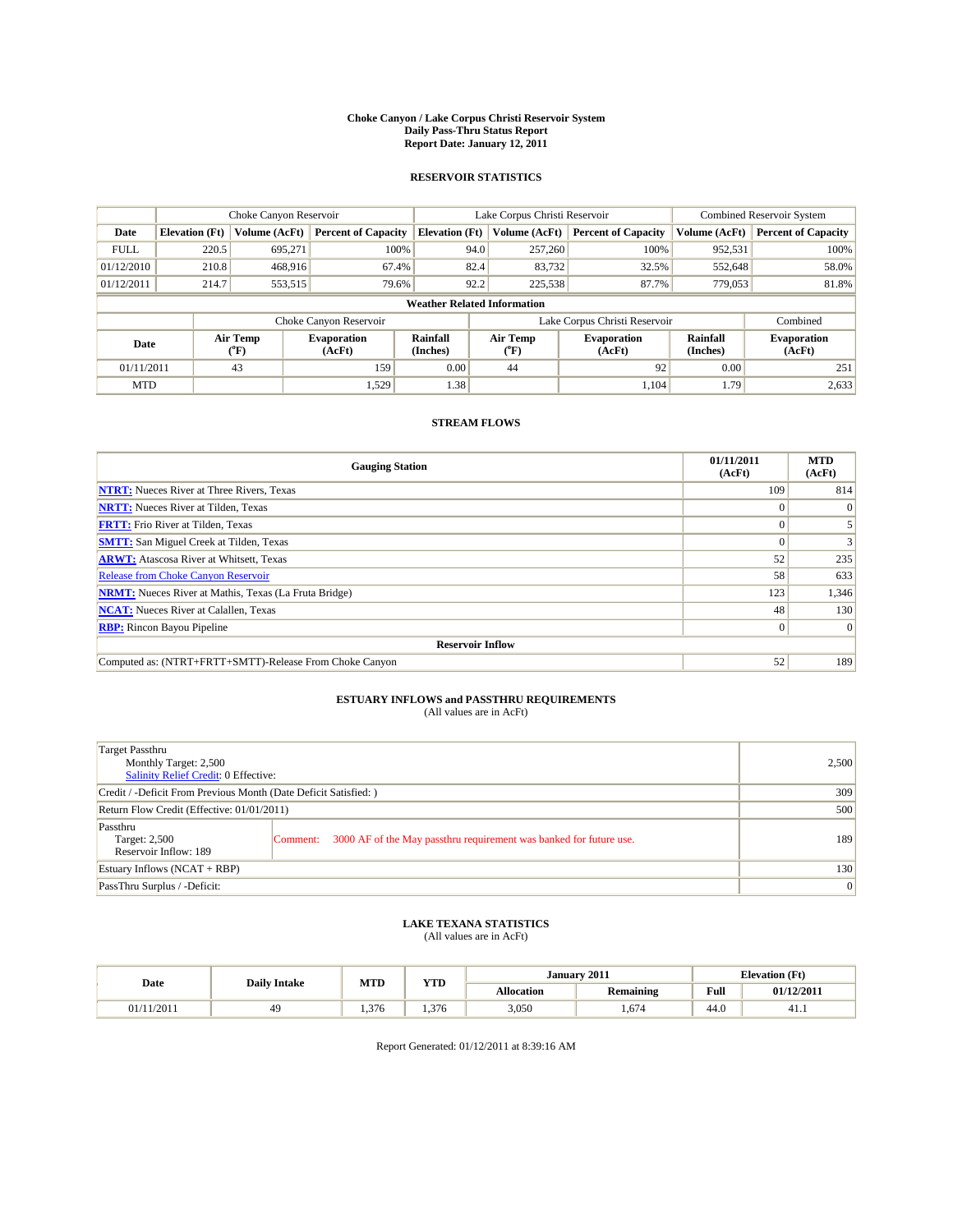#### **Choke Canyon / Lake Corpus Christi Reservoir System Daily Pass-Thru Status Report Report Date: January 13, 2011**

### **RESERVOIR STATISTICS**

|             | Choke Canyon Reservoir             |                                           |                              |                             | Lake Corpus Christi Reservoir | <b>Combined Reservoir System</b> |                      |                              |  |  |
|-------------|------------------------------------|-------------------------------------------|------------------------------|-----------------------------|-------------------------------|----------------------------------|----------------------|------------------------------|--|--|
| Date        | <b>Elevation</b> (Ft)              | Volume (AcFt)                             | <b>Percent of Capacity</b>   | <b>Elevation</b> (Ft)       | Volume (AcFt)                 | <b>Percent of Capacity</b>       | Volume (AcFt)        | <b>Percent of Capacity</b>   |  |  |
| <b>FULL</b> | 220.5                              | 695,271                                   | 100%                         | 94.0                        | 257,260                       | 100%                             | 952,531              | 100%                         |  |  |
| 01/13/2010  | 210.8                              | 468,916                                   | 67.4%                        | 82.4                        | 83,628                        | 32.5%                            | 552,544              | 58.0%                        |  |  |
| 01/13/2011  | 214.7                              | 554,201                                   | 79.7%                        | 92.2                        | 224,308                       | 87.2%                            | 778,509              | 81.7%                        |  |  |
|             | <b>Weather Related Information</b> |                                           |                              |                             |                               |                                  |                      |                              |  |  |
|             |                                    |                                           | Choke Canyon Reservoir       |                             |                               | Lake Corpus Christi Reservoir    |                      | Combined                     |  |  |
| Date        |                                    | Air Temp<br>$({}^{\mathrm{o}}\mathrm{F})$ | <b>Evaporation</b><br>(AcFt) | <b>Rainfall</b><br>(Inches) | Air Temp<br>(°F)              | <b>Evaporation</b><br>(AcFt)     | Rainfall<br>(Inches) | <b>Evaporation</b><br>(AcFt) |  |  |
| 01/12/2011  |                                    | 39                                        | 133                          | 0.00                        | 40                            | 72                               | 0.00                 | 205                          |  |  |
| <b>MTD</b>  |                                    |                                           | 1,662                        | 1.38                        |                               | 1.176                            | 1.79                 | 2,838                        |  |  |

## **STREAM FLOWS**

| <b>Gauging Station</b>                                       | 01/12/2011<br>(AcFt) | <b>MTD</b><br>(AcFt) |
|--------------------------------------------------------------|----------------------|----------------------|
| <b>NTRT:</b> Nueces River at Three Rivers, Texas             | 109                  | 923                  |
| <b>NRTT:</b> Nueces River at Tilden, Texas                   | $\theta$             |                      |
| <b>FRTT:</b> Frio River at Tilden, Texas                     |                      |                      |
| <b>SMTT:</b> San Miguel Creek at Tilden, Texas               |                      |                      |
| <b>ARWT:</b> Atascosa River at Whitsett, Texas               | 42                   | 276                  |
| <b>Release from Choke Canyon Reservoir</b>                   | 58                   | 691                  |
| <b>NRMT:</b> Nueces River at Mathis, Texas (La Fruta Bridge) | 105                  | 1,451                |
| <b>NCAT:</b> Nueces River at Calallen, Texas                 |                      | 134                  |
| <b>RBP:</b> Rincon Bayou Pipeline                            | $\Omega$             | $\Omega$             |
| <b>Reservoir Inflow</b>                                      |                      |                      |
| Computed as: (NTRT+FRTT+SMTT)-Release From Choke Canyon      | 52                   | 241                  |

# **ESTUARY INFLOWS and PASSTHRU REQUIREMENTS**<br>(All values are in AcFt)

| Target Passthru<br>Monthly Target: 2,500<br>Salinity Relief Credit: 0 Effective: |                                                                                | 2,500 |
|----------------------------------------------------------------------------------|--------------------------------------------------------------------------------|-------|
| Credit / -Deficit From Previous Month (Date Deficit Satisfied: )                 | 309                                                                            |       |
| Return Flow Credit (Effective: 01/01/2011)                                       | 500                                                                            |       |
| Passthru<br>Target: 2,500<br>Reservoir Inflow: 241                               | 3000 AF of the May passthru requirement was banked for future use.<br>Comment: | 241   |
| Estuary Inflows (NCAT + RBP)                                                     |                                                                                | 134   |
| PassThru Surplus / -Deficit:                                                     |                                                                                | 0     |

## **LAKE TEXANA STATISTICS** (All values are in AcFt)

| Date       | <b>Daily Intake</b> | MTD  | <b>TIME</b><br>1 I.D | January 2011<br><b>Elevation</b> (Ft) |                  |                                         |            |
|------------|---------------------|------|----------------------|---------------------------------------|------------------|-----------------------------------------|------------|
|            |                     |      |                      | <b>Allocation</b>                     | <b>Remaining</b> | Full<br>the contract of the contract of | 01/13/2011 |
| 01/12/2011 | $ \overline{ }$     | .449 | . 449                | 3,050                                 | 1.601            | 44.C                                    | 41.U       |

Report Generated: 01/13/2011 at 8:16:02 AM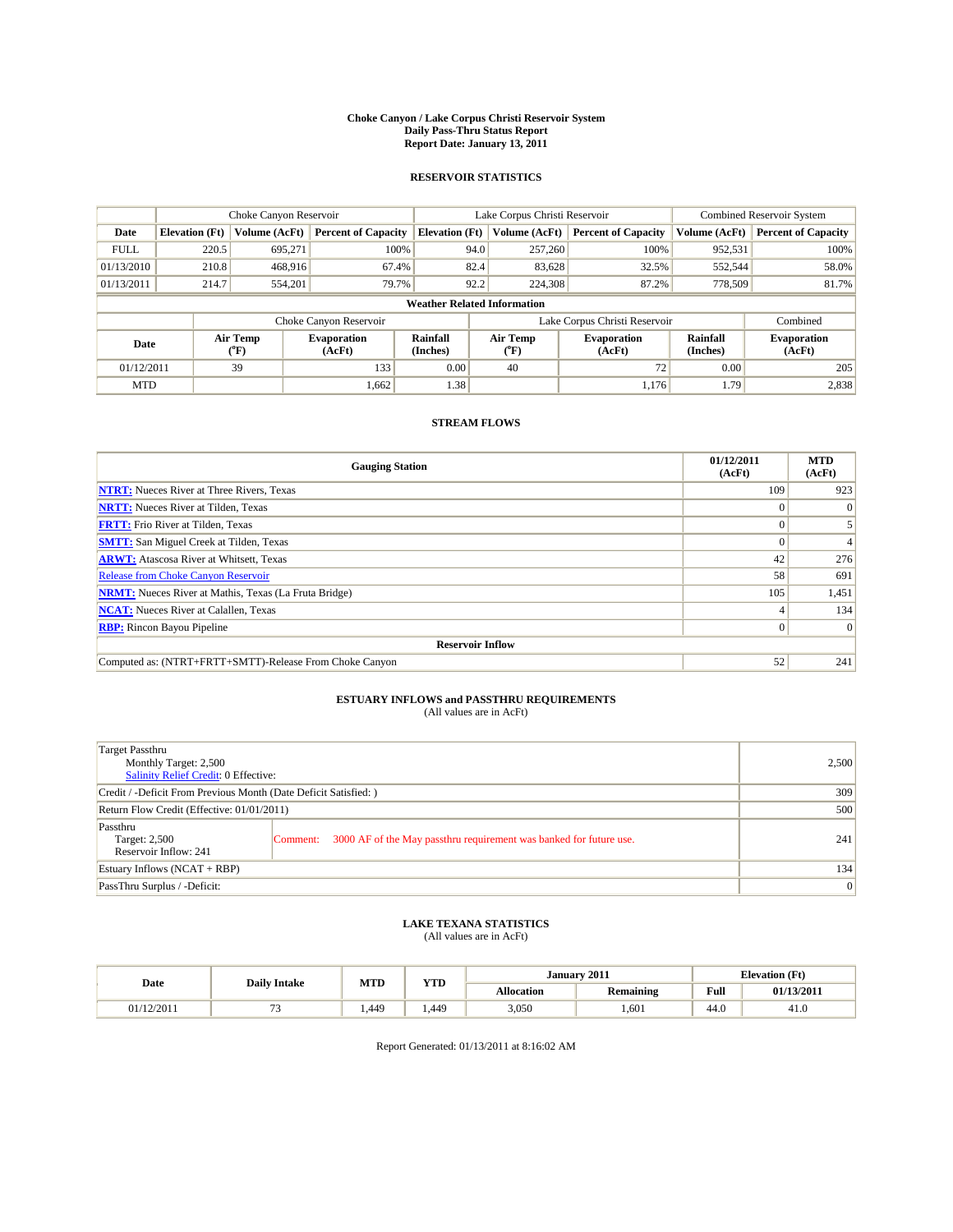#### **Choke Canyon / Lake Corpus Christi Reservoir System Daily Pass-Thru Status Report Report Date: January 14, 2011**

## **RESERVOIR STATISTICS**

|             | Choke Canyon Reservoir             |                  |                              |                       | Lake Corpus Christi Reservoir |                  |                               |                             | Combined Reservoir System    |  |
|-------------|------------------------------------|------------------|------------------------------|-----------------------|-------------------------------|------------------|-------------------------------|-----------------------------|------------------------------|--|
| Date        | <b>Elevation</b> (Ft)              | Volume (AcFt)    | <b>Percent of Capacity</b>   | <b>Elevation</b> (Ft) |                               | Volume (AcFt)    | <b>Percent of Capacity</b>    | Volume (AcFt)               | <b>Percent of Capacity</b>   |  |
| <b>FULL</b> | 220.5                              | 695.271          | 100%                         |                       | 94.0                          | 257,260          | 100%                          | 952,531                     | 100%                         |  |
| 01/14/2010  | 210.7                              | 468,296          | 67.4%                        |                       | 82.4                          | 83,524           | 32.5%                         | 551,820                     | 57.9%                        |  |
| 01/14/2011  | 214.7                              | 553,972          | 79.7%                        |                       | 92.2                          | 224,484          | 87.3%                         | 778.456                     | 81.7%                        |  |
|             | <b>Weather Related Information</b> |                  |                              |                       |                               |                  |                               |                             |                              |  |
|             |                                    |                  | Choke Canyon Reservoir       |                       |                               |                  | Lake Corpus Christi Reservoir |                             | Combined                     |  |
| Date        |                                    | Air Temp<br>(°F) | <b>Evaporation</b><br>(AcFt) | Rainfall<br>(Inches)  |                               | Air Temp<br>(°F) | <b>Evaporation</b><br>(AcFt)  | <b>Rainfall</b><br>(Inches) | <b>Evaporation</b><br>(AcFt) |  |
| 01/13/2011  |                                    | 44               | 80                           | 0.00                  |                               | 44               | 82                            | 0.00                        | 162                          |  |
| <b>MTD</b>  |                                    |                  | 1.742                        | 1.38                  |                               |                  | 1,258                         | 1.79                        | 3,000                        |  |

### **STREAM FLOWS**

| <b>Gauging Station</b>                                       | 01/13/2011<br>(AcFt) | <b>MTD</b><br>(AcFt) |
|--------------------------------------------------------------|----------------------|----------------------|
| <b>NTRT:</b> Nueces River at Three Rivers, Texas             | 99                   | 1,022                |
| <b>NRTT:</b> Nueces River at Tilden, Texas                   |                      | $\Omega$             |
| <b>FRTT:</b> Frio River at Tilden, Texas                     |                      |                      |
| <b>SMTT:</b> San Miguel Creek at Tilden, Texas               |                      | $\overline{4}$       |
| <b>ARWT:</b> Atascosa River at Whitsett, Texas               | 32                   | 308                  |
| <b>Release from Choke Canyon Reservoir</b>                   | 58                   | 748                  |
| <b>NRMT:</b> Nueces River at Mathis, Texas (La Fruta Bridge) | 105                  | 1,556                |
| <b>NCAT:</b> Nueces River at Calallen, Texas                 | 22                   | 156                  |
| <b>RBP:</b> Rincon Bayou Pipeline                            |                      | $\Omega$             |
| <b>Reservoir Inflow</b>                                      |                      |                      |
| Computed as: (NTRT+FRTT+SMTT)-Release From Choke Canyon      | 42                   | 283                  |

## **ESTUARY INFLOWS and PASSTHRU REQUIREMENTS**<br>(All values are in AcFt)

| <b>Target Passthru</b><br>Monthly Target: 2,500<br>Salinity Relief Credit: 0 Effective: |                                                                                | 2.500           |
|-----------------------------------------------------------------------------------------|--------------------------------------------------------------------------------|-----------------|
| Credit / -Deficit From Previous Month (Date Deficit Satisfied: )                        | 309                                                                            |                 |
| Return Flow Credit (Effective: 01/01/2011)                                              | 500                                                                            |                 |
| Passthru<br>Target: 2,500<br>Reservoir Inflow: 283                                      | 3000 AF of the May passthru requirement was banked for future use.<br>Comment: | 283             |
| Estuary Inflows $(NCAT + RBP)$                                                          |                                                                                | 156             |
| PassThru Surplus / -Deficit:                                                            |                                                                                | $\vert 0 \vert$ |

### **LAKE TEXANA STATISTICS** (All values are in AcFt)

| Date       | <b>Daily Intake</b> | <b>MTD</b> | <b>YTD</b> | January 2011      |                  |                                             | <b>Elevation</b> (Ft) |  |  |
|------------|---------------------|------------|------------|-------------------|------------------|---------------------------------------------|-----------------------|--|--|
|            |                     |            |            | <b>Allocation</b> | <b>Remaining</b> | Full<br>the contract of the contract of the | 01/14/2011            |  |  |
| 01/13/2011 | $\sim$<br>199       | 1.582      | . . 582    | 3,050             | ,468             | 44.0                                        | 41.0                  |  |  |

Report Generated: 01/14/2011 at 8:11:43 AM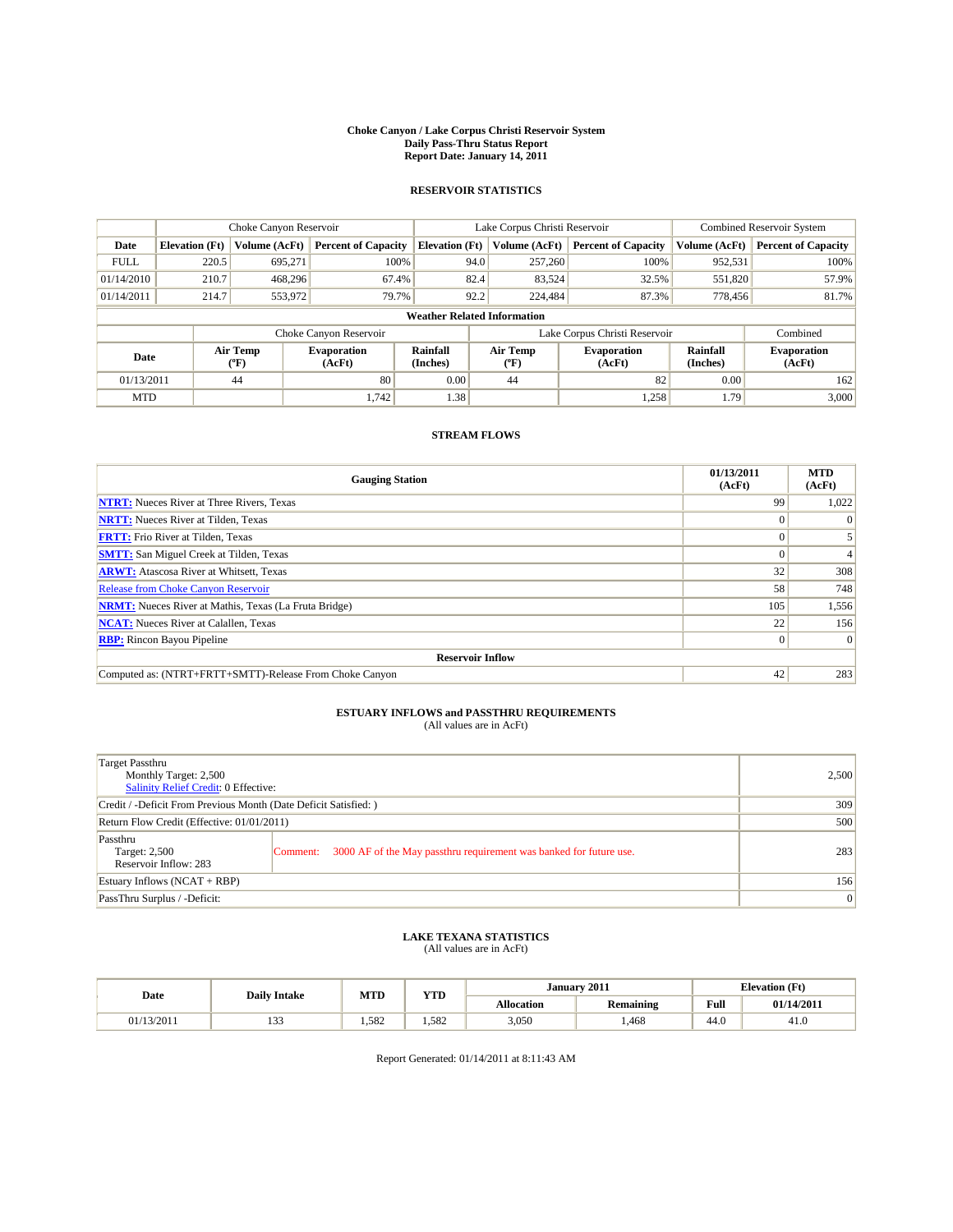#### **Choke Canyon / Lake Corpus Christi Reservoir System Daily Pass-Thru Status Report Report Date: January 15, 2011**

### **RESERVOIR STATISTICS**

|             | Choke Canyon Reservoir             |                                           |                              |                             | Lake Corpus Christi Reservoir | <b>Combined Reservoir System</b> |                             |                              |  |  |
|-------------|------------------------------------|-------------------------------------------|------------------------------|-----------------------------|-------------------------------|----------------------------------|-----------------------------|------------------------------|--|--|
| Date        | <b>Elevation</b> (Ft)              | Volume (AcFt)                             | <b>Percent of Capacity</b>   | <b>Elevation</b> (Ft)       | Volume (AcFt)                 | <b>Percent of Capacity</b>       | Volume (AcFt)               | <b>Percent of Capacity</b>   |  |  |
| <b>FULL</b> | 220.5                              | 695,271                                   | 100%                         | 94.0                        | 257,260                       | 100%                             | 952,531                     | 100%                         |  |  |
| 01/15/2010  | 210.9                              | 470,558                                   | 67.7%                        | 82.6                        | 85,619                        | 33.3%                            | 556,177                     | 58.4%                        |  |  |
| 01/15/2011  | 214.8                              | 554,870                                   | 79.8%                        | 92.2                        | 224,659                       | 87.3%                            | 779,529                     | 81.8%                        |  |  |
|             | <b>Weather Related Information</b> |                                           |                              |                             |                               |                                  |                             |                              |  |  |
|             |                                    |                                           | Choke Canyon Reservoir       |                             |                               | Lake Corpus Christi Reservoir    |                             | Combined                     |  |  |
| Date        |                                    | Air Temp<br>$({}^{\mathrm{o}}\mathrm{F})$ | <b>Evaporation</b><br>(AcFt) | <b>Rainfall</b><br>(Inches) | Air Temp<br>(°F)              | <b>Evaporation</b><br>(AcFt)     | <b>Rainfall</b><br>(Inches) | <b>Evaporation</b><br>(AcFt) |  |  |
| 01/14/2011  |                                    | 57                                        | 106                          | 0.42                        | 58                            | 20                               | 0.32                        | 126                          |  |  |
| <b>MTD</b>  |                                    |                                           | 1,848                        | 1.80                        |                               | 1.278                            | 2.11                        | 3,126                        |  |  |

## **STREAM FLOWS**

| <b>Gauging Station</b>                                       | 01/14/2011<br>(AcFt) | <b>MTD</b><br>(AcFt) |
|--------------------------------------------------------------|----------------------|----------------------|
| <b>NTRT:</b> Nueces River at Three Rivers, Texas             | 87                   | 1,110                |
| <b>NRTT:</b> Nueces River at Tilden, Texas                   | $\Omega$             |                      |
| <b>FRTT:</b> Frio River at Tilden, Texas                     |                      | 6                    |
| <b>SMTT:</b> San Miguel Creek at Tilden, Texas               |                      |                      |
| <b>ARWT:</b> Atascosa River at Whitsett, Texas               | 32                   | 340                  |
| <b>Release from Choke Canyon Reservoir</b>                   | 58                   | 806                  |
| <b>NRMT:</b> Nueces River at Mathis, Texas (La Fruta Bridge) | 105                  | 1,661                |
| <b>NCAT:</b> Nueces River at Calallen, Texas                 | 20                   | 176                  |
| <b>RBP:</b> Rincon Bayou Pipeline                            | $\overline{0}$       | $\Omega$             |
| <b>Reservoir Inflow</b>                                      |                      |                      |
| Computed as: (NTRT+FRTT+SMTT)-Release From Choke Canyon      | 30                   | 313                  |

# **ESTUARY INFLOWS and PASSTHRU REQUIREMENTS**<br>(All values are in AcFt)

| Target Passthru<br>Monthly Target: 2,500<br>Salinity Relief Credit: 0 Effective: |                                                                                | 2,500 |
|----------------------------------------------------------------------------------|--------------------------------------------------------------------------------|-------|
| Credit / -Deficit From Previous Month (Date Deficit Satisfied: )                 | 309                                                                            |       |
| Return Flow Credit (Effective: 01/01/2011)                                       | 500                                                                            |       |
| Passthru<br>Target: 2,500<br>Reservoir Inflow: 313                               | 3000 AF of the May passthru requirement was banked for future use.<br>Comment: | 313   |
| Estuary Inflows (NCAT + RBP)                                                     |                                                                                | 176   |
| PassThru Surplus / -Deficit:                                                     |                                                                                | 0     |

## **LAKE TEXANA STATISTICS** (All values are in AcFt)

| Date       | <b>Daily Intake</b> | MTD        | VTD<br>1 I.D | January 2011      |                  |                                         | <b>Elevation</b> (Ft) |
|------------|---------------------|------------|--------------|-------------------|------------------|-----------------------------------------|-----------------------|
|            |                     |            |              | <b>Allocation</b> | <b>Remaining</b> | Full<br>the contract of the contract of | 01/15/2011            |
| 01/14/2011 | $\sim$<br>.         | $-1$<br>10 | 1.716        | 3,050             | 1,334            | 44.0                                    | -41.U                 |

Report Generated: 01/15/2011 at 8:17:34 AM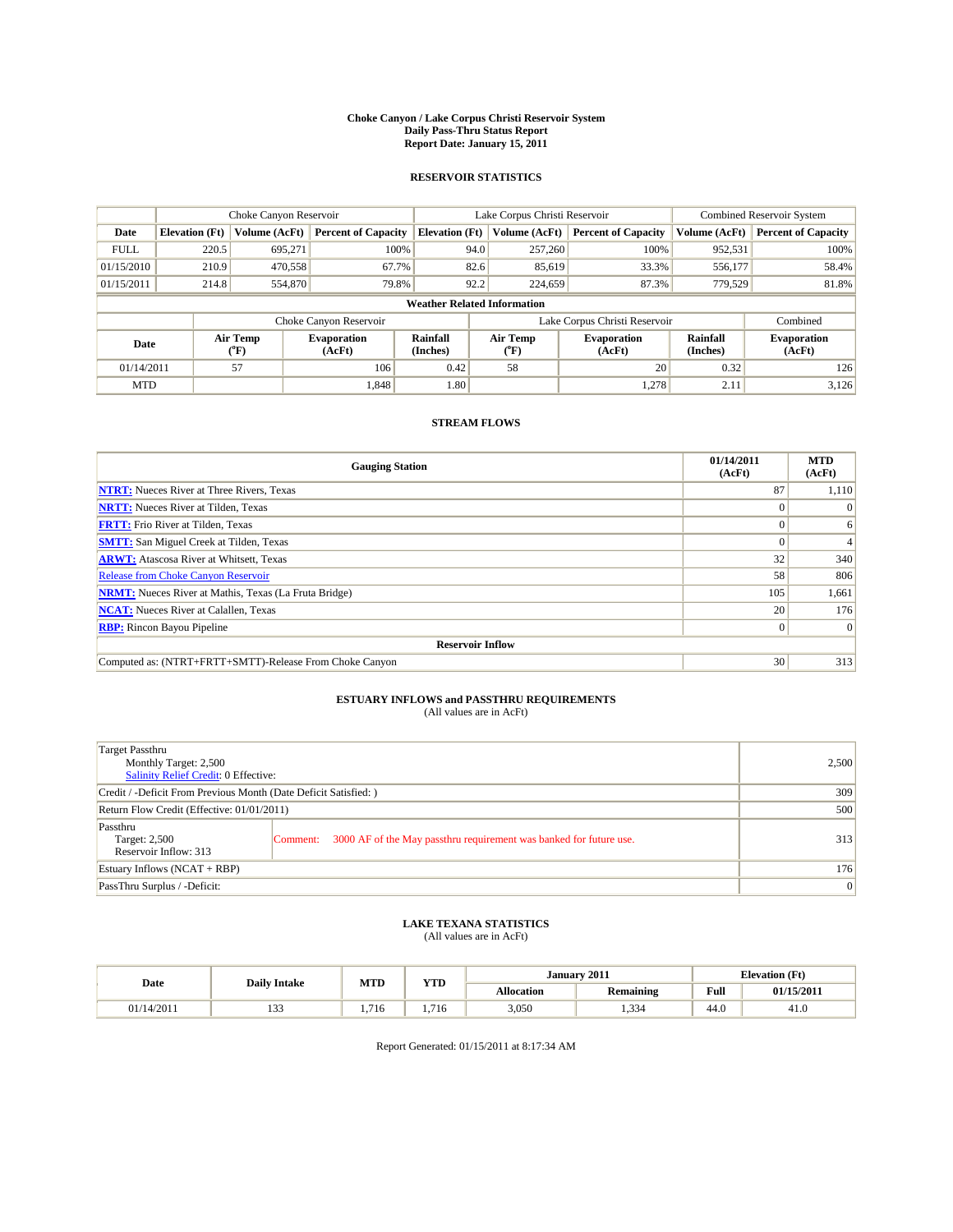#### **Choke Canyon / Lake Corpus Christi Reservoir System Daily Pass-Thru Status Report Report Date: January 16, 2011**

### **RESERVOIR STATISTICS**

|             | Choke Canyon Reservoir |                  |                              |                                    | Lake Corpus Christi Reservoir                    | <b>Combined Reservoir System</b> |                      |                              |
|-------------|------------------------|------------------|------------------------------|------------------------------------|--------------------------------------------------|----------------------------------|----------------------|------------------------------|
| Date        | <b>Elevation</b> (Ft)  | Volume (AcFt)    | <b>Percent of Capacity</b>   | <b>Elevation</b> (Ft)              | Volume (AcFt)                                    | <b>Percent of Capacity</b>       | Volume (AcFt)        | <b>Percent of Capacity</b>   |
| <b>FULL</b> | 220.5                  | 695,271          | 100%                         | 94.0                               | 257,260                                          | 100%                             | 952,531              | 100%                         |
| 01/16/2010  | 211.0                  | 474,064          | 68.2%                        | 82.8                               | 87,855                                           | 34.2%                            | 561,919              | 59.0%                        |
| 01/16/2011  | 214.8                  | 555,579          | 79.9%                        | 92.3                               | 227,122                                          | 88.3%                            | 782,701              | 82.2%                        |
|             |                        |                  |                              | <b>Weather Related Information</b> |                                                  |                                  |                      |                              |
|             |                        |                  | Choke Canyon Reservoir       |                                    |                                                  | Lake Corpus Christi Reservoir    |                      | Combined                     |
| Date        |                        | Air Temp<br>(°F) | <b>Evaporation</b><br>(AcFt) | Rainfall<br>(Inches)               | Air Temp<br><b>Evaporation</b><br>(AcFt)<br>("F) |                                  | Rainfall<br>(Inches) | <b>Evaporation</b><br>(AcFt) |
| 01/15/2011  |                        | 62               | 13                           | 1.51                               | 63                                               | Pan overflow                     | 1.99                 | 13                           |
| <b>MTD</b>  |                        |                  | 1.861                        | 3.31                               |                                                  | 1.278                            | 4.10                 | 3,139                        |

## **STREAM FLOWS**

| <b>Gauging Station</b>                                       | 01/15/2011<br>(AcFt) | <b>MTD</b><br>(AcFt) |  |  |  |  |
|--------------------------------------------------------------|----------------------|----------------------|--|--|--|--|
| <b>NTRT:</b> Nueces River at Three Rivers, Texas             | 99                   | 1,209                |  |  |  |  |
| <b>NRTT:</b> Nueces River at Tilden, Texas                   | $\Omega$             |                      |  |  |  |  |
| <b>FRTT:</b> Frio River at Tilden, Texas                     |                      |                      |  |  |  |  |
| <b>SMTT:</b> San Miguel Creek at Tilden, Texas               |                      |                      |  |  |  |  |
| <b>ARWT:</b> Atascosa River at Whitsett, Texas               | 32                   | 372                  |  |  |  |  |
| <b>Release from Choke Canyon Reservoir</b>                   | 58                   | 863                  |  |  |  |  |
| <b>NRMT:</b> Nueces River at Mathis, Texas (La Fruta Bridge) | 99                   | 1,761                |  |  |  |  |
| <b>NCAT:</b> Nueces River at Calallen, Texas                 | 54                   | 229                  |  |  |  |  |
| <b>RBP:</b> Rincon Bayou Pipeline                            | $\overline{0}$       | $\Omega$             |  |  |  |  |
| <b>Reservoir Inflow</b>                                      |                      |                      |  |  |  |  |
| Computed as: (NTRT+FRTT+SMTT)-Release From Choke Canyon      | 43                   | 357                  |  |  |  |  |

## **ESTUARY INFLOWS and PASSTHRU REQUIREMENTS**

| (All values are in AcFt) |  |
|--------------------------|--|
|--------------------------|--|

| <b>Target Passthru</b><br>Monthly Target: 2,500<br>Salinity Relief Credit: 0 Effective: |                                                                                | 2,500           |
|-----------------------------------------------------------------------------------------|--------------------------------------------------------------------------------|-----------------|
| Credit / -Deficit From Previous Month (Date Deficit Satisfied: )                        | 309                                                                            |                 |
| Return Flow Credit (Effective: 01/01/2011)                                              | 500                                                                            |                 |
| Passthru<br>Target: 2,500<br>Reservoir Inflow: 357                                      | 3000 AF of the May passthru requirement was banked for future use.<br>Comment: | 357             |
| Estuary Inflows $(NCAT + RBP)$                                                          | 229                                                                            |                 |
| PassThru Surplus / -Deficit:                                                            |                                                                                | $\vert 0 \vert$ |

## **LAKE TEXANA STATISTICS** (All values are in AcFt)

|            | <b>Daily Intake</b> | MTD<br>VTD |       |            | January 2011     | <b>Elevation</b> (Ft)                   |            |
|------------|---------------------|------------|-------|------------|------------------|-----------------------------------------|------------|
| Date       |                     |            | 1 I.D | Allocation | <b>Remaining</b> | Full<br>the contract of the contract of | 01/16/2011 |
| 01/15/2011 | $\sim$<br>.         | .849       | .349  | 3,050      | 1.201            | 44.0                                    | -41.6      |

Report Generated: 01/16/2011 at 8:06:38 AM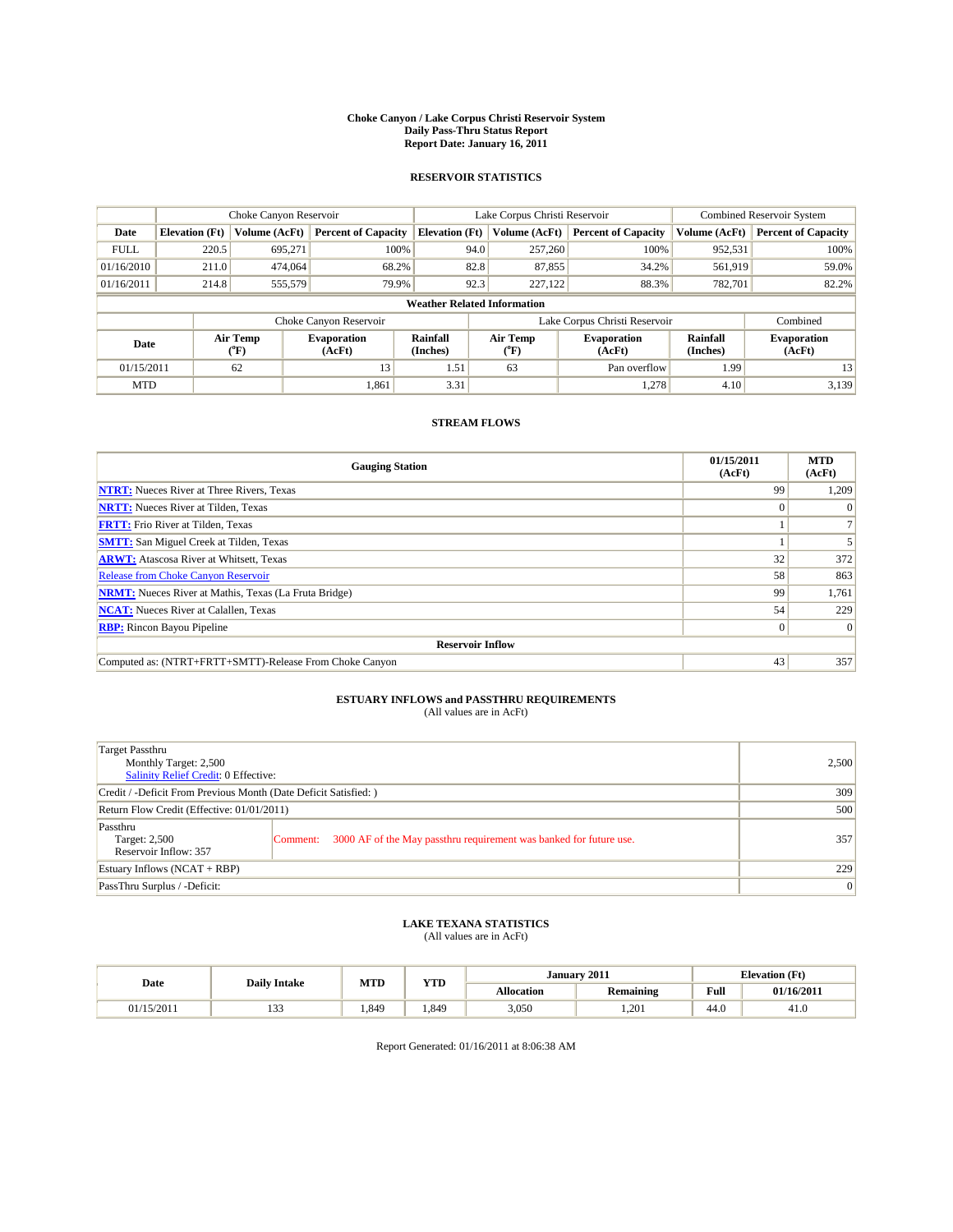#### **Choke Canyon / Lake Corpus Christi Reservoir System Daily Pass-Thru Status Report Report Date: January 17, 2011**

### **RESERVOIR STATISTICS**

|             |                       | Choke Canyon Reservoir      |                              |                                    | Lake Corpus Christi Reservoir                    | <b>Combined Reservoir System</b> |                      |                              |
|-------------|-----------------------|-----------------------------|------------------------------|------------------------------------|--------------------------------------------------|----------------------------------|----------------------|------------------------------|
| Date        | <b>Elevation</b> (Ft) | Volume (AcFt)               | <b>Percent of Capacity</b>   | <b>Elevation</b> (Ft)              | Volume (AcFt)                                    | <b>Percent of Capacity</b>       | Volume (AcFt)        | <b>Percent of Capacity</b>   |
| <b>FULL</b> | 220.5                 | 695,271                     | 100%                         | 94.0                               | 257,260                                          | 100%                             | 952,531              | 100%                         |
| 01/17/2010  | 211.1                 | 475,317                     | 68.4%                        | 83.2                               | 91,884                                           | 35.7%                            | 567,201              | 59.5%                        |
| 01/17/2011  | 214.9                 | 558,769                     | 80.4%                        | 92.4                               | 227,651                                          | 88.5%                            | 786,420              | 82.6%                        |
|             |                       |                             |                              | <b>Weather Related Information</b> |                                                  |                                  |                      |                              |
|             |                       |                             | Choke Canyon Reservoir       |                                    |                                                  | Lake Corpus Christi Reservoir    |                      | Combined                     |
| Date        |                       | Air Temp<br>${}^{\circ}$ F) | <b>Evaporation</b><br>(AcFt) | <b>Rainfall</b><br>(Inches)        | Air Temp<br><b>Evaporation</b><br>(°F)<br>(AcFt) |                                  | Rainfall<br>(Inches) | <b>Evaporation</b><br>(AcFt) |
| 01/16/2011  |                       | 56                          | 53                           | 0.02                               | 64                                               | 41                               | 0.02                 | 94                           |
| <b>MTD</b>  |                       |                             | 1,914                        | 3.33                               |                                                  | 1,319                            | 4.12                 | 3,233                        |

## **STREAM FLOWS**

| <b>Gauging Station</b>                                       | 01/16/2011<br>(AcFt) | <b>MTD</b><br>(AcFt) |  |  |  |  |
|--------------------------------------------------------------|----------------------|----------------------|--|--|--|--|
| <b>NTRT:</b> Nueces River at Three Rivers, Texas             | 133                  | 1,342                |  |  |  |  |
| <b>NRTT:</b> Nueces River at Tilden, Texas                   |                      |                      |  |  |  |  |
| <b>FRTT:</b> Frio River at Tilden, Texas                     | $\sim$               |                      |  |  |  |  |
| <b>SMTT:</b> San Miguel Creek at Tilden, Texas               |                      | 8                    |  |  |  |  |
| <b>ARWT:</b> Atascosa River at Whitsett, Texas               | 298                  | 669                  |  |  |  |  |
| <b>Release from Choke Canyon Reservoir</b>                   | 58                   | 921                  |  |  |  |  |
| <b>NRMT:</b> Nueces River at Mathis, Texas (La Fruta Bridge) | 83                   | 1,844                |  |  |  |  |
| <b>NCAT:</b> Nueces River at Calallen, Texas                 | 167                  | 396                  |  |  |  |  |
| <b>RBP:</b> Rincon Bayou Pipeline                            | $\vert 0 \vert$      | $\Omega$             |  |  |  |  |
| <b>Reservoir Inflow</b>                                      |                      |                      |  |  |  |  |
| Computed as: (NTRT+FRTT+SMTT)-Release From Choke Canyon      | 80                   | 437                  |  |  |  |  |

# **ESTUARY INFLOWS and PASSTHRU REQUIREMENTS**<br>(All values are in AcFt)

| Target Passthru<br>Monthly Target: 2,500<br>Salinity Relief Credit: 0 Effective: |                                                                                | 2,500 |
|----------------------------------------------------------------------------------|--------------------------------------------------------------------------------|-------|
| Credit / -Deficit From Previous Month (Date Deficit Satisfied: )                 | 309                                                                            |       |
| Return Flow Credit (Effective: 01/01/2011)                                       |                                                                                | 500   |
| Passthru<br>Target: 2,500<br>Reservoir Inflow: 437                               | 3000 AF of the May passthru requirement was banked for future use.<br>Comment: | 437   |
| Estuary Inflows (NCAT + RBP)                                                     | 396                                                                            |       |
| PassThru Surplus / -Deficit:                                                     |                                                                                | 0     |

## **LAKE TEXANA STATISTICS** (All values are in AcFt)

|            | <b>Daily Intake</b> | MTD  | <b>WTD</b> |                   | January 2011     |                                         | <b>Elevation</b> (Ft) |
|------------|---------------------|------|------------|-------------------|------------------|-----------------------------------------|-----------------------|
| Date       |                     |      | 1 I.D      | <b>Allocation</b> | <b>Remaining</b> | Full<br>the contract of the contract of | 01/17/2011            |
| 01/16/2011 |                     | .983 | 1.983      | 3.050             | 1.067            | 44.0                                    | 41.U                  |

Report Generated: 01/17/2011 at 8:32:55 AM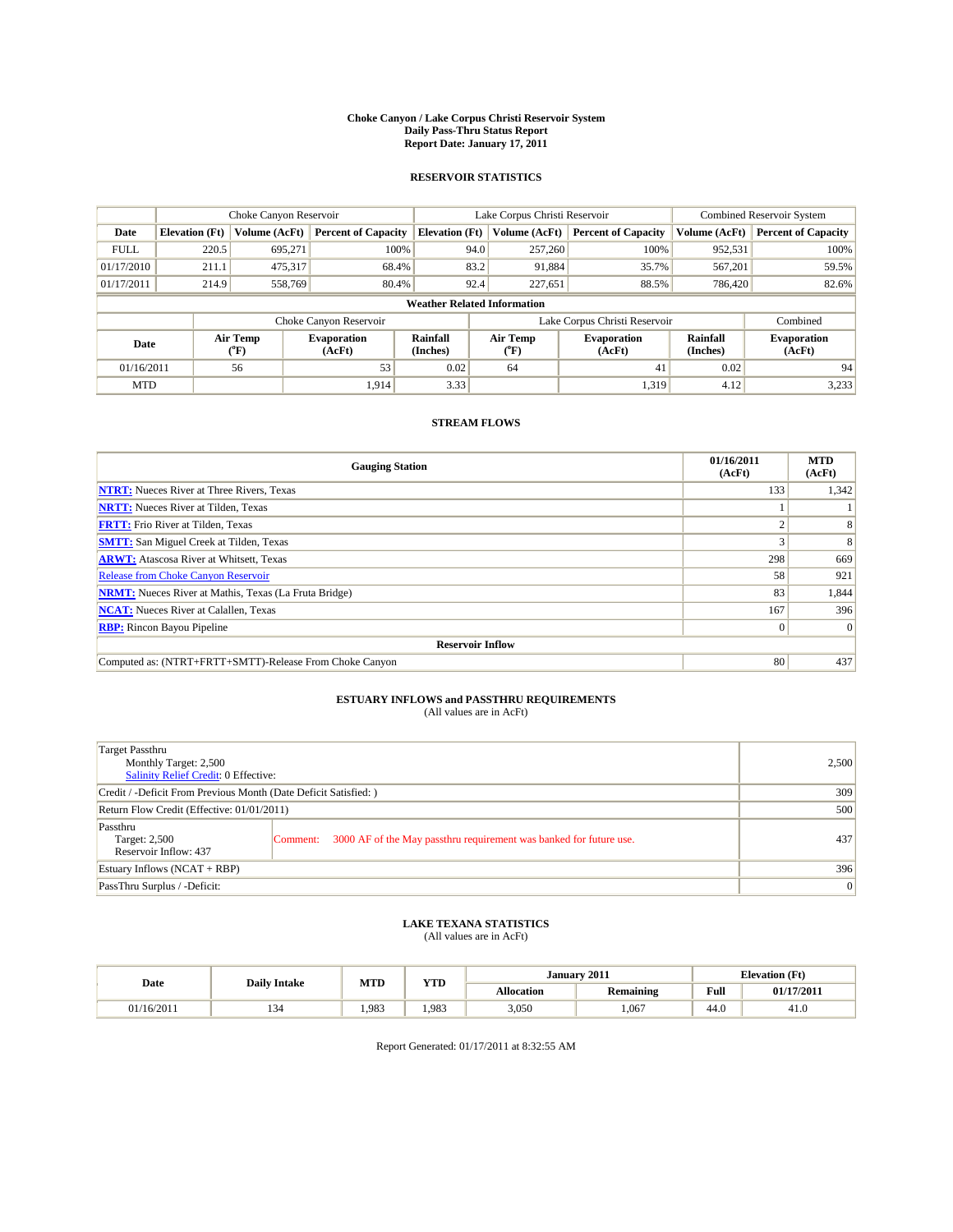#### **Choke Canyon / Lake Corpus Christi Reservoir System Daily Pass-Thru Status Report Report Date: January 18, 2011**

### **RESERVOIR STATISTICS**

|             | Choke Canyon Reservoir |                  |                              |                                    | Lake Corpus Christi Reservoir                                  | <b>Combined Reservoir System</b> |                             |                              |
|-------------|------------------------|------------------|------------------------------|------------------------------------|----------------------------------------------------------------|----------------------------------|-----------------------------|------------------------------|
| Date        | <b>Elevation</b> (Ft)  | Volume (AcFt)    | <b>Percent of Capacity</b>   | <b>Elevation</b> (Ft)              | Volume (AcFt)                                                  | <b>Percent of Capacity</b>       | Volume (AcFt)               | <b>Percent of Capacity</b>   |
| <b>FULL</b> | 220.5                  | 695,271          | 100%                         | 94.0                               | 257,260                                                        | 100%                             | 952,531                     | 100%                         |
| 01/18/2010  | 211.2                  | 477,181          | 68.6%                        | 83.5                               | 95,459                                                         | 37.1%                            | 572,640                     | 60.1%                        |
| 01/18/2011  | 214.8                  | 556,947          | 80.1%                        | 92.4                               | 227,651                                                        | 88.5%                            | 784,598                     | 82.4%                        |
|             |                        |                  |                              | <b>Weather Related Information</b> |                                                                |                                  |                             |                              |
|             |                        |                  | Choke Canyon Reservoir       |                                    |                                                                | Lake Corpus Christi Reservoir    |                             | Combined                     |
| Date        |                        | Air Temp<br>(°F) | <b>Evaporation</b><br>(AcFt) | <b>Rainfall</b><br>(Inches)        | Air Temp<br><b>Evaporation</b><br>(AcFt)<br>$({}^o\mathrm{F})$ |                                  | <b>Rainfall</b><br>(Inches) | <b>Evaporation</b><br>(AcFt) |
| 01/17/2011  |                        | 60               | 80                           | 0.00                               | 61                                                             | 31                               | 0.00                        | 111                          |
| <b>MTD</b>  |                        |                  | 1.994                        | 3.33                               |                                                                | 1,350                            | 4.12                        | 3,344                        |

## **STREAM FLOWS**

| <b>Gauging Station</b>                                       | 01/17/2011<br>(AcFt) | <b>MTD</b><br>(AcFt) |  |  |  |  |
|--------------------------------------------------------------|----------------------|----------------------|--|--|--|--|
| <b>NTRT:</b> Nueces River at Three Rivers, Texas             | 377                  | 1,719                |  |  |  |  |
| <b>NRTT:</b> Nueces River at Tilden, Texas                   |                      |                      |  |  |  |  |
| <b>FRTT:</b> Frio River at Tilden, Texas                     | $\sim$               | 10                   |  |  |  |  |
| <b>SMTT:</b> San Miguel Creek at Tilden, Texas               |                      | 10                   |  |  |  |  |
| <b>ARWT:</b> Atascosa River at Whitsett, Texas               | 463                  | 1,132                |  |  |  |  |
| Release from Choke Canyon Reservoir                          | 58                   | 979                  |  |  |  |  |
| <b>NRMT:</b> Nueces River at Mathis, Texas (La Fruta Bridge) | 19                   | 1,863                |  |  |  |  |
| <b>NCAT:</b> Nueces River at Calallen, Texas                 | 367                  | 763                  |  |  |  |  |
| <b>RBP:</b> Rincon Bayou Pipeline                            | $\overline{0}$       | $\Omega$             |  |  |  |  |
| <b>Reservoir Inflow</b>                                      |                      |                      |  |  |  |  |
| Computed as: (NTRT+FRTT+SMTT)-Release From Choke Canyon      | 323                  | 761                  |  |  |  |  |

# **ESTUARY INFLOWS and PASSTHRU REQUIREMENTS**<br>(All values are in AcFt)

| Target Passthru<br>Monthly Target: 2,500<br>Salinity Relief Credit: 0 Effective: |                                                                                | 2,500 |
|----------------------------------------------------------------------------------|--------------------------------------------------------------------------------|-------|
| Credit / -Deficit From Previous Month (Date Deficit Satisfied: )                 | 309                                                                            |       |
| Return Flow Credit (Effective: 01/01/2011)                                       |                                                                                | 500   |
| Passthru<br>Target: 2,500<br>Reservoir Inflow: 761                               | 3000 AF of the May passthru requirement was banked for future use.<br>Comment: | 761   |
| Estuary Inflows (NCAT + RBP)                                                     | 763                                                                            |       |
| PassThru Surplus / -Deficit:                                                     |                                                                                | 0     |

## **LAKE TEXANA STATISTICS** (All values are in AcFt)

|            | <b>Daily Intake</b> |                | <b>WTD</b> | January 2011<br><b>Elevation</b> (Ft) |                  |                                         |            |
|------------|---------------------|----------------|------------|---------------------------------------|------------------|-----------------------------------------|------------|
| Date       |                     | <b>MTD</b>     | 1 I.D      | <b>Allocation</b>                     | <b>Remaining</b> | Full<br>the contract of the contract of | 01/18/2011 |
| 01/17/2011 | $\sim$<br>.         | l 16<br>$\sim$ | 2.110      | 3.050                                 | 934              | 44.0                                    | 41.1       |

Report Generated: 01/18/2011 at 8:17:41 AM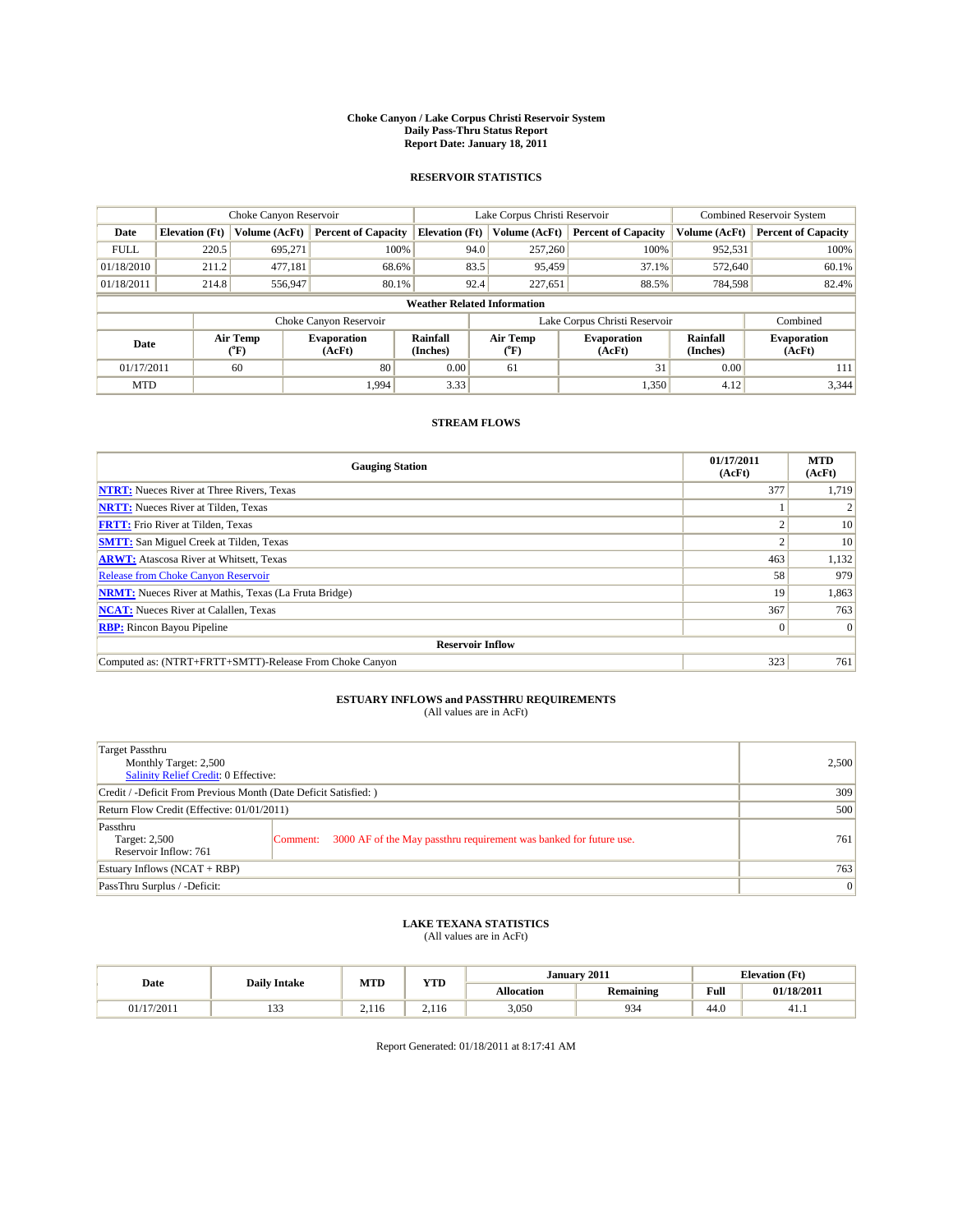#### **Choke Canyon / Lake Corpus Christi Reservoir System Daily Pass-Thru Status Report Report Date: January 19, 2011**

### **RESERVOIR STATISTICS**

|             | Choke Canyon Reservoir |                  |                              |                                    | Lake Corpus Christi Reservoir | <b>Combined Reservoir System</b>                            |               |                              |
|-------------|------------------------|------------------|------------------------------|------------------------------------|-------------------------------|-------------------------------------------------------------|---------------|------------------------------|
| Date        | <b>Elevation</b> (Ft)  | Volume (AcFt)    | <b>Percent of Capacity</b>   | <b>Elevation</b> (Ft)              | Volume (AcFt)                 | <b>Percent of Capacity</b>                                  | Volume (AcFt) | <b>Percent of Capacity</b>   |
| <b>FULL</b> | 220.5                  | 695,271          | 100%                         | 94.0                               | 257,260                       | 100%                                                        | 952,531       | 100%                         |
| 01/19/2010  | 211.2                  | 478,428          | 68.8%                        | 84.0                               | 101.215                       | 39.3%                                                       | 579,643       | 60.9%                        |
| 01/19/2011  | 214.9                  | 557,856          | 80.2%                        | 92.4                               | 227,828                       | 88.6%                                                       | 785,684       | 82.5%                        |
|             |                        |                  |                              | <b>Weather Related Information</b> |                               |                                                             |               |                              |
|             |                        |                  | Choke Canyon Reservoir       |                                    | Lake Corpus Christi Reservoir |                                                             |               | Combined                     |
| Date        |                        | Air Temp<br>(°F) | <b>Evaporation</b><br>(AcFt) | <b>Rainfall</b><br>(Inches)        | Air Temp<br>(°F)              | <b>Rainfall</b><br><b>Evaporation</b><br>(Inches)<br>(AcFt) |               | <b>Evaporation</b><br>(AcFt) |
| 01/18/2011  |                        | 69               | 187                          | 0.00                               | 70                            | 185                                                         | 0.00          | 372                          |
| <b>MTD</b>  |                        |                  | 2,181                        | 3.33                               |                               | 1,535                                                       | 4.12          | 3.716                        |

## **STREAM FLOWS**

| <b>Gauging Station</b>                                       | 01/18/2011<br>(AcFt) | <b>MTD</b><br>(AcFt) |  |  |  |  |
|--------------------------------------------------------------|----------------------|----------------------|--|--|--|--|
| <b>NTRT:</b> Nueces River at Three Rivers, Texas             | 357                  | 2,076                |  |  |  |  |
| <b>NRTT:</b> Nueces River at Tilden, Texas                   |                      |                      |  |  |  |  |
| <b>FRTT:</b> Frio River at Tilden, Texas                     |                      | 12                   |  |  |  |  |
| <b>SMTT:</b> San Miguel Creek at Tilden, Texas               |                      | 12                   |  |  |  |  |
| <b>ARWT:</b> Atascosa River at Whitsett, Texas               | 236                  | 1,368                |  |  |  |  |
| <b>Release from Choke Canyon Reservoir</b>                   | 58                   | 1,036                |  |  |  |  |
| <b>NRMT:</b> Nueces River at Mathis, Texas (La Fruta Bridge) | 40                   | 1,903                |  |  |  |  |
| <b>NCAT:</b> Nueces River at Calallen, Texas                 | 159                  | 922                  |  |  |  |  |
| <b>RBP:</b> Rincon Bayou Pipeline                            | $\overline{0}$       | $\Omega$             |  |  |  |  |
| <b>Reservoir Inflow</b>                                      |                      |                      |  |  |  |  |
| Computed as: (NTRT+FRTT+SMTT)-Release From Choke Canyon      | 303                  | 1,064                |  |  |  |  |

# **ESTUARY INFLOWS and PASSTHRU REQUIREMENTS**<br>(All values are in AcFt)

| Target Passthru<br>Monthly Target: 2,500<br>Salinity Relief Credit: 0 Effective: |                                                                                | 2,500 |
|----------------------------------------------------------------------------------|--------------------------------------------------------------------------------|-------|
| Credit / -Deficit From Previous Month (Date Deficit Satisfied: )                 | 309                                                                            |       |
| Return Flow Credit (Effective: 01/01/2011)                                       |                                                                                | 500   |
| Passthru<br>Target: 2,500<br>Reservoir Inflow: 1,064                             | 3000 AF of the May passthru requirement was banked for future use.<br>Comment: | 1.064 |
| Estuary Inflows (NCAT + RBP)                                                     |                                                                                | 922   |
| PassThru Surplus / -Deficit:                                                     | 667                                                                            |       |

# **LAKE TEXANA STATISTICS** (All values are in AcFt)

|            | <b>Daily Intake</b> | <b>MTD</b> | <b>YTD</b> |                   | January 2011     |      | <b>Elevation</b> (Ft) |  |
|------------|---------------------|------------|------------|-------------------|------------------|------|-----------------------|--|
| Date       |                     |            |            | <b>Allocation</b> | <b>Remaining</b> | Full | 01/19/2011            |  |
| 01/18/2011 | $\sim$<br>ر ر       | 2.250      | 2.250      | 3,050             | 800              | 44.0 | 41.3                  |  |

Report Generated: 01/19/2011 at 8:40:50 AM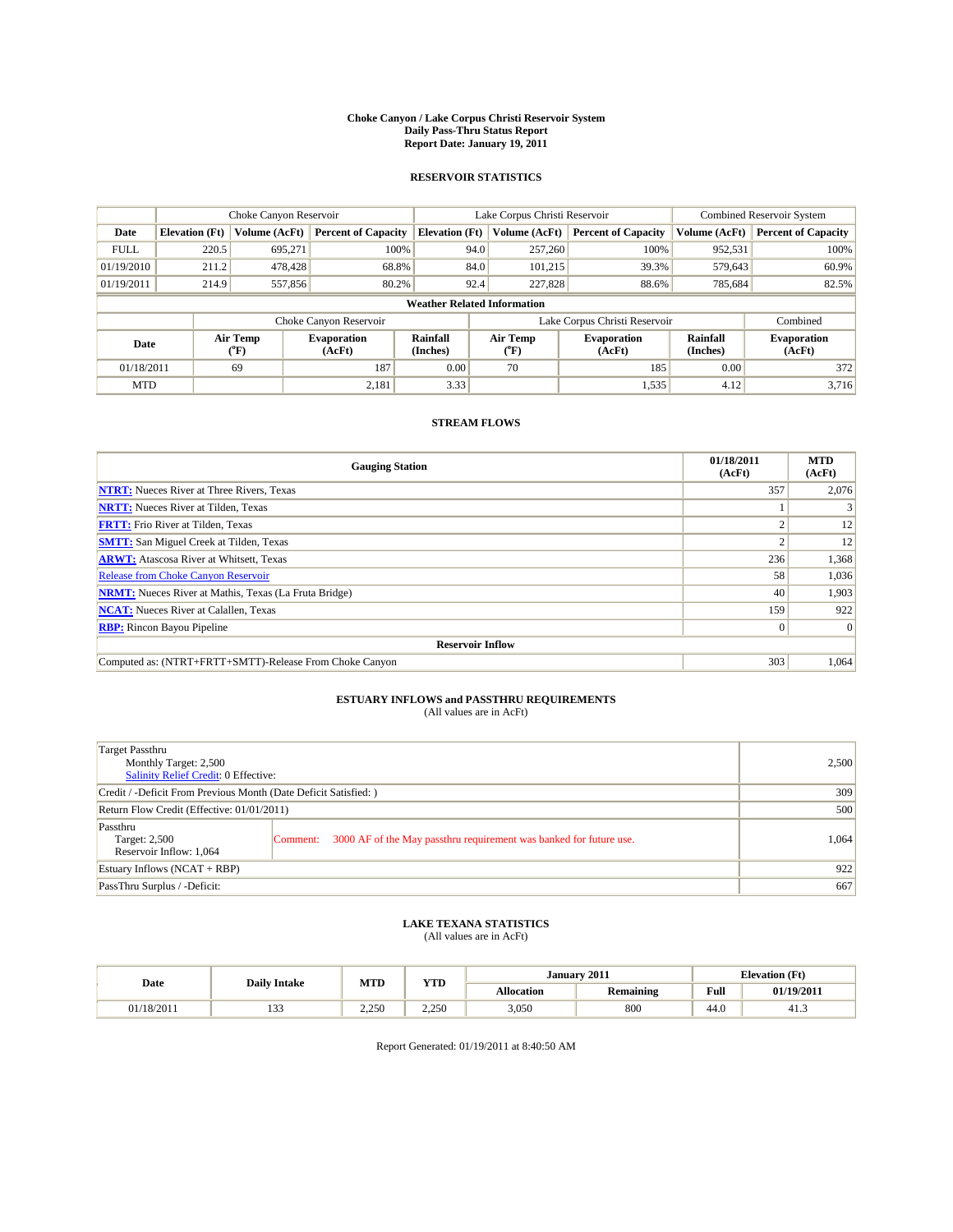#### **Choke Canyon / Lake Corpus Christi Reservoir System Daily Pass-Thru Status Report Report Date: January 20, 2011**

### **RESERVOIR STATISTICS**

|             | Choke Canyon Reservoir |                  |                              |                                    | Lake Corpus Christi Reservoir | <b>Combined Reservoir System</b>                     |               |                              |
|-------------|------------------------|------------------|------------------------------|------------------------------------|-------------------------------|------------------------------------------------------|---------------|------------------------------|
| Date        | <b>Elevation</b> (Ft)  | Volume (AcFt)    | <b>Percent of Capacity</b>   | <b>Elevation</b> (Ft)              | Volume (AcFt)                 | <b>Percent of Capacity</b>                           | Volume (AcFt) | <b>Percent of Capacity</b>   |
| <b>FULL</b> | 220.5                  | 695.271          | 100%                         | 94.0                               | 257,260                       | 100%                                                 | 952,531       | 100%                         |
| 01/20/2010  | 211.3                  | 480,303          | 69.1%                        | 84.7                               | 109,254                       | 42.5%                                                | 589,557       | 61.9%                        |
| 01/20/2011  | 214.8                  | 556,492          | 80.0%                        | 92.4                               | 228,533                       | 88.8%                                                | 785,025       | 82.4%                        |
|             |                        |                  |                              | <b>Weather Related Information</b> |                               |                                                      |               |                              |
|             |                        |                  | Choke Canyon Reservoir       |                                    | Lake Corpus Christi Reservoir |                                                      |               | Combined                     |
| Date        |                        | Air Temp<br>(°F) | <b>Evaporation</b><br>(AcFt) | Rainfall<br>(Inches)               | Air Temp<br>("F)              | Rainfall<br><b>Evaporation</b><br>(Inches)<br>(AcFt) |               | <b>Evaporation</b><br>(AcFt) |
| 01/19/2011  |                        | 67               | 133                          | 0.00                               | 68                            | 93                                                   | 0.00          | 226                          |
| <b>MTD</b>  |                        |                  | 2,314                        | 3.33                               |                               | 1,628                                                | 4.12          | 3,942                        |

## **STREAM FLOWS**

| <b>Gauging Station</b>                                       | 01/19/2011<br>(AcFt) | <b>MTD</b><br>(AcFt) |  |  |  |  |
|--------------------------------------------------------------|----------------------|----------------------|--|--|--|--|
| <b>NTRT:</b> Nueces River at Three Rivers, Texas             | 210                  | 2,287                |  |  |  |  |
| <b>NRTT:</b> Nueces River at Tilden, Texas                   |                      |                      |  |  |  |  |
| <b>FRTT:</b> Frio River at Tilden, Texas                     |                      | 14                   |  |  |  |  |
| <b>SMTT:</b> San Miguel Creek at Tilden, Texas               |                      | 13                   |  |  |  |  |
| <b>ARWT:</b> Atascosa River at Whitsett, Texas               | 97                   | 1,465                |  |  |  |  |
| <b>Release from Choke Canyon Reservoir</b>                   | 58                   | 1,094                |  |  |  |  |
| <b>NRMT:</b> Nueces River at Mathis, Texas (La Fruta Bridge) | 93                   | 1,996                |  |  |  |  |
| <b>NCAT:</b> Nueces River at Calallen, Texas                 | 46                   | 968                  |  |  |  |  |
| <b>RBP:</b> Rincon Bayou Pipeline                            | $\theta$             | $\Omega$             |  |  |  |  |
| <b>Reservoir Inflow</b>                                      |                      |                      |  |  |  |  |
| Computed as: (NTRT+FRTT+SMTT)-Release From Choke Canyon      | 156                  | 1,220                |  |  |  |  |

# **ESTUARY INFLOWS and PASSTHRU REQUIREMENTS**<br>(All values are in AcFt)

| Target Passthru<br>Monthly Target: 2,500<br>Salinity Relief Credit: 0 Effective: |                                                                                | 2,500 |
|----------------------------------------------------------------------------------|--------------------------------------------------------------------------------|-------|
| Credit / -Deficit From Previous Month (Date Deficit Satisfied: )                 | 309                                                                            |       |
| Return Flow Credit (Effective: 01/01/2011)                                       |                                                                                | 500   |
| Passthru<br>Target: 2,500<br>Reservoir Inflow: 1,220                             | 3000 AF of the May passthru requirement was banked for future use.<br>Comment: | 1,220 |
| Estuary Inflows (NCAT + RBP)                                                     |                                                                                | 968   |
| PassThru Surplus / -Deficit:                                                     | 557                                                                            |       |

# **LAKE TEXANA STATISTICS** (All values are in AcFt)

|            | <b>Daily Intake</b> | <b>MTD</b> | <b>YTD</b> |                   | January 2011     | <b>Elevation</b> (Ft) |            |
|------------|---------------------|------------|------------|-------------------|------------------|-----------------------|------------|
| Date       |                     |            |            | <b>Allocation</b> | <b>Remaining</b> | Full                  | 01/20/2011 |
| 01/19/2011 | . .                 | 2.383      | 2.383      | 3,050             | 667              | 44.0                  | 41.4       |

Report Generated: 01/20/2011 at 9:01:19 AM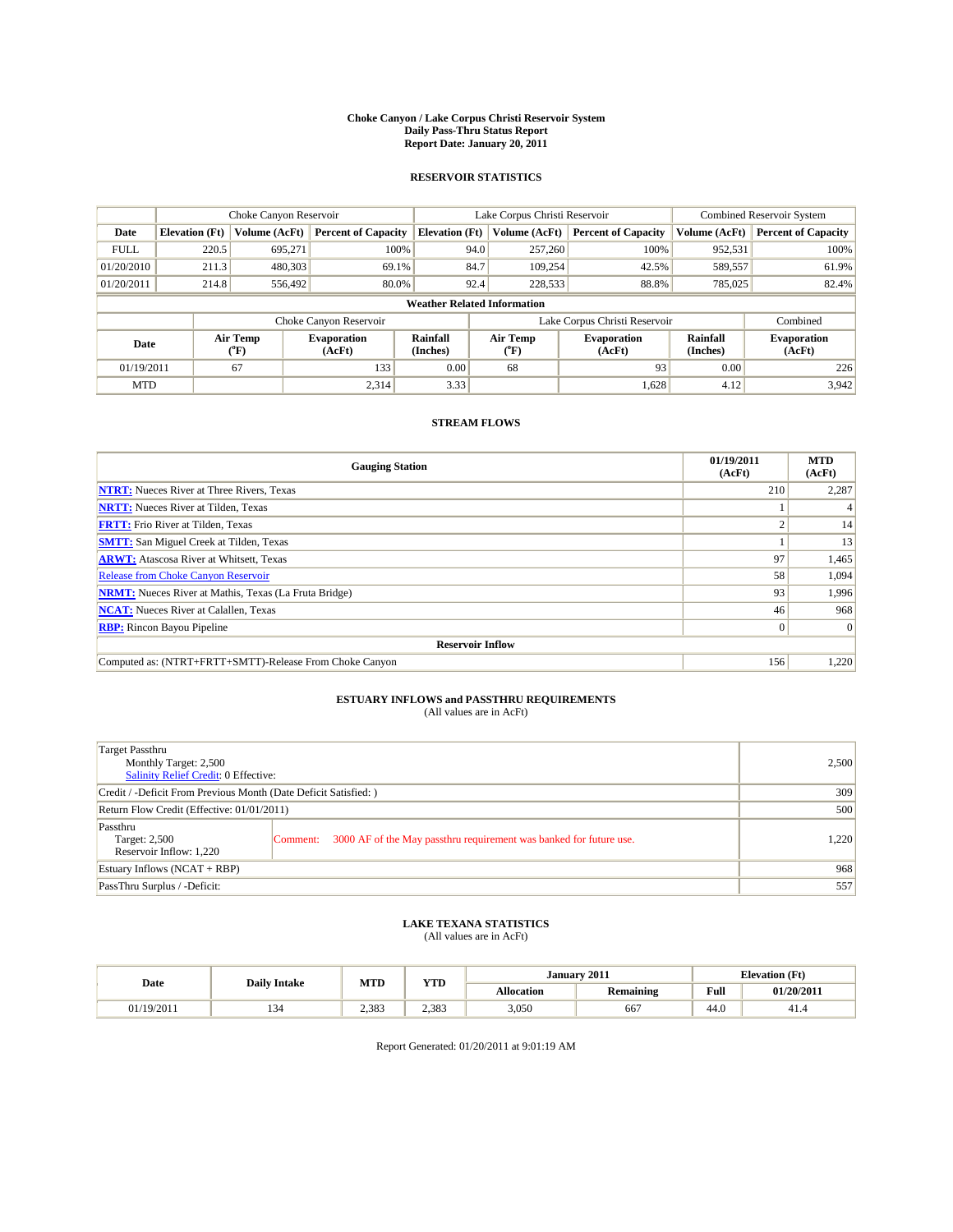#### **Choke Canyon / Lake Corpus Christi Reservoir System Daily Pass-Thru Status Report Report Date: January 21, 2011**

### **RESERVOIR STATISTICS**

|             |                       | Choke Canyon Reservoir                    |                                                                                                                        |                                    | Lake Corpus Christi Reservoir | Combined Reservoir System    |               |                            |
|-------------|-----------------------|-------------------------------------------|------------------------------------------------------------------------------------------------------------------------|------------------------------------|-------------------------------|------------------------------|---------------|----------------------------|
| Date        | <b>Elevation</b> (Ft) | Volume (AcFt)                             | <b>Percent of Capacity</b>                                                                                             | <b>Elevation</b> (Ft)              | Volume (AcFt)                 | <b>Percent of Capacity</b>   | Volume (AcFt) | <b>Percent of Capacity</b> |
| <b>FULL</b> | 220.5                 | 695.271                                   | 100%                                                                                                                   |                                    | 94.0<br>257,260               | 100%                         | 952,531       | 100%                       |
| 01/21/2010  | 211.4                 | 482.374                                   | 69.4%                                                                                                                  |                                    | 85.0<br>113,354               | 44.1%                        | 595,728       | 62.5%                      |
| 01/21/2011  | 214.8                 | 556,720                                   | 80.1%                                                                                                                  |                                    | 92.4<br>228,004               | 88.6%                        | 784,724       | 82.4%                      |
|             |                       |                                           |                                                                                                                        | <b>Weather Related Information</b> |                               |                              |               |                            |
|             |                       |                                           | Choke Canyon Reservoir                                                                                                 |                                    | Lake Corpus Christi Reservoir |                              |               | Combined                   |
| Date        |                       | Air Temp<br>$({}^{\mathrm{o}}\mathrm{F})$ | Air Temp<br>Rainfall<br><b>Evaporation</b><br><b>Evaporation</b><br>(Inches)<br>(AcFt)<br>(AcFt)<br>$({}^o\mathrm{F})$ |                                    | Rainfall<br>(Inches)          | <b>Evaporation</b><br>(AcFt) |               |                            |
| 01/20/2011  |                       | 62                                        | 200                                                                                                                    | 0.00                               | 60                            | 123                          | 0.01          | 323                        |
| <b>MTD</b>  |                       |                                           | 2.514                                                                                                                  | 3.33                               |                               | 1.751                        | 4.13          | 4,265                      |

## **STREAM FLOWS**

| <b>Gauging Station</b>                                       | 01/20/2011<br>(AcFt) | <b>MTD</b><br>(AcFt) |  |  |  |  |
|--------------------------------------------------------------|----------------------|----------------------|--|--|--|--|
| <b>NTRT:</b> Nueces River at Three Rivers, Texas             | 135                  | 2,422                |  |  |  |  |
| <b>NRTT:</b> Nueces River at Tilden, Texas                   |                      |                      |  |  |  |  |
| <b>FRTT:</b> Frio River at Tilden, Texas                     |                      | 15                   |  |  |  |  |
| <b>SMTT:</b> San Miguel Creek at Tilden, Texas               |                      | 14                   |  |  |  |  |
| <b>ARWT:</b> Atascosa River at Whitsett, Texas               | 60                   | 1,525                |  |  |  |  |
| <b>Release from Choke Canyon Reservoir</b>                   | 58                   | 1,151                |  |  |  |  |
| <b>NRMT:</b> Nueces River at Mathis, Texas (La Fruta Bridge) | 119                  | 2,115                |  |  |  |  |
| <b>NCAT:</b> Nueces River at Calallen, Texas                 | 36                   | 1,003                |  |  |  |  |
| <b>RBP:</b> Rincon Bayou Pipeline                            | $\overline{0}$       | $\Omega$             |  |  |  |  |
| <b>Reservoir Inflow</b>                                      |                      |                      |  |  |  |  |
| Computed as: (NTRT+FRTT+SMTT)-Release From Choke Canyon      | 80                   | 1,300                |  |  |  |  |

# **ESTUARY INFLOWS and PASSTHRU REQUIREMENTS**<br>(All values are in AcFt)

| Target Passthru<br>Monthly Target: 2,500<br>Salinity Relief Credit: 0 Effective: |                                                                                | 2,500 |
|----------------------------------------------------------------------------------|--------------------------------------------------------------------------------|-------|
| Credit / -Deficit From Previous Month (Date Deficit Satisfied: )                 |                                                                                | 309   |
| Return Flow Credit (Effective: 01/01/2011)                                       |                                                                                | 500   |
| Passthru<br>Target: 2,500<br>Reservoir Inflow: 1,300                             | 3000 AF of the May passthru requirement was banked for future use.<br>Comment: | 1,300 |
| Estuary Inflows (NCAT + RBP)                                                     |                                                                                | 1,003 |
| PassThru Surplus / -Deficit:                                                     |                                                                                | 512   |

# **LAKE TEXANA STATISTICS** (All values are in AcFt)

|            | <b>Daily Intake</b> | <b>MTD</b>               | <b>YTD</b>                       | January 2011      |                                     |                                             | <b>Elevation</b> (Ft) |
|------------|---------------------|--------------------------|----------------------------------|-------------------|-------------------------------------|---------------------------------------------|-----------------------|
| Date       |                     |                          |                                  | <b>Allocation</b> | <b>Remaining</b>                    | Full<br>the contract of the contract of the | 01/21/2011            |
| 01/20/2011 | 1J-                 | $-1$<br>$\sim$<br>للدرسك | $-1$<br>-<br>$\angle$ . $\Box$ . | 3,050             | $\sim$ $\sim$ $\sim$<br><u> 233</u> | 44.0                                        | 41.4                  |

Report Generated: 01/21/2011 at 8:11:50 AM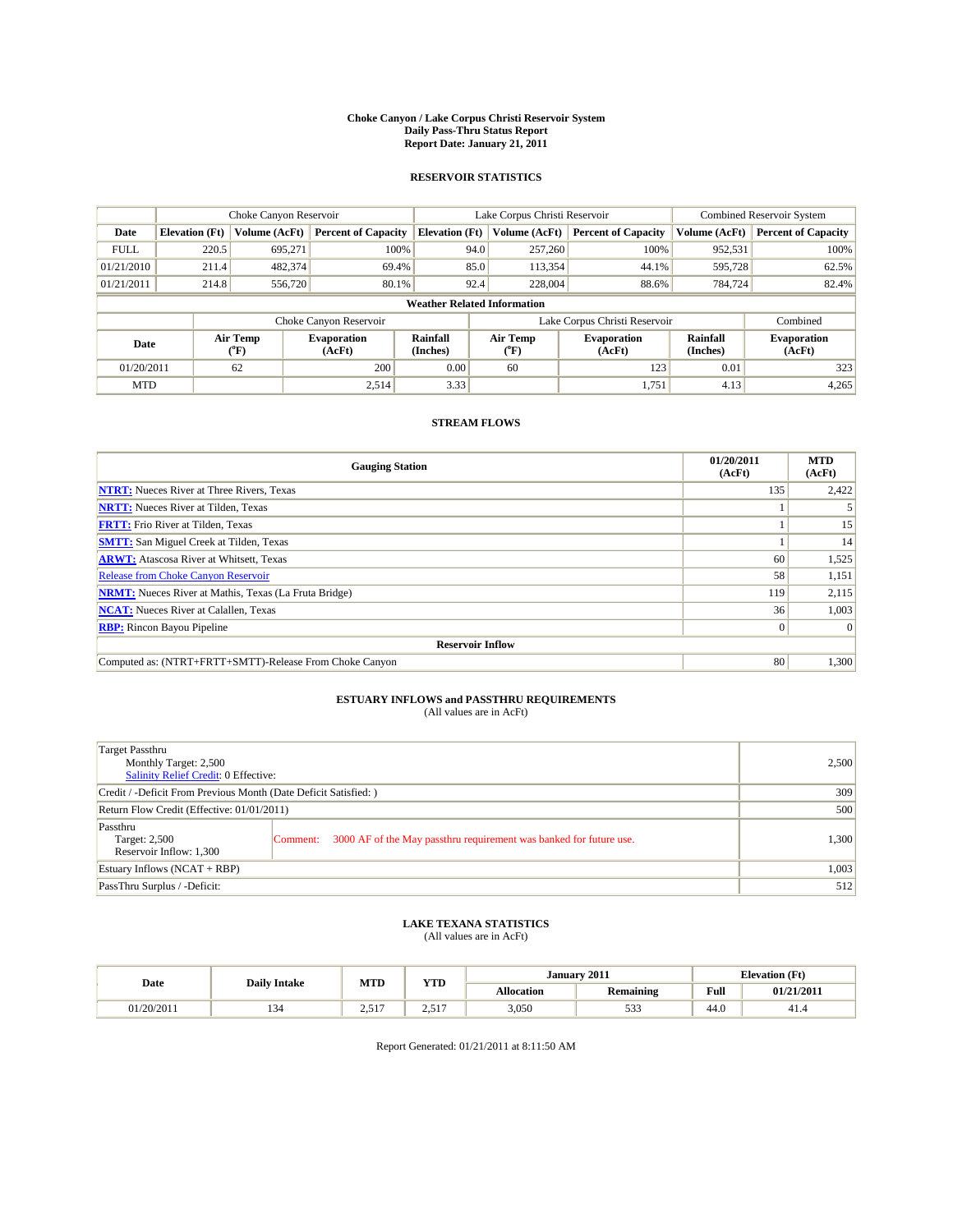#### **Choke Canyon / Lake Corpus Christi Reservoir System Daily Pass-Thru Status Report Report Date: January 22, 2011**

### **RESERVOIR STATISTICS**

|                                                   |                                    | Choke Canyon Reservoir |                              |                       | Lake Corpus Christi Reservoir     | Combined Reservoir System    |                      |                              |  |
|---------------------------------------------------|------------------------------------|------------------------|------------------------------|-----------------------|-----------------------------------|------------------------------|----------------------|------------------------------|--|
| Date                                              | <b>Elevation</b> (Ft)              | Volume (AcFt)          | <b>Percent of Capacity</b>   | <b>Elevation</b> (Ft) | Volume (AcFt)                     | <b>Percent of Capacity</b>   | Volume (AcFt)        | <b>Percent of Capacity</b>   |  |
| <b>FULL</b>                                       | 220.5                              | 695,271                | 100%                         | 94.0                  | 257,260                           | 100%                         | 952,531              | 100%                         |  |
| 01/22/2010                                        | 211.4                              | 481,336                | 69.2%                        | 85.2                  | 115,503                           | 44.9%                        | 596,839              | 62.7%                        |  |
| 01/22/2011                                        | 214.9                              | 557,174                | 80.1%                        | 92.4                  | 228,180                           | 88.7%                        | 785,354              | 82.4%                        |  |
|                                                   | <b>Weather Related Information</b> |                        |                              |                       |                                   |                              |                      |                              |  |
|                                                   |                                    |                        | Choke Canyon Reservoir       |                       | Lake Corpus Christi Reservoir     |                              |                      | Combined                     |  |
| Air Temp<br>Date<br>$({}^{\mathrm{o}}\mathrm{F})$ |                                    |                        | <b>Evaporation</b><br>(AcFt) | Rainfall<br>(Inches)  | Air Temp<br>$({}^{\circ}{\rm F})$ | <b>Evaporation</b><br>(AcFt) | Rainfall<br>(Inches) | <b>Evaporation</b><br>(AcFt) |  |
| 01/21/2011                                        |                                    | 52                     | 120                          | 0.00                  | 50                                | 164                          | 0.00                 | 284                          |  |
| <b>MTD</b>                                        |                                    |                        | 2,634                        | 3.33                  |                                   | 1.915                        | 4.13                 | 4,549                        |  |

## **STREAM FLOWS**

| <b>Gauging Station</b>                                       | 01/21/2011<br>(AcFt) | <b>MTD</b><br>(AcFt) |
|--------------------------------------------------------------|----------------------|----------------------|
| <b>NTRT:</b> Nueces River at Three Rivers, Texas             | 109                  | 2,531                |
| <b>NRTT:</b> Nueces River at Tilden, Texas                   |                      | 6                    |
| <b>FRTT:</b> Frio River at Tilden, Texas                     |                      | 16                   |
| <b>SMTT:</b> San Miguel Creek at Tilden, Texas               |                      | 16                   |
| <b>ARWT:</b> Atascosa River at Whitsett, Texas               | 46                   | 1,571                |
| <b>Release from Choke Canyon Reservoir</b>                   | 58                   | 1,209                |
| <b>NRMT:</b> Nueces River at Mathis, Texas (La Fruta Bridge) | 111                  | 2,227                |
| <b>NCAT:</b> Nueces River at Calallen, Texas                 | 22                   | 1,025                |
| <b>RBP:</b> Rincon Bayou Pipeline                            |                      | $\Omega$             |
| <b>Reservoir Inflow</b>                                      |                      |                      |
| Computed as: (NTRT+FRTT+SMTT)-Release From Choke Canyon      | 54                   | 1,354                |

## **ESTUARY INFLOWS and PASSTHRU REQUIREMENTS**

| (All values are in AcFt) |  |
|--------------------------|--|
|--------------------------|--|

| Target Passthru<br>Monthly Target: 2,500<br>Salinity Relief Credit: 0 Effective: |                                                                                |       |  |  |  |
|----------------------------------------------------------------------------------|--------------------------------------------------------------------------------|-------|--|--|--|
| Credit / -Deficit From Previous Month (Date Deficit Satisfied: )                 |                                                                                |       |  |  |  |
| Return Flow Credit (Effective: 01/01/2011)                                       |                                                                                |       |  |  |  |
| Passthru<br>Target: 2,500<br>Reservoir Inflow: 1,354                             | 3000 AF of the May passthru requirement was banked for future use.<br>Comment: | 1,354 |  |  |  |
| Estuary Inflows (NCAT + RBP)                                                     | 1,025                                                                          |       |  |  |  |
| PassThru Surplus / -Deficit:                                                     |                                                                                |       |  |  |  |

## **LAKE TEXANA STATISTICS** (All values are in AcFt)

|            | <b>Daily Intake</b> | MTD   | VTD<br>1 I.D | January 2011<br><b>Elevation</b> (Ft) |                  |                                         |            |
|------------|---------------------|-------|--------------|---------------------------------------|------------------|-----------------------------------------|------------|
| Date       |                     |       |              | Allocation                            | <b>Remaining</b> | Full<br>the contract of the contract of | 01/22/2011 |
| 01/21/2011 | . .                 | 2.650 | 2.650        | 3,050                                 | 400              | $\sim$<br>-44.U                         | 41.4       |

Report Generated: 01/22/2011 at 8:14:24 AM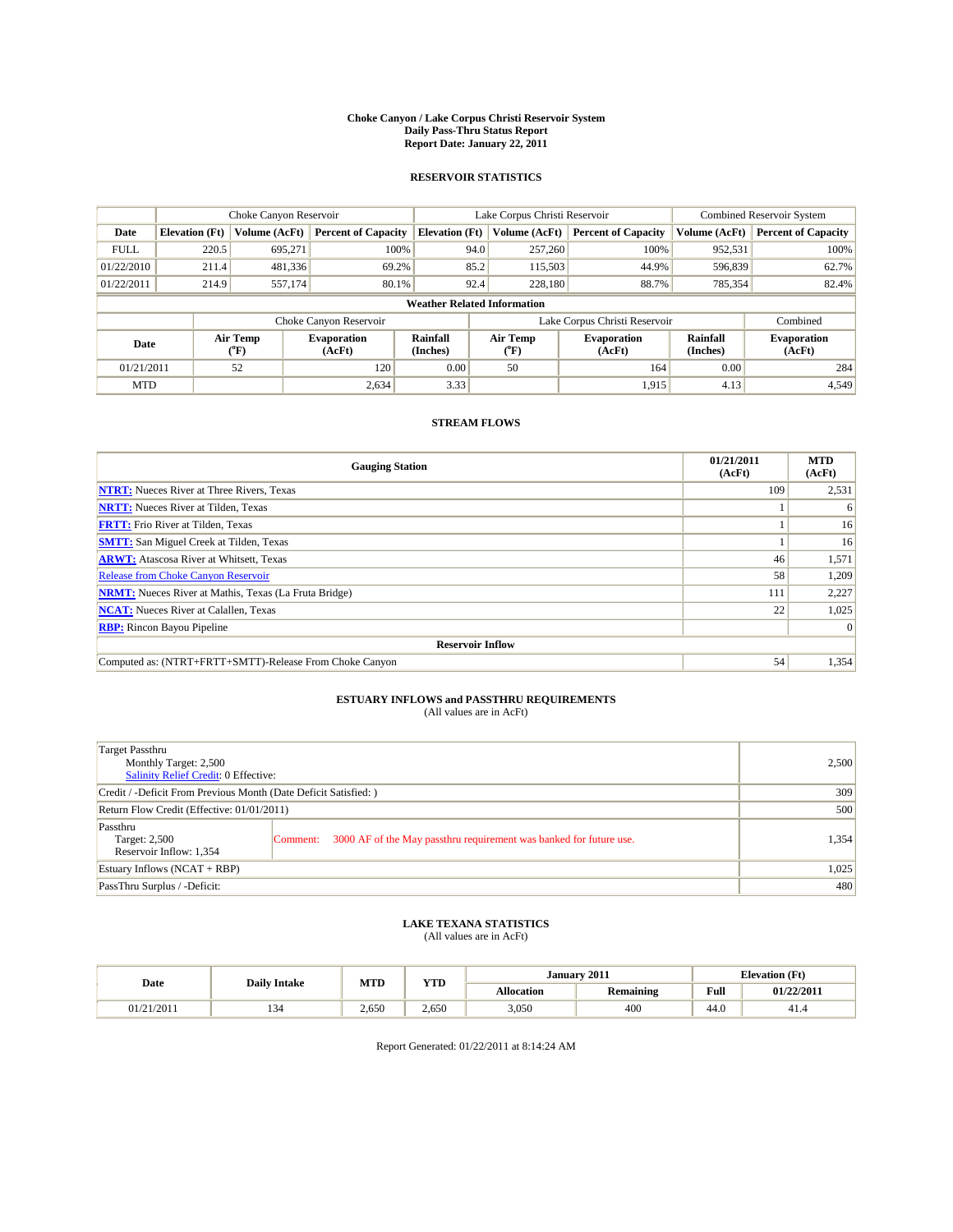#### **Choke Canyon / Lake Corpus Christi Reservoir System Daily Pass-Thru Status Report Report Date: January 23, 2011**

### **RESERVOIR STATISTICS**

|             |                                    | Choke Canyon Reservoir |                                                             |                       | Lake Corpus Christi Reservoir  | <b>Combined Reservoir System</b> |                             |                              |  |
|-------------|------------------------------------|------------------------|-------------------------------------------------------------|-----------------------|--------------------------------|----------------------------------|-----------------------------|------------------------------|--|
| Date        | <b>Elevation</b> (Ft)              | Volume (AcFt)          | <b>Percent of Capacity</b>                                  | <b>Elevation</b> (Ft) | Volume (AcFt)                  | <b>Percent of Capacity</b>       | Volume (AcFt)               | <b>Percent of Capacity</b>   |  |
| <b>FULL</b> | 220.5                              | 695,271                | 100%                                                        | 94.0                  | 257,260                        | 100%                             | 952,531                     | 100%                         |  |
| 01/23/2010  | 211.4                              | 482,583                | 69.4%                                                       | 85.4                  | 117,934                        | 45.8%                            | 600.517                     | 63.0%                        |  |
| 01/23/2011  | 214.8                              | 556,265                | 80.0%                                                       | 92.3                  | 227,475                        | 88.4%                            | 783.740                     | 82.3%                        |  |
|             | <b>Weather Related Information</b> |                        |                                                             |                       |                                |                                  |                             |                              |  |
|             |                                    |                        | Choke Canyon Reservoir                                      |                       | Lake Corpus Christi Reservoir  |                                  |                             | Combined                     |  |
|             | Air Temp<br>Date<br>(°F)           |                        | <b>Rainfall</b><br><b>Evaporation</b><br>(Inches)<br>(AcFt) |                       | Air Temp<br>$({}^o\mathrm{F})$ | <b>Evaporation</b><br>(AcFt)     | <b>Rainfall</b><br>(Inches) | <b>Evaporation</b><br>(AcFt) |  |
| 01/22/2011  |                                    | 64                     | 133                                                         | 0.00                  | 61                             | 103                              | 0.00                        | 236                          |  |
| <b>MTD</b>  |                                    |                        | 2.767                                                       | 3.33                  |                                | 2.018                            | 4.13                        | 4,785                        |  |

## **STREAM FLOWS**

| <b>Gauging Station</b>                                       | 01/22/2011<br>(AcFt) | <b>MTD</b><br>(AcFt) |
|--------------------------------------------------------------|----------------------|----------------------|
| <b>NTRT:</b> Nueces River at Three Rivers, Texas             | 95                   | 2,517                |
| <b>NRTT:</b> Nueces River at Tilden, Texas                   |                      | 6                    |
| <b>FRTT:</b> Frio River at Tilden, Texas                     |                      | 16                   |
| <b>SMTT:</b> San Miguel Creek at Tilden, Texas               |                      | 15                   |
| <b>ARWT:</b> Atascosa River at Whitsett, Texas               | 34                   | 1,559                |
| <b>Release from Choke Canyon Reservoir</b>                   | 58                   | 1,209                |
| <b>NRMT:</b> Nueces River at Mathis, Texas (La Fruta Bridge) | 107                  | 2,223                |
| <b>NCAT:</b> Nueces River at Calallen, Texas                 | 50                   | 1,053                |
| <b>RBP:</b> Rincon Bayou Pipeline                            |                      | $\Omega$             |
| <b>Reservoir Inflow</b>                                      |                      |                      |
| Computed as: (NTRT+FRTT+SMTT)-Release From Choke Canyon      | 40                   | 1,340                |

# **ESTUARY INFLOWS and PASSTHRU REQUIREMENTS**<br>(All values are in AcFt)

| Target Passthru<br>Monthly Target: 2,500<br>Salinity Relief Credit: 0 Effective: |                                                                                |       |  |  |
|----------------------------------------------------------------------------------|--------------------------------------------------------------------------------|-------|--|--|
| Credit / -Deficit From Previous Month (Date Deficit Satisfied: )                 |                                                                                |       |  |  |
| Return Flow Credit (Effective: 01/01/2011)                                       |                                                                                |       |  |  |
| Passthru<br>Target: 2,500<br>Reservoir Inflow: 1,340                             | 3000 AF of the May passthru requirement was banked for future use.<br>Comment: | 1.340 |  |  |
| Estuary Inflows (NCAT + RBP)                                                     | 1,053                                                                          |       |  |  |
| PassThru Surplus / -Deficit:                                                     | 522                                                                            |       |  |  |

## **LAKE TEXANA STATISTICS** (All values are in AcFt)

| Date       | <b>Daily Intake</b> | MTD   | <b>TIME</b><br>1 I.D | January 2011<br><b>Elevation</b> (Ft) |                  |                                         |            |
|------------|---------------------|-------|----------------------|---------------------------------------|------------------|-----------------------------------------|------------|
|            |                     |       |                      | <b>Allocation</b>                     | <b>Remaining</b> | Full<br>the contract of the contract of | 01/23/2011 |
| 01/22/2011 |                     | 2.784 | 2.784                | 3.050                                 | 266              | 44.0                                    | -41.4      |

Report Generated: 01/23/2011 at 8:12:21 AM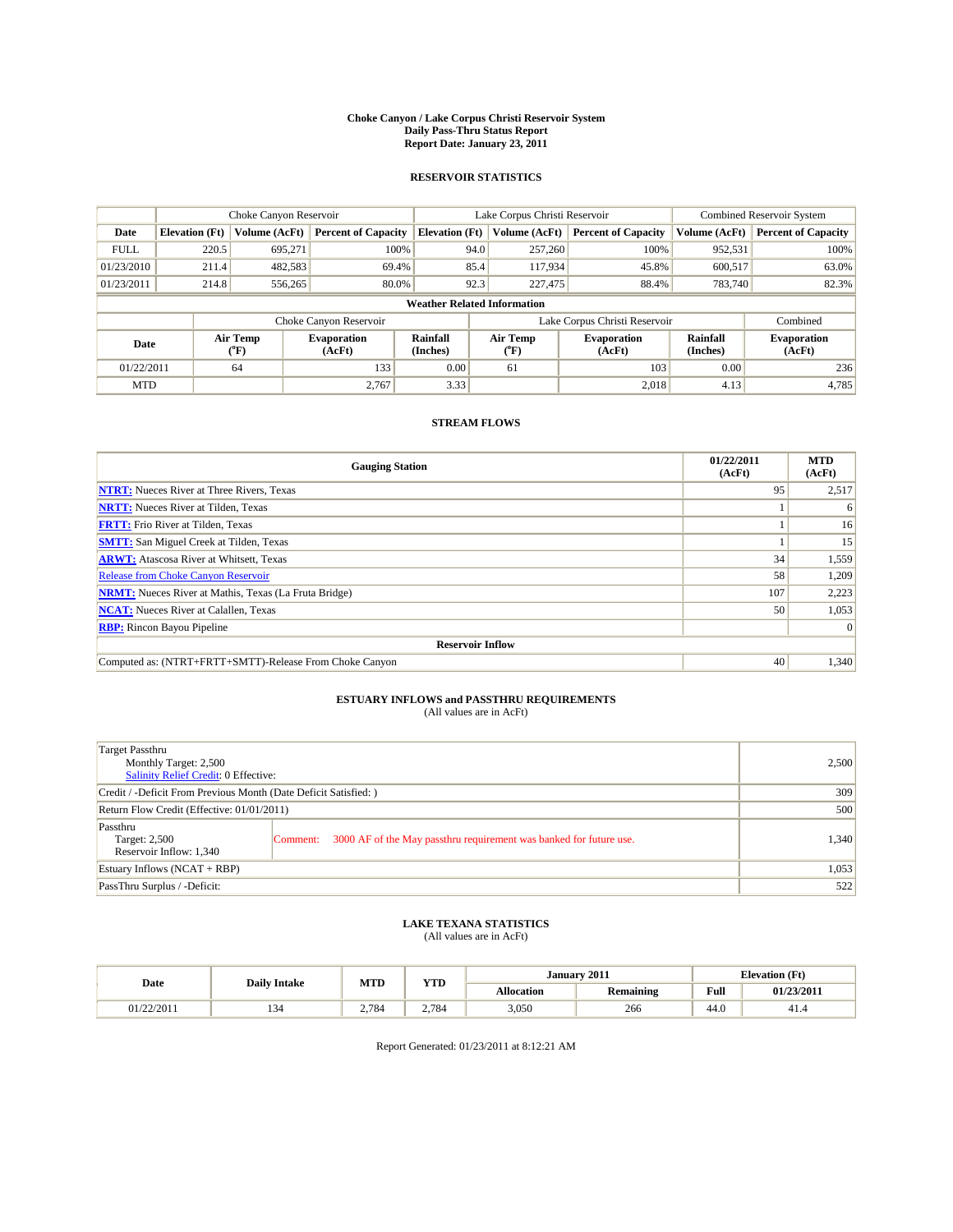#### **Choke Canyon / Lake Corpus Christi Reservoir System Daily Pass-Thru Status Report Report Date: January 24, 2011**

### **RESERVOIR STATISTICS**

|             |                          | Choke Canyon Reservoir |                              |                                    | Lake Corpus Christi Reservoir | <b>Combined Reservoir System</b> |                      |                              |
|-------------|--------------------------|------------------------|------------------------------|------------------------------------|-------------------------------|----------------------------------|----------------------|------------------------------|
| Date        | <b>Elevation</b> (Ft)    | Volume (AcFt)          | <b>Percent of Capacity</b>   | <b>Elevation</b> (Ft)              | Volume (AcFt)                 | <b>Percent of Capacity</b>       | Volume (AcFt)        | <b>Percent of Capacity</b>   |
| <b>FULL</b> | 220.5                    | 695,271                | 100%                         | 94.0                               | 257,260                       | 100%                             | 952,531              | 100%                         |
| 01/24/2010  | 211.4                    | 482,165                | 69.3%                        | 85.4                               | 118,321                       | 46.0%                            | 600,486              | 63.0%                        |
| 01/24/2011  | 214.7                    | 554,431                | 79.7%                        | 92.4                               | 228,004                       | 88.6%                            | 782.435              | 82.1%                        |
|             |                          |                        |                              | <b>Weather Related Information</b> |                               |                                  |                      |                              |
|             |                          |                        | Choke Canyon Reservoir       |                                    | Lake Corpus Christi Reservoir |                                  |                      | Combined                     |
|             | Air Temp<br>Date<br>(°F) |                        | <b>Evaporation</b><br>(AcFt) | <b>Rainfall</b><br>(Inches)        | Air Temp<br>(°F)              | <b>Evaporation</b><br>(AcFt)     | Rainfall<br>(Inches) | <b>Evaporation</b><br>(AcFt) |
| 01/23/2011  |                          | 64                     | 93                           | 0.00                               | 64                            | 10                               | 0.13                 | 103                          |
| <b>MTD</b>  |                          |                        | 2.860                        | 3.33                               |                               | 2.028                            | 4.26                 | 4,888                        |

## **STREAM FLOWS**

| <b>Gauging Station</b>                                       | 01/23/2011<br>(AcFt) | <b>MTD</b><br>(AcFt) |
|--------------------------------------------------------------|----------------------|----------------------|
| <b>NTRT:</b> Nueces River at Three Rivers, Texas             | 87                   | 2,604                |
| <b>NRTT:</b> Nueces River at Tilden, Texas                   |                      |                      |
| <b>FRTT:</b> Frio River at Tilden, Texas                     |                      | 18                   |
| <b>SMTT:</b> San Miguel Creek at Tilden, Texas               |                      | 17                   |
| <b>ARWT:</b> Atascosa River at Whitsett, Texas               | 26                   | 1,584                |
| <b>Release from Choke Canyon Reservoir</b>                   | 58                   | 1,266                |
| <b>NRMT:</b> Nueces River at Mathis, Texas (La Fruta Bridge) | 67                   | 2,290                |
| <b>NCAT:</b> Nueces River at Calallen, Texas                 | 42                   | 1,095                |
| <b>RBP:</b> Rincon Bayou Pipeline                            | $\overline{0}$       | $\Omega$             |
| <b>Reservoir Inflow</b>                                      |                      |                      |
| Computed as: (NTRT+FRTT+SMTT)-Release From Choke Canyon      | 32                   | 1,372                |

# **ESTUARY INFLOWS and PASSTHRU REQUIREMENTS**<br>(All values are in AcFt)

| Target Passthru<br>Monthly Target: 2,500<br>Salinity Relief Credit: 0 Effective: |                                                                                | 2,500 |  |  |  |
|----------------------------------------------------------------------------------|--------------------------------------------------------------------------------|-------|--|--|--|
| Credit / -Deficit From Previous Month (Date Deficit Satisfied: )                 |                                                                                |       |  |  |  |
| Return Flow Credit (Effective: 01/01/2011)                                       | 500                                                                            |       |  |  |  |
| Passthru<br>Target: 2,500<br>Reservoir Inflow: 1,372                             | 3000 AF of the May passthru requirement was banked for future use.<br>Comment: | 1,372 |  |  |  |
| Estuary Inflows (NCAT + RBP)                                                     | 1,095                                                                          |       |  |  |  |
| PassThru Surplus / -Deficit:                                                     |                                                                                | 532   |  |  |  |

## **LAKE TEXANA STATISTICS** (All values are in AcFt)

| Date       | <b>Daily Intake</b> | MTD                  | VTD              | January 2011      |                  | <b>Elevation</b> (Ft)                   |            |
|------------|---------------------|----------------------|------------------|-------------------|------------------|-----------------------------------------|------------|
|            |                     |                      | 1 I.D            | <b>Allocation</b> | <b>Remaining</b> | Full<br>the contract of the contract of | 01/24/2011 |
| 01/23/2011 | $\sim$<br>          | 2917<br>$\sim \cdot$ | 2917<br><u>.</u> | 3,050             | $\sim$<br>       | $\sim$<br>44.U                          | 41.4       |

Report Generated: 01/24/2011 at 8:27:17 AM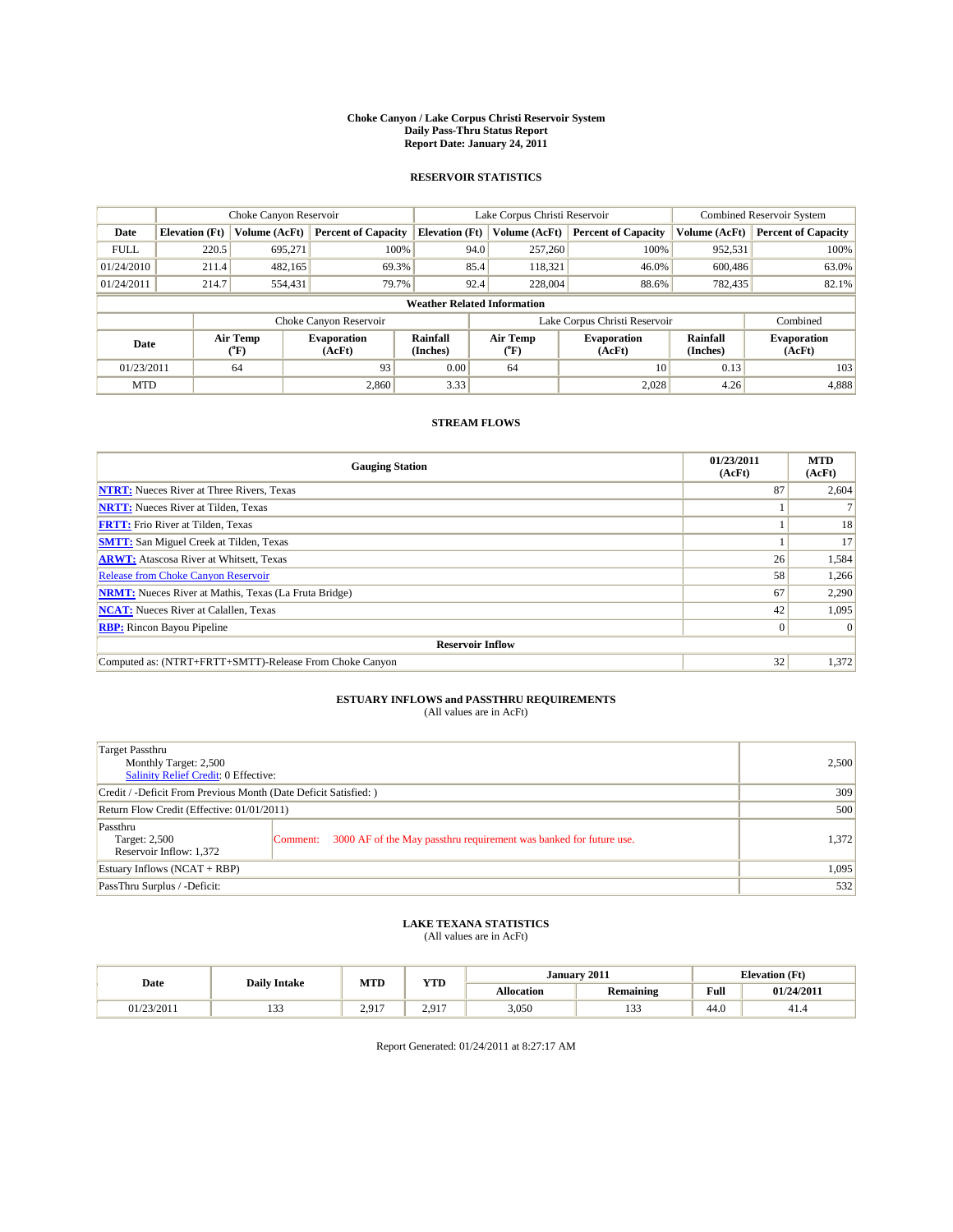#### **Choke Canyon / Lake Corpus Christi Reservoir System Daily Pass-Thru Status Report Report Date: January 25, 2011**

### **RESERVOIR STATISTICS**

|             |                       | Choke Canyon Reservoir |                              |                                    | Lake Corpus Christi Reservoir  | <b>Combined Reservoir System</b> |                      |                              |
|-------------|-----------------------|------------------------|------------------------------|------------------------------------|--------------------------------|----------------------------------|----------------------|------------------------------|
| Date        | <b>Elevation</b> (Ft) | Volume (AcFt)          | <b>Percent of Capacity</b>   | <b>Elevation</b> (Ft)              | Volume (AcFt)                  | <b>Percent of Capacity</b>       | Volume (AcFt)        | <b>Percent of Capacity</b>   |
| <b>FULL</b> | 220.5                 | 695,271                | 100%                         | 94.0                               | 257,260                        | 100%                             | 952,531              | 100%                         |
| 01/25/2010  | 211.4                 | 481,130                | 69.2%                        | 85.5                               | 119,486                        | 46.4%                            | 600.616              | 63.1%                        |
| 01/25/2011  | 214.7                 | 554,660                | 79.8%                        | 92.4                               | 228,180                        | 88.7%                            | 782,840              | 82.2%                        |
|             |                       |                        |                              | <b>Weather Related Information</b> |                                |                                  |                      |                              |
|             |                       |                        | Choke Canyon Reservoir       |                                    | Lake Corpus Christi Reservoir  |                                  |                      | Combined                     |
| Date        |                       | Air Temp<br>(°F)       | <b>Evaporation</b><br>(AcFt) | <b>Rainfall</b><br>(Inches)        | Air Temp<br>$({}^o\mathrm{F})$ | <b>Evaporation</b><br>(AcFt)     | Rainfall<br>(Inches) | <b>Evaporation</b><br>(AcFt) |
| 01/24/2011  |                       | 64                     | 133                          | 0.00                               | 60                             | 72                               | 0.00                 | 205                          |
| <b>MTD</b>  |                       |                        | 2,993                        | 3.33                               |                                | 2.100                            | 4.26                 | 5,093                        |

## **STREAM FLOWS**

| <b>Gauging Station</b>                                       | 01/24/2011<br>(AcFt) | <b>MTD</b><br>(AcFt) |
|--------------------------------------------------------------|----------------------|----------------------|
| <b>NTRT:</b> Nueces River at Three Rivers, Texas             | 81                   | 2,686                |
| <b>NRTT:</b> Nueces River at Tilden, Texas                   |                      |                      |
| <b>FRTT:</b> Frio River at Tilden, Texas                     |                      | 19                   |
| <b>SMTT:</b> San Miguel Creek at Tilden, Texas               |                      | 17                   |
| <b>ARWT:</b> Atascosa River at Whitsett, Texas               | 24                   | 1,608                |
| Release from Choke Canyon Reservoir                          | 58                   | 1,324                |
| <b>NRMT:</b> Nueces River at Mathis, Texas (La Fruta Bridge) | 62                   | 2,352                |
| <b>NCAT:</b> Nueces River at Calallen, Texas                 | 22                   | 1,117                |
| <b>RBP:</b> Rincon Bayou Pipeline                            | $\overline{0}$       | $\Omega$             |
| <b>Reservoir Inflow</b>                                      |                      |                      |
| Computed as: (NTRT+FRTT+SMTT)-Release From Choke Canyon      | 26                   | 1,398                |

# **ESTUARY INFLOWS and PASSTHRU REQUIREMENTS**<br>(All values are in AcFt)

| Target Passthru<br>Monthly Target: 2,500<br>Salinity Relief Credit: 0 Effective: |                                                                                | 2,500 |  |  |  |
|----------------------------------------------------------------------------------|--------------------------------------------------------------------------------|-------|--|--|--|
| Credit / -Deficit From Previous Month (Date Deficit Satisfied: )                 |                                                                                |       |  |  |  |
| Return Flow Credit (Effective: 01/01/2011)                                       | 500                                                                            |       |  |  |  |
| Passthru<br>Target: 2,500<br>Reservoir Inflow: 1,398                             | 3000 AF of the May passthru requirement was banked for future use.<br>Comment: | 1.398 |  |  |  |
| Estuary Inflows (NCAT + RBP)                                                     | 1,117                                                                          |       |  |  |  |
| PassThru Surplus / -Deficit:                                                     |                                                                                | 527   |  |  |  |

## **LAKE TEXANA STATISTICS** (All values are in AcFt)

| Date       | <b>Daily Intake</b> | MTD   | <b>XZOD</b> |                   | January 2011     | <b>Elevation</b> (Ft)                   |            |
|------------|---------------------|-------|-------------|-------------------|------------------|-----------------------------------------|------------|
|            |                     |       | 1 I.D       | <b>Allocation</b> | <b>Remaining</b> | Full<br>the contract of the contract of | 01/25/2011 |
| 01/24/2011 | $\sim$<br>.         | 3.051 | 3.051       | 3.050             |                  | 44.0                                    | 41.5       |

Report Generated: 01/25/2011 at 9:17:54 AM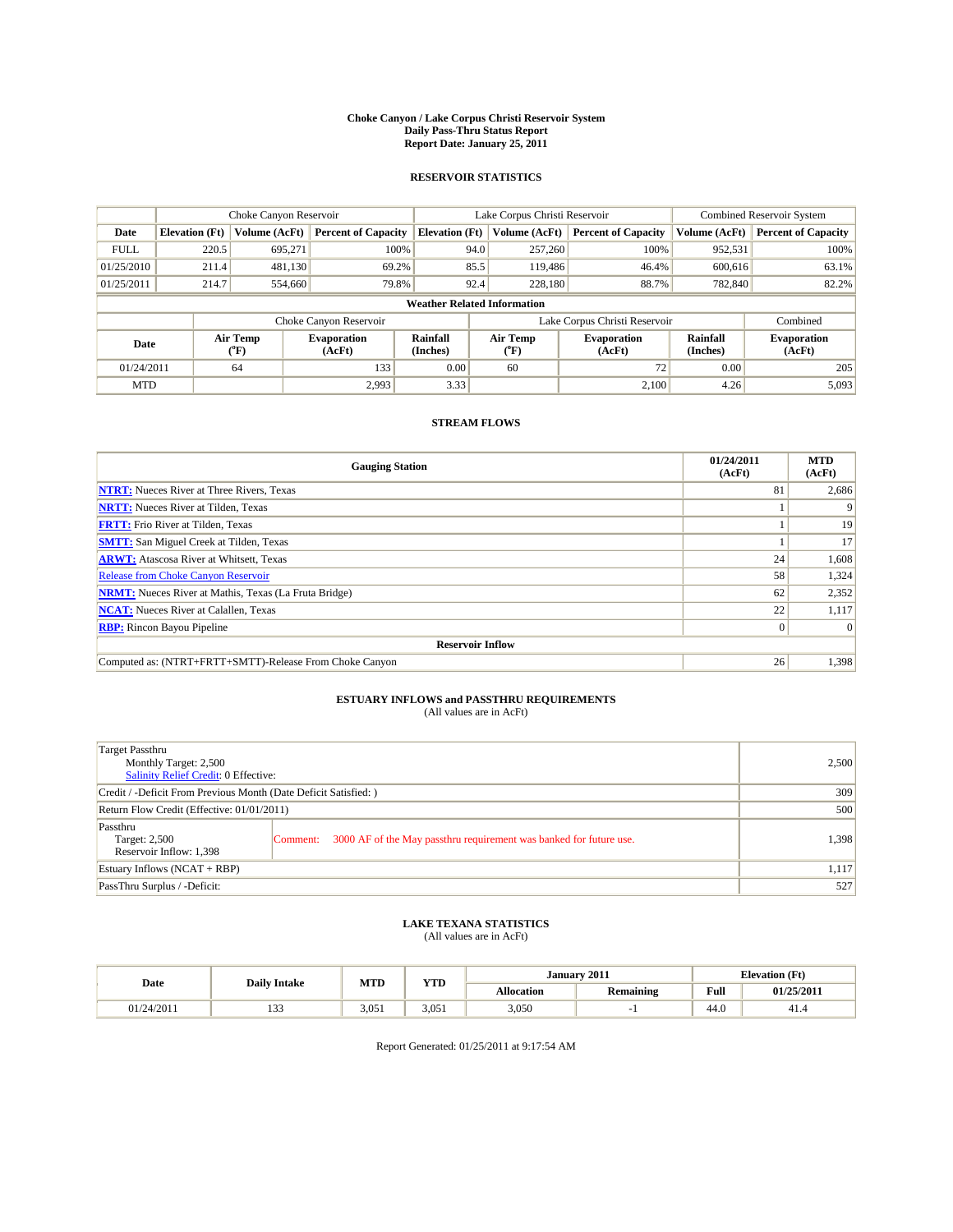#### **Choke Canyon / Lake Corpus Christi Reservoir System Daily Pass-Thru Status Report Report Date: January 26, 2011**

### **RESERVOIR STATISTICS**

|             |                       | Choke Canyon Reservoir                    |                              |                                    | Lake Corpus Christi Reservoir  | <b>Combined Reservoir System</b> |                      |                              |
|-------------|-----------------------|-------------------------------------------|------------------------------|------------------------------------|--------------------------------|----------------------------------|----------------------|------------------------------|
| Date        | <b>Elevation</b> (Ft) | Volume (AcFt)                             | <b>Percent of Capacity</b>   | <b>Elevation</b> (Ft)              | Volume (AcFt)                  | <b>Percent of Capacity</b>       | Volume (AcFt)        | <b>Percent of Capacity</b>   |
| <b>FULL</b> | 220.5                 | 695,271                                   | 100%                         | 94.0                               | 257,260                        | 100%                             | 952,531              | 100%                         |
| 01/26/2010  | 211.4                 | 482,165                                   | 69.3%                        | 85.5                               | 119,615                        | 46.5%                            | 601,780              | 63.2%                        |
| 01/26/2011  | 214.9                 | 557,174                                   | 80.1%                        | 92.3                               | 227,299                        | 88.4%                            | 784,473              | 82.4%                        |
|             |                       |                                           |                              | <b>Weather Related Information</b> |                                |                                  |                      |                              |
|             |                       |                                           | Choke Canyon Reservoir       |                                    | Lake Corpus Christi Reservoir  |                                  |                      | Combined                     |
| Date        |                       | Air Temp<br>$({}^{\mathrm{o}}\mathrm{F})$ | <b>Evaporation</b><br>(AcFt) | <b>Rainfall</b><br>(Inches)        | Air Temp<br>$({}^o\mathrm{F})$ | <b>Evaporation</b><br>(AcFt)     | Rainfall<br>(Inches) | <b>Evaporation</b><br>(AcFt) |
| 01/25/2011  |                       | 69                                        | 147                          | 0.00                               | 60                             | 226                              | 0.00                 | 373                          |
| <b>MTD</b>  |                       |                                           | 3.140                        | 3.33                               |                                | 2,326                            | 4.26                 | 5.466                        |

## **STREAM FLOWS**

| <b>Gauging Station</b>                                       | 01/25/2011<br>(AcFt) | <b>MTD</b><br>(AcFt) |
|--------------------------------------------------------------|----------------------|----------------------|
| <b>NTRT:</b> Nueces River at Three Rivers, Texas             | 75                   | 2,761                |
| <b>NRTT:</b> Nueces River at Tilden, Texas                   |                      | 10                   |
| <b>FRTT:</b> Frio River at Tilden, Texas                     |                      | 20                   |
| <b>SMTT:</b> San Miguel Creek at Tilden, Texas               |                      | 18                   |
| <b>ARWT:</b> Atascosa River at Whitsett, Texas               | 26                   | 1,634                |
| <b>Release from Choke Canyon Reservoir</b>                   | 58                   | 1,382                |
| <b>NRMT:</b> Nueces River at Mathis, Texas (La Fruta Bridge) | 85                   | 2,437                |
| <b>NCAT:</b> Nueces River at Calallen, Texas                 | 22                   | 1,138                |
| <b>RBP:</b> Rincon Bayou Pipeline                            | $\overline{0}$       | $\Omega$             |
| <b>Reservoir Inflow</b>                                      |                      |                      |
| Computed as: (NTRT+FRTT+SMTT)-Release From Choke Canyon      | 20                   | 1,418                |

# **ESTUARY INFLOWS and PASSTHRU REQUIREMENTS**<br>(All values are in AcFt)

| Target Passthru<br>Monthly Target: 2,500<br>Salinity Relief Credit: 0 Effective: |                                                                                |       |  |  |  |
|----------------------------------------------------------------------------------|--------------------------------------------------------------------------------|-------|--|--|--|
| Credit / -Deficit From Previous Month (Date Deficit Satisfied: )                 |                                                                                |       |  |  |  |
| Return Flow Credit (Effective: 01/01/2011)                                       |                                                                                |       |  |  |  |
| Passthru<br>Target: 2,500<br>Reservoir Inflow: 1,418                             | 3000 AF of the May passthru requirement was banked for future use.<br>Comment: | 1,418 |  |  |  |
| Estuary Inflows (NCAT + RBP)                                                     | 1,138                                                                          |       |  |  |  |
| PassThru Surplus / -Deficit:                                                     |                                                                                | 529   |  |  |  |

## **LAKE TEXANA STATISTICS** (All values are in AcFt)

| Date       | <b>Daily Intake</b> | MTD   | <b>TIME</b><br>1 I.D | January 2011      |                                                | <b>Elevation</b> (Ft)                   |            |
|------------|---------------------|-------|----------------------|-------------------|------------------------------------------------|-----------------------------------------|------------|
|            |                     |       |                      | <b>Allocation</b> | <b>Remaining</b>                               | Full<br>the contract of the contract of | 01/26/2011 |
| 01/25/2011 |                     | 3.184 | 3.184                | 3.050             | $\rightarrow$ $\rightarrow$<br>13 <sup>o</sup> | 44.0                                    | -41.4      |

Report Generated: 01/26/2011 at 7:57:52 AM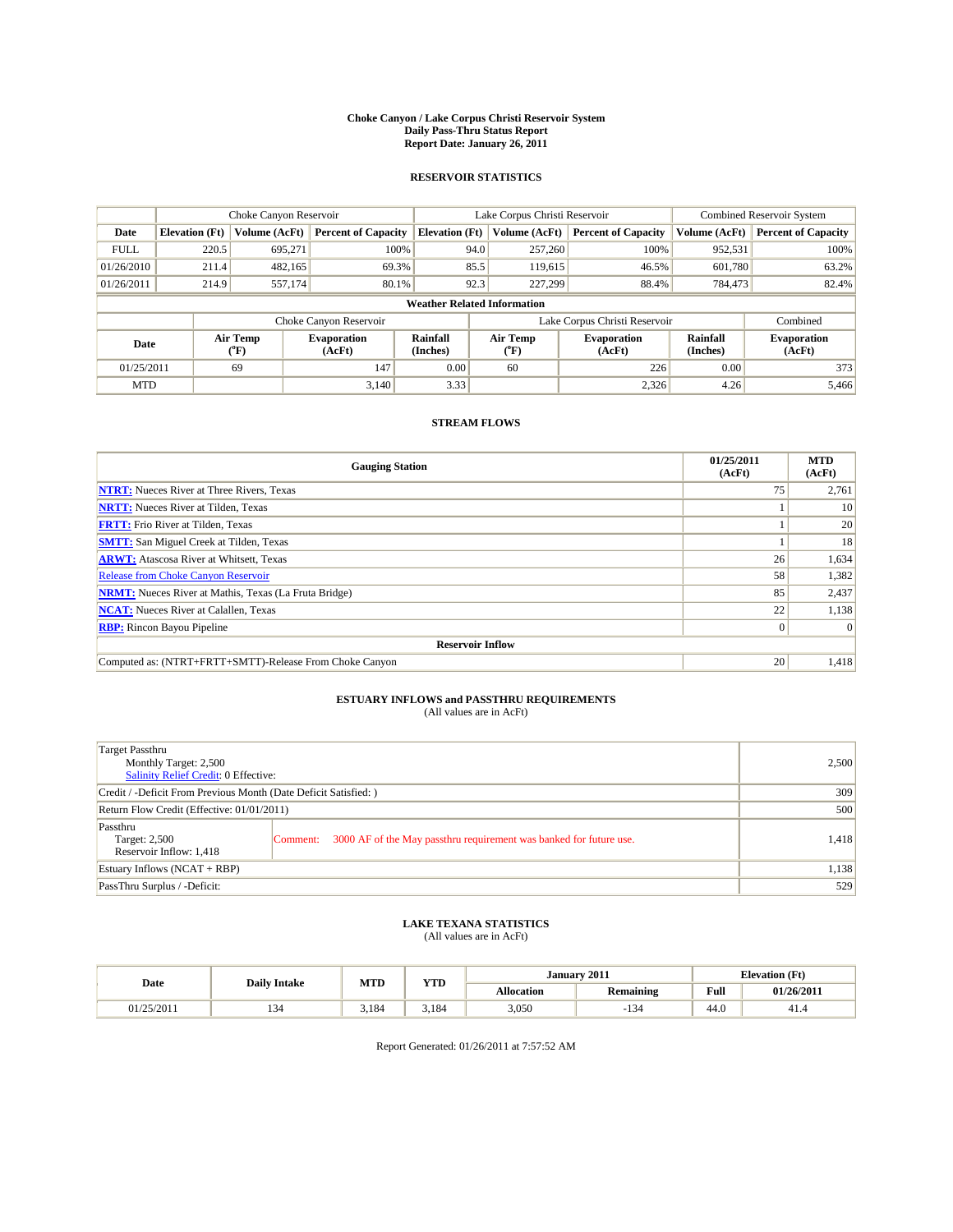#### **Choke Canyon / Lake Corpus Christi Reservoir System Daily Pass-Thru Status Report Report Date: January 27, 2011**

### **RESERVOIR STATISTICS**

|             |                       | Choke Canyon Reservoir      |                              |                             | Lake Corpus Christi Reservoir      | <b>Combined Reservoir System</b> |                      |                              |
|-------------|-----------------------|-----------------------------|------------------------------|-----------------------------|------------------------------------|----------------------------------|----------------------|------------------------------|
| Date        | <b>Elevation</b> (Ft) | Volume (AcFt)               | <b>Percent of Capacity</b>   | <b>Elevation</b> (Ft)       | Volume (AcFt)                      | <b>Percent of Capacity</b>       | Volume (AcFt)        | <b>Percent of Capacity</b>   |
| <b>FULL</b> | 220.5                 | 695,271                     | 100%                         |                             | 257,260<br>94.0                    | 100%                             | 952,531              | 100%                         |
| 01/27/2010  | 211.3                 | 480,097                     | 69.1%                        |                             | 85.5<br>119,486                    | 46.4%                            | 599,583              | 62.9%                        |
| 01/27/2011  | 214.8                 | 554,890                     | 79.8%                        |                             | 92.3<br>227,475                    | 88.4%                            | 782,365              | 82.1%                        |
|             |                       |                             |                              |                             | <b>Weather Related Information</b> |                                  |                      |                              |
|             |                       |                             | Choke Canyon Reservoir       |                             | Lake Corpus Christi Reservoir      |                                  |                      | Combined                     |
| Date        |                       | Air Temp<br>${}^{\circ}$ F) | <b>Evaporation</b><br>(AcFt) | <b>Rainfall</b><br>(Inches) | Air Temp<br>(°F)                   | <b>Evaporation</b><br>(AcFt)     | Rainfall<br>(Inches) | <b>Evaporation</b><br>(AcFt) |
| 01/26/2011  |                       | 61                          | 146                          | 0.00                        | 61                                 | 92 <sub>1</sub>                  | 0.00                 | 238                          |
| <b>MTD</b>  |                       |                             | 3,286                        | 3.33                        |                                    | 2,418                            | 4.26                 | 5.704                        |

## **STREAM FLOWS**

| <b>Gauging Station</b>                                       | 01/26/2011<br>(AcFt) | <b>MTD</b><br>(AcFt) |
|--------------------------------------------------------------|----------------------|----------------------|
| <b>NTRT:</b> Nueces River at Three Rivers, Texas             | 73                   | 2,835                |
| <b>NRTT:</b> Nueces River at Tilden, Texas                   |                      | 11                   |
| <b>FRTT:</b> Frio River at Tilden, Texas                     |                      | 21                   |
| <b>SMTT:</b> San Miguel Creek at Tilden, Texas               |                      | 19                   |
| <b>ARWT:</b> Atascosa River at Whitsett, Texas               | 24                   | 1,658                |
| <b>Release from Choke Canyon Reservoir</b>                   | 58                   | 1,439                |
| <b>NRMT:</b> Nueces River at Mathis, Texas (La Fruta Bridge) | 87                   | 2,524                |
| <b>NCAT:</b> Nueces River at Calallen, Texas                 | 36                   | 1,174                |
| <b>RBP:</b> Rincon Bayou Pipeline                            | $\overline{0}$       | $\Omega$             |
| <b>Reservoir Inflow</b>                                      |                      |                      |
| Computed as: (NTRT+FRTT+SMTT)-Release From Choke Canyon      | 18                   | 1,436                |

# **ESTUARY INFLOWS and PASSTHRU REQUIREMENTS**<br>(All values are in AcFt)

| Target Passthru<br>Monthly Target: 2,500<br>Salinity Relief Credit: 0 Effective: | 2,500                                                                          |       |
|----------------------------------------------------------------------------------|--------------------------------------------------------------------------------|-------|
| Credit / -Deficit From Previous Month (Date Deficit Satisfied: )                 | 309                                                                            |       |
| Return Flow Credit (Effective: 01/01/2011)                                       | 500                                                                            |       |
| Passthru<br>Target: 2,500<br>Reservoir Inflow: 1,436                             | 3000 AF of the May passthru requirement was banked for future use.<br>Comment: | 1,436 |
| Estuary Inflows (NCAT + RBP)                                                     | 1,174                                                                          |       |
| PassThru Surplus / -Deficit:                                                     |                                                                                | 547   |

# **LAKE TEXANA STATISTICS** (All values are in AcFt)

| Date       | <b>Daily Intake</b> | <b>MTD</b> | <b>YTD</b> |                   | January 2011     |      | <b>Elevation</b> (Ft) |
|------------|---------------------|------------|------------|-------------------|------------------|------|-----------------------|
|            |                     |            |            | <b>Allocation</b> | <b>Remaining</b> | Full | 01/27/2011            |
| 01/26/2011 | . .                 | 3.318      | 3.318      | 3,050             | $-268$           | 44.0 | 41.5                  |

Report Generated: 01/27/2011 at 8:18:23 AM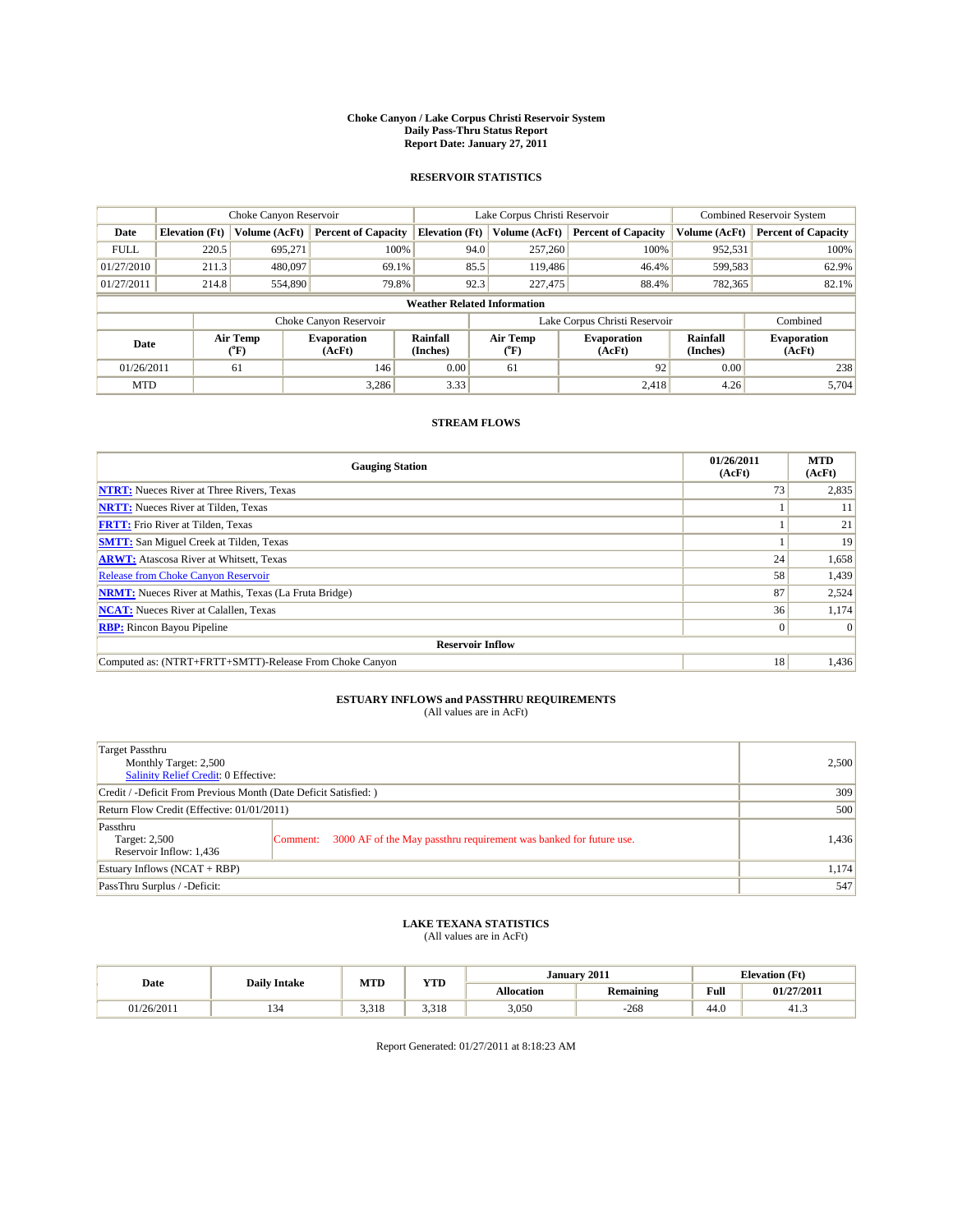#### **Choke Canyon / Lake Corpus Christi Reservoir System Daily Pass-Thru Status Report Report Date: January 28, 2011**

### **RESERVOIR STATISTICS**

|             | Choke Canyon Reservoir |                             | Lake Corpus Christi Reservoir |                                    |                               |                          | <b>Combined Reservoir System</b> |                      |                              |
|-------------|------------------------|-----------------------------|-------------------------------|------------------------------------|-------------------------------|--------------------------|----------------------------------|----------------------|------------------------------|
| Date        | <b>Elevation</b> (Ft)  | Volume (AcFt)               | <b>Percent of Capacity</b>    | <b>Elevation</b> (Ft)              |                               | Volume (AcFt)            | <b>Percent of Capacity</b>       | Volume (AcFt)        | <b>Percent of Capacity</b>   |
| <b>FULL</b> | 220.5                  | 695,271                     | 100%                          |                                    | 94.0                          | 257,260                  | 100%                             | 952,531              | 100%                         |
| 01/28/2010  | 211.3                  | 479,472                     | 69.0%                         |                                    | 85.5                          | 119,096                  | 46.3%                            | 598,568              | 62.8%                        |
| 01/28/2011  | 214.8                  | 554,890                     | 79.8%                         |                                    | 92.3                          | 226,946                  | 88.2%                            | 781,836              | 82.1%                        |
|             |                        |                             |                               | <b>Weather Related Information</b> |                               |                          |                                  |                      |                              |
|             |                        |                             | Choke Canyon Reservoir        |                                    | Lake Corpus Christi Reservoir |                          |                                  |                      | Combined                     |
| Date        |                        | Air Temp<br>${}^{\circ}$ F) | <b>Evaporation</b><br>(AcFt)  | Rainfall<br>(Inches)               |                               | Air Temp<br>$\rm ^{o}F)$ | <b>Evaporation</b><br>(AcFt)     | Rainfall<br>(Inches) | <b>Evaporation</b><br>(AcFt) |
| 01/27/2011  |                        | 66                          | 159                           | 0.00                               |                               | 67                       | 144                              | 0.00                 | 303                          |
| <b>MTD</b>  |                        |                             | 3,445                         | 3.33                               |                               |                          | 2,562                            | 4.26                 | 6,007                        |

## **STREAM FLOWS**

| <b>Gauging Station</b>                                       | 01/27/2011<br>(AcFt) | <b>MTD</b><br>(AcFt) |
|--------------------------------------------------------------|----------------------|----------------------|
| <b>NTRT:</b> Nueces River at Three Rivers, Texas             | 73 <sub>1</sub>      | 2,908                |
| <b>NRTT:</b> Nueces River at Tilden, Texas                   |                      | 12                   |
| <b>FRTT:</b> Frio River at Tilden, Texas                     |                      | 23                   |
| <b>SMTT:</b> San Miguel Creek at Tilden, Texas               |                      | 19                   |
| <b>ARWT:</b> Atascosa River at Whitsett, Texas               | 30 <sup>1</sup>      | 1,688                |
| <b>Release from Choke Canyon Reservoir</b>                   | 58                   | 1,497                |
| <b>NRMT:</b> Nueces River at Mathis, Texas (La Fruta Bridge) | 89                   | 2,614                |
| <b>NCAT:</b> Nueces River at Calallen, Texas                 | 26                   | 1,200                |
| <b>RBP:</b> Rincon Bayou Pipeline                            | $\overline{0}$       | $\Omega$             |
| <b>Reservoir Inflow</b>                                      |                      |                      |
| Computed as: (NTRT+FRTT+SMTT)-Release From Choke Canyon      | 18 <sup>1</sup>      | 1,453                |

# **ESTUARY INFLOWS and PASSTHRU REQUIREMENTS**<br>(All values are in AcFt)

| Target Passthru<br>Monthly Target: 2,500<br>Salinity Relief Credit: 0 Effective: | 2,500                                                                          |       |
|----------------------------------------------------------------------------------|--------------------------------------------------------------------------------|-------|
| Credit / -Deficit From Previous Month (Date Deficit Satisfied: )                 | 309                                                                            |       |
| Return Flow Credit (Effective: 01/01/2011)                                       | 500                                                                            |       |
| Passthru<br>Target: 2,500<br>Reservoir Inflow: 1,453                             | 3000 AF of the May passthru requirement was banked for future use.<br>Comment: | 1,453 |
| Estuary Inflows (NCAT + RBP)                                                     | 1,200                                                                          |       |
| PassThru Surplus / -Deficit:                                                     |                                                                                | 556   |

## **LAKE TEXANA STATISTICS** (All values are in AcFt)

| Date       | <b>Daily Intake</b> | MTD   | <b>TIME</b><br>1 I.D | January 2011      |                  | <b>Elevation</b> (Ft)                   |            |
|------------|---------------------|-------|----------------------|-------------------|------------------|-----------------------------------------|------------|
|            |                     |       |                      | <b>Allocation</b> | <b>Remaining</b> | Full<br>the contract of the contract of | 01/28/2011 |
| 01/27/2011 | $\sim$<br>.         | 3.451 | 3.451                | 3,050             | $-401$           | 44.0                                    | د.41       |

Report Generated: 01/28/2011 at 8:00:49 AM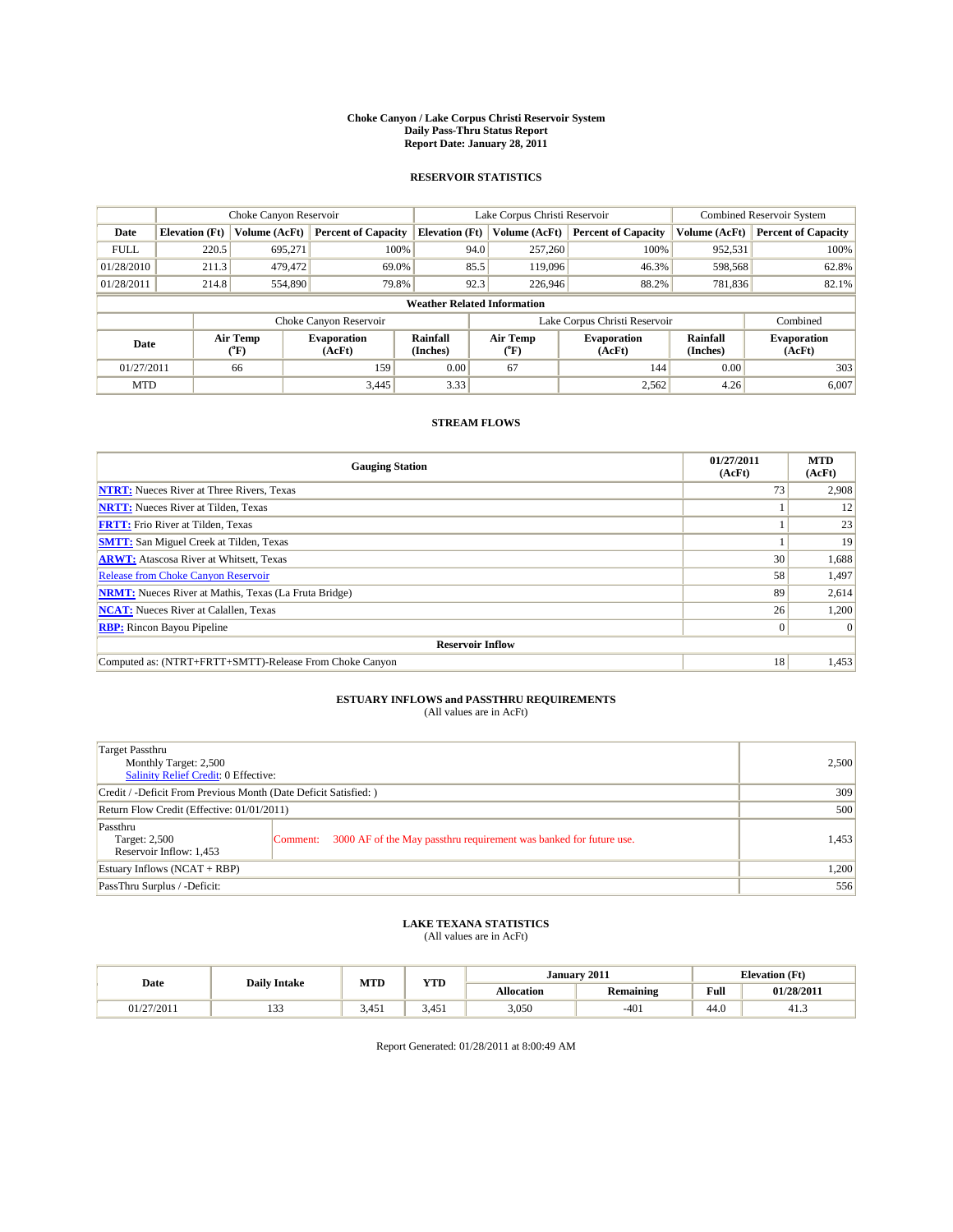#### **Choke Canyon / Lake Corpus Christi Reservoir System Daily Pass-Thru Status Report Report Date: January 29, 2011**

### **RESERVOIR STATISTICS**

|             |                       | Choke Canyon Reservoir |                              |                                    | Lake Corpus Christi Reservoir | <b>Combined Reservoir System</b> |                      |                              |
|-------------|-----------------------|------------------------|------------------------------|------------------------------------|-------------------------------|----------------------------------|----------------------|------------------------------|
| Date        | <b>Elevation</b> (Ft) | Volume (AcFt)          | <b>Percent of Capacity</b>   | <b>Elevation</b> (Ft)              | Volume (AcFt)                 | <b>Percent of Capacity</b>       | Volume (AcFt)        | <b>Percent of Capacity</b>   |
| <b>FULL</b> | 220.5                 | 695,271                | 100%                         | 94.0                               | 257,260                       | 100%                             | 952,531              | 100%                         |
| 01/29/2010  | 211.4                 | 481,543                | 69.3%                        | 85.4                               | 118,967                       | 46.2%                            | 600.510              | 63.0%                        |
| 01/29/2011  | 214.8                 | 556,492                | 80.0%                        | 92.3                               | 226,946                       | 88.2%                            | 783,438              | 82.2%                        |
|             |                       |                        |                              | <b>Weather Related Information</b> |                               |                                  |                      |                              |
|             |                       |                        | Choke Canyon Reservoir       |                                    | Lake Corpus Christi Reservoir |                                  |                      | Combined                     |
| Date        |                       | Air Temp<br>(°F)       | <b>Evaporation</b><br>(AcFt) | <b>Rainfall</b><br>(Inches)        | Air Temp<br>(°F)              | <b>Evaporation</b><br>(AcFt)     | Rainfall<br>(Inches) | <b>Evaporation</b><br>(AcFt) |
| 01/28/2011  |                       | 72                     | 160                          | 0.00                               | 76                            | 205                              | 0.00                 | 365                          |
| <b>MTD</b>  |                       |                        | 3,605                        | 3.33                               |                               | 2.767                            | 4.26                 | 6,372                        |

## **STREAM FLOWS**

| <b>Gauging Station</b>                                       | 01/28/2011<br>(AcFt) | <b>MTD</b><br>(AcFt) |
|--------------------------------------------------------------|----------------------|----------------------|
| <b>NTRT:</b> Nueces River at Three Rivers, Texas             | 79                   | 2,987                |
| <b>NRTT:</b> Nueces River at Tilden, Texas                   |                      | 13                   |
| <b>FRTT:</b> Frio River at Tilden, Texas                     |                      | 24                   |
| <b>SMTT:</b> San Miguel Creek at Tilden, Texas               |                      | 20                   |
| <b>ARWT:</b> Atascosa River at Whitsett, Texas               | 26                   | 1,713                |
| Release from Choke Canyon Reservoir                          | 58                   | 1,554                |
| <b>NRMT:</b> Nueces River at Mathis, Texas (La Fruta Bridge) | 87                   | 2,701                |
| <b>NCAT:</b> Nueces River at Calallen, Texas                 | 22                   | 1,222                |
| <b>RBP:</b> Rincon Bayou Pipeline                            | $\overline{0}$       | $\Omega$             |
| <b>Reservoir Inflow</b>                                      |                      |                      |
| Computed as: (NTRT+FRTT+SMTT)-Release From Choke Canyon      | 23                   | 1,477                |

# **ESTUARY INFLOWS and PASSTHRU REQUIREMENTS**<br>(All values are in AcFt)

| Target Passthru<br>Monthly Target: 2,500<br>Salinity Relief Credit: 0 Effective: | 2,500                                                                          |       |
|----------------------------------------------------------------------------------|--------------------------------------------------------------------------------|-------|
| Credit / -Deficit From Previous Month (Date Deficit Satisfied: )                 | 309                                                                            |       |
| Return Flow Credit (Effective: 01/01/2011)                                       | 500                                                                            |       |
| Passthru<br>Target: 2,500<br>Reservoir Inflow: 1,477                             | 3000 AF of the May passthru requirement was banked for future use.<br>Comment: | 1,477 |
| Estuary Inflows (NCAT + RBP)                                                     | 1,222                                                                          |       |
| PassThru Surplus / -Deficit:                                                     |                                                                                | 554   |

## **LAKE TEXANA STATISTICS** (All values are in AcFt)

| Date       | <b>Daily Intake</b> | MTD   | VTD   |            | January 2011          |                                         | <b>Elevation</b> (Ft) |
|------------|---------------------|-------|-------|------------|-----------------------|-----------------------------------------|-----------------------|
|            |                     |       | 1 I.D | Allocation | <b>Remaining</b>      | Full<br>the contract of the contract of | 01/29/2011            |
| 01/28/2011 | $\sim$<br>.         | 3.584 | 3.584 | 3,050      | $\sim$ $\sim$<br>-534 | $\sim$<br>44.U                          | د.41                  |

Report Generated: 01/29/2011 at 8:11:26 AM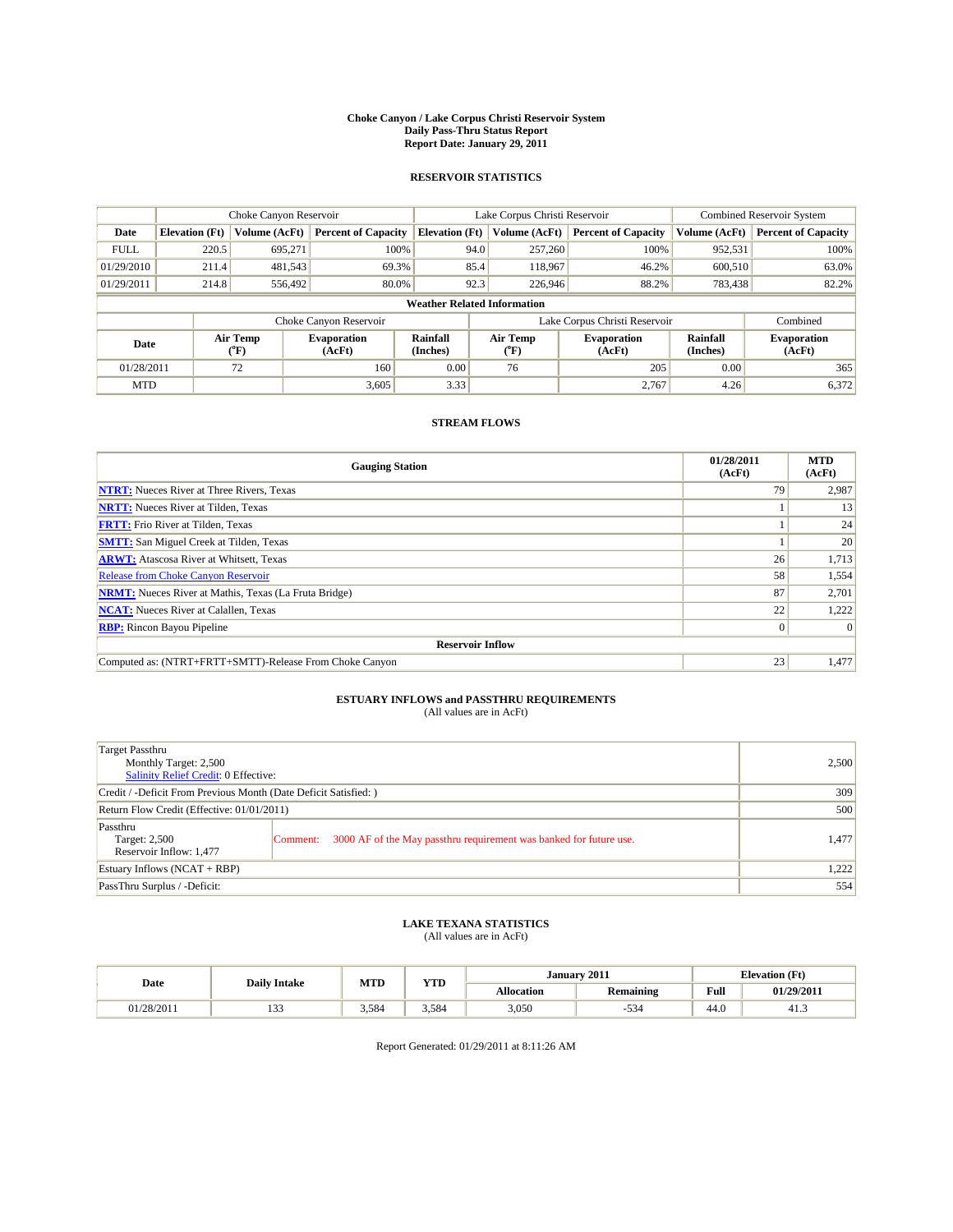#### **Choke Canyon / Lake Corpus Christi Reservoir System Daily Pass-Thru Status Report Report Date: January 30, 2011**

### **RESERVOIR STATISTICS**

|             |                       | Choke Canyon Reservoir |                              |                                    | Lake Corpus Christi Reservoir | <b>Combined Reservoir System</b> |                      |                              |
|-------------|-----------------------|------------------------|------------------------------|------------------------------------|-------------------------------|----------------------------------|----------------------|------------------------------|
| Date        | <b>Elevation</b> (Ft) | Volume (AcFt)          | <b>Percent of Capacity</b>   | <b>Elevation</b> (Ft)              | Volume (AcFt)                 | <b>Percent of Capacity</b>       | Volume (AcFt)        | <b>Percent of Capacity</b>   |
| <b>FULL</b> | 220.5                 | 695,271                | 100%                         | 94.0                               | 257,260                       | 100%                             | 952,531              | 100%                         |
| 01/30/2010  | 211.3                 | 480,097                | 69.1%                        | 85.5                               | 119,875                       | 46.6%                            | 599,972              | 63.0%                        |
| 01/30/2011  | 214.8                 | 554,890                | 79.8%                        | 92.3                               | 226,770                       | 88.1%                            | 781,660              | 82.1%                        |
|             |                       |                        |                              | <b>Weather Related Information</b> |                               |                                  |                      |                              |
|             |                       |                        | Choke Canyon Reservoir       |                                    | Lake Corpus Christi Reservoir |                                  |                      | Combined                     |
| Date        |                       | Air Temp<br>(°F)       | <b>Evaporation</b><br>(AcFt) | Rainfall<br>(Inches)               | Air Temp<br>(°F)              | <b>Evaporation</b><br>(AcFt)     | Rainfall<br>(Inches) | <b>Evaporation</b><br>(AcFt) |
| 01/29/2011  |                       | 75                     | 93                           | 0.02                               | 77                            | 113                              | 0.00                 | 206                          |
| <b>MTD</b>  |                       |                        | 3.698                        | 3.35                               |                               | 2,880                            | 4.26                 | 6,578                        |

## **STREAM FLOWS**

| <b>Gauging Station</b>                                       | 01/29/2011<br>(AcFt) | <b>MTD</b><br>(AcFt) |
|--------------------------------------------------------------|----------------------|----------------------|
| <b>NTRT:</b> Nueces River at Three Rivers, Texas             | 77                   | 3,065                |
| <b>NRTT:</b> Nueces River at Tilden, Texas                   |                      | 14                   |
| <b>FRTT:</b> Frio River at Tilden, Texas                     |                      | 25                   |
| <b>SMTT:</b> San Miguel Creek at Tilden, Texas               |                      | 20                   |
| <b>ARWT:</b> Atascosa River at Whitsett, Texas               | 24                   | 1,737                |
| <b>Release from Choke Canyon Reservoir</b>                   | 58                   | 1,612                |
| <b>NRMT:</b> Nueces River at Mathis, Texas (La Fruta Bridge) | 81                   | 2,782                |
| <b>NCAT:</b> Nueces River at Calallen, Texas                 | 58                   | 1,279                |
| <b>RBP:</b> Rincon Bayou Pipeline                            | $\overline{0}$       | $\Omega$             |
| <b>Reservoir Inflow</b>                                      |                      |                      |
| Computed as: (NTRT+FRTT+SMTT)-Release From Choke Canyon      | 21                   | 1,498                |

# **ESTUARY INFLOWS and PASSTHRU REQUIREMENTS**<br>(All values are in AcFt)

| Target Passthru<br>Monthly Target: 2,500<br>Salinity Relief Credit: 0 Effective: | 2,500                                                                          |       |
|----------------------------------------------------------------------------------|--------------------------------------------------------------------------------|-------|
| Credit / -Deficit From Previous Month (Date Deficit Satisfied: )                 | 309                                                                            |       |
| Return Flow Credit (Effective: 01/01/2011)                                       | 500                                                                            |       |
| Passthru<br>Target: 2,500<br>Reservoir Inflow: 1,498                             | 3000 AF of the May passthru requirement was banked for future use.<br>Comment: | 1,498 |
| Estuary Inflows (NCAT + RBP)                                                     | 1,279                                                                          |       |
| PassThru Surplus / -Deficit:                                                     | 590                                                                            |       |

## **LAKE TEXANA STATISTICS** (All values are in AcFt)

| Date       | <b>Daily Intake</b> | MTD               | <b>XZOD</b><br>1 I.D | January 2011      |                  | <b>Elevation</b> (Ft)                   |            |
|------------|---------------------|-------------------|----------------------|-------------------|------------------|-----------------------------------------|------------|
|            |                     |                   |                      | <b>Allocation</b> | <b>Remaining</b> | Full<br>the contract of the contract of | 01/30/2011 |
| 01/29/2011 | $\sim$<br>.         | 7710<br>10<br>J., | .710<br>J. / 10      | 3.050             | $-668$           | 44.0                                    | د.41       |

Report Generated: 01/30/2011 at 8:10:59 AM